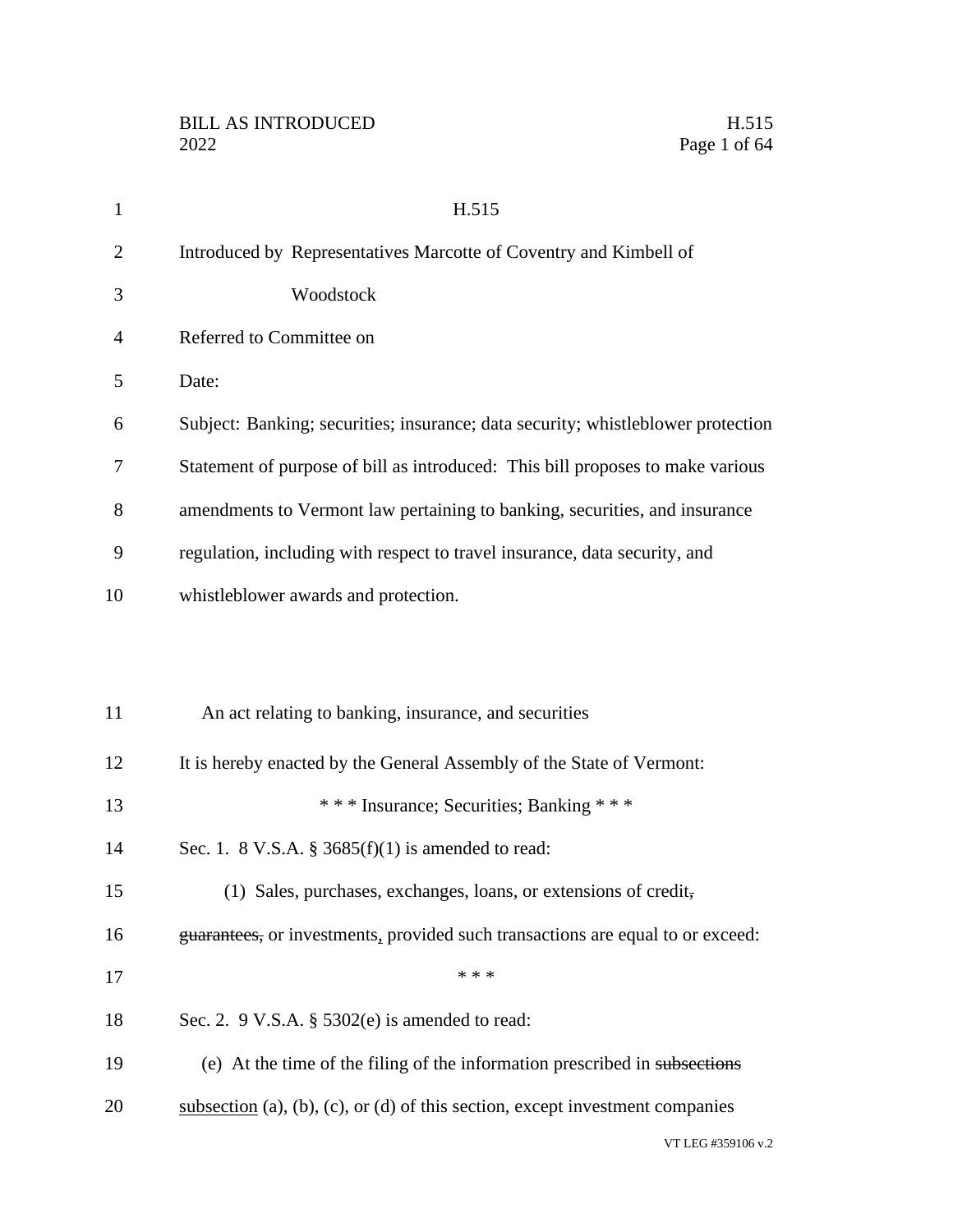| $\mathbf{1}$   | subject to 15 U.S.C. § 80a-1 et seq., the issuer shall pay to the Commissioner a  |
|----------------|-----------------------------------------------------------------------------------|
| $\overline{2}$ | fee of \$600.00. If the notice filing is withdrawn or otherwise terminated, the   |
| 3              | Commissioner shall retain the fee paid The fee is nonrefundable.                  |
| 4              | Sec. 3. $9$ V.S.A. $\S$ 5305(b) is amended to read:                               |
| 5              | (b) A person filing a registration statement shall pay a filing fee of \$600.00.  |
| 6              | A person filing a registration statement in connection with the New England       |
| 7              | Crowdfunding Initiative shall be exempt from the filing fee requirement.          |
| 8              | Open-end investment companies shall pay a registration fee and an annual          |
| 9              | renewal fee for each portfolio as long as the registration of those securities    |
| 10             | remains in effect. If a registration statement is withdrawn before the effective  |
| 11             | date or a preeffective stop order is issued under section 5306 of this title, the |
| 12             | Commissioner shall retain the fee The fee is nonrefundable.                       |
| 13             | Sec. 4. 8 V.S.A. § $11601(a)(7)$ is added to read:                                |
| 14             | Revoke the charter of a Vermont financial institution that ceases to<br>(7)       |
| 15             | exist or ceases to be eligible for a charter.                                     |
| 16             | Sec. 5. 8 V.S.A. § 14106 is amended to read:                                      |
| 17             | § 14106. EXPANDED POWERS OF VERMONT FINANCIAL                                     |
| 18             | <b>INSTITUTIONS</b>                                                               |
| 19             | In addition to all other powers permitted under these statutes, any Vermont       |
| 20             | financial institution shall have the powers conferred under federal law           |
| 21             | administered by the Federal Reserve Board, the Office of the Comptroller of       |
|                |                                                                                   |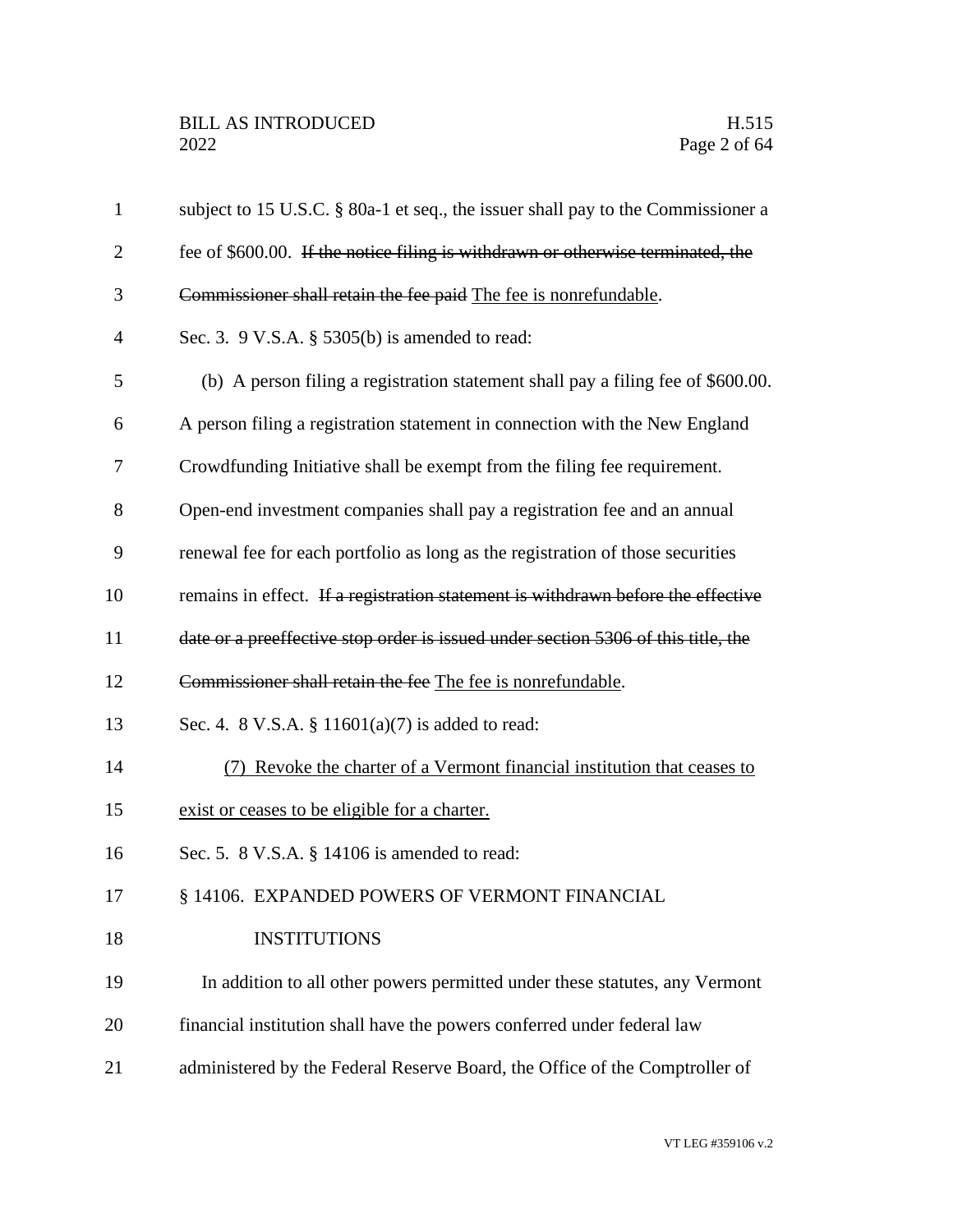| $\mathbf{1}$   | the Currency, or the Office of Thrift Supervision FDIC, the Consumer                                                 |
|----------------|----------------------------------------------------------------------------------------------------------------------|
| $\overline{2}$ | Financial Protection Bureau, or other federal banking regulator upon national                                        |
| 3              | financial institutions or their subsidiaries.                                                                        |
| $\overline{4}$ | Sec. 6. 8 V.S.A. § $10405(c)(2)$ is amended to read:                                                                 |
| 5              | (2) All assignments, sales, or transfers of a loan agreement or motor                                                |
| 6              | vehicle or retail installment contract to which a debt protection agreement                                          |
| 7              | relates and the related debt protection agreement, shall be to a financial                                           |
| 8              | institution as defined in subdivision $11101(32)$ of this title, a credit union, or                                  |
| 9              | an entity licensed under subdivision $2201(a)(1)$ or $\left(\frac{3}{4}\right)(\frac{4}{4})$ of this title to engage |
| 10             | in lending or sales financing.                                                                                       |
| 11             | Sec. 7. 8 V.S.A. § 2502(f) is added to read:                                                                         |
| 12             | (f) A licensee shall register each remote access unit, commonly referred to                                          |
| 13             | as a "kiosk," where a consumer may access money transmission services,                                               |
| 14             | including buying or selling virtual currency. Each kiosk is subject to the                                           |
| 15             | disclosure requirements established in section 10302 of this title. If a kiosk is                                    |
| 16             | owned by a person other than the licensee and the owner charges an additional                                        |
| 17             | fee to the consumer for access to the licensee's services, the owner is also                                         |
| 18             | subject to the disclosure requirements of chapter 200 of this title.                                                 |
| 19             | Sec. 8. 8 V.S.A. § 4724(8) is amended to read:                                                                       |
| 20             | (8) Rebates.                                                                                                         |
|                |                                                                                                                      |

21  $***$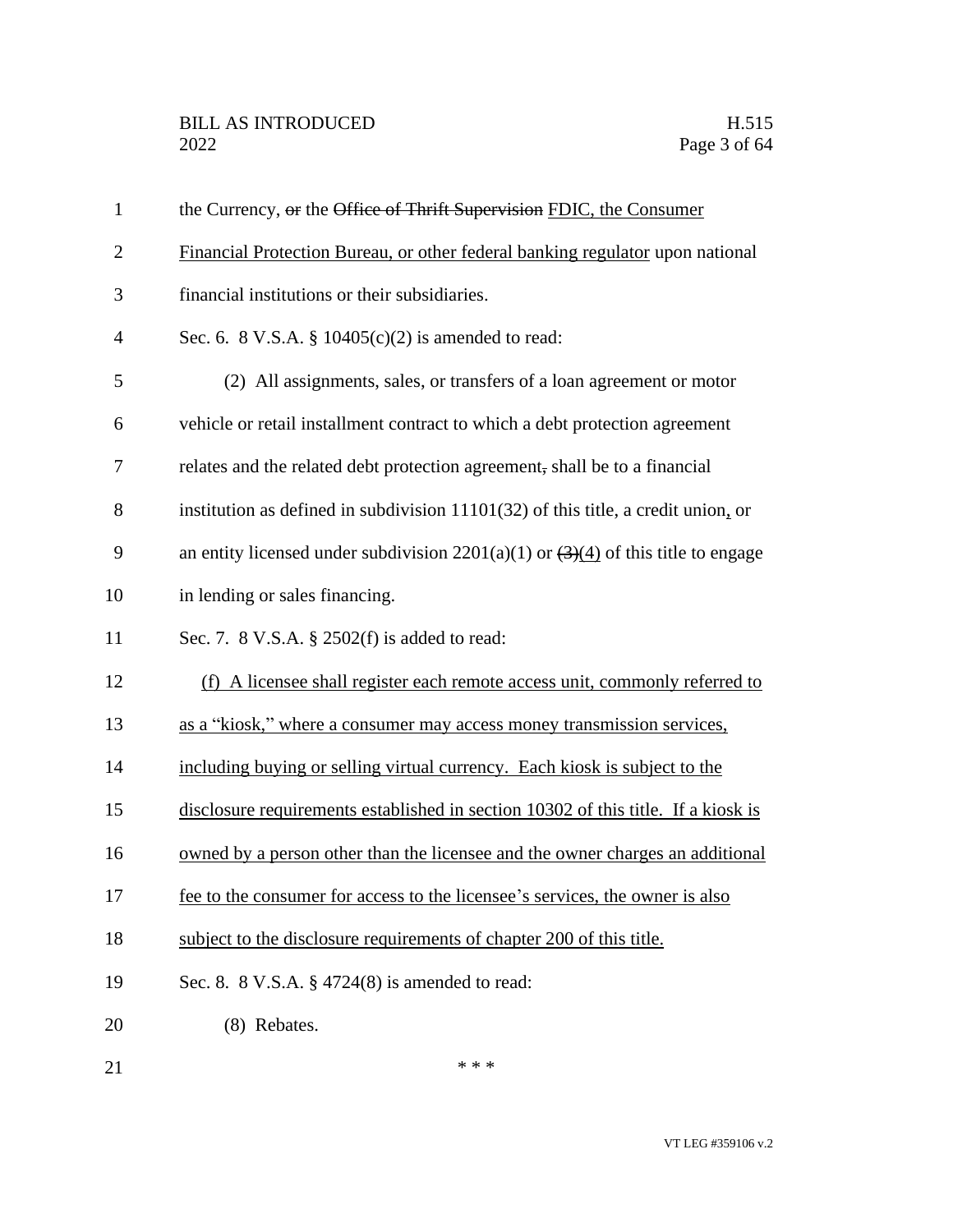# BILL AS INTRODUCED H.515<br>2022 Page 4 of 64

| $\mathbf{1}$   | (C) Nothing in subdivision $(7)$ or $(8)(A)$ of this section shall be             |
|----------------|-----------------------------------------------------------------------------------|
| $\overline{2}$ | construed as including within the definition of discrimination or rebates any of  |
| 3              | the following practices:                                                          |
| $\overline{4}$ | * * *                                                                             |
| 5              | (iii) readjustment of the rate of premium for a group insurance                   |
| 6              | policy based on the loss or expense thereunder, at the end of the first or any    |
| 7              | subsequent policy year of insurance thereunder, which may be made                 |
| 8              | retroactive only for such policy year;                                            |
| 9              | (iv) the offer or provision by insurers, by or through employees,                 |
| 10             | affiliates, or third-party representatives of value-added products or services at |
| 11             | no or reduced cost, even when such products or services are not specified in      |
| 12             | the insurance policy, provided the product or service meets each of the           |
| 13             | following criteria:                                                               |
| 14             | The product or service relates to the insurance coverage.                         |
| 15             | (II) The product or service is primarily designed to satisfy one                  |
| 16             | or more of the following:                                                         |
| 17             | (aa) provide loss mitigation or loss control;                                     |
| 18             | (bb) reduce claim costs or claim settlement costs;                                |
| 19             | (cc) provide education about liability risks or risk of loss to                   |
| 20             | persons or property;                                                              |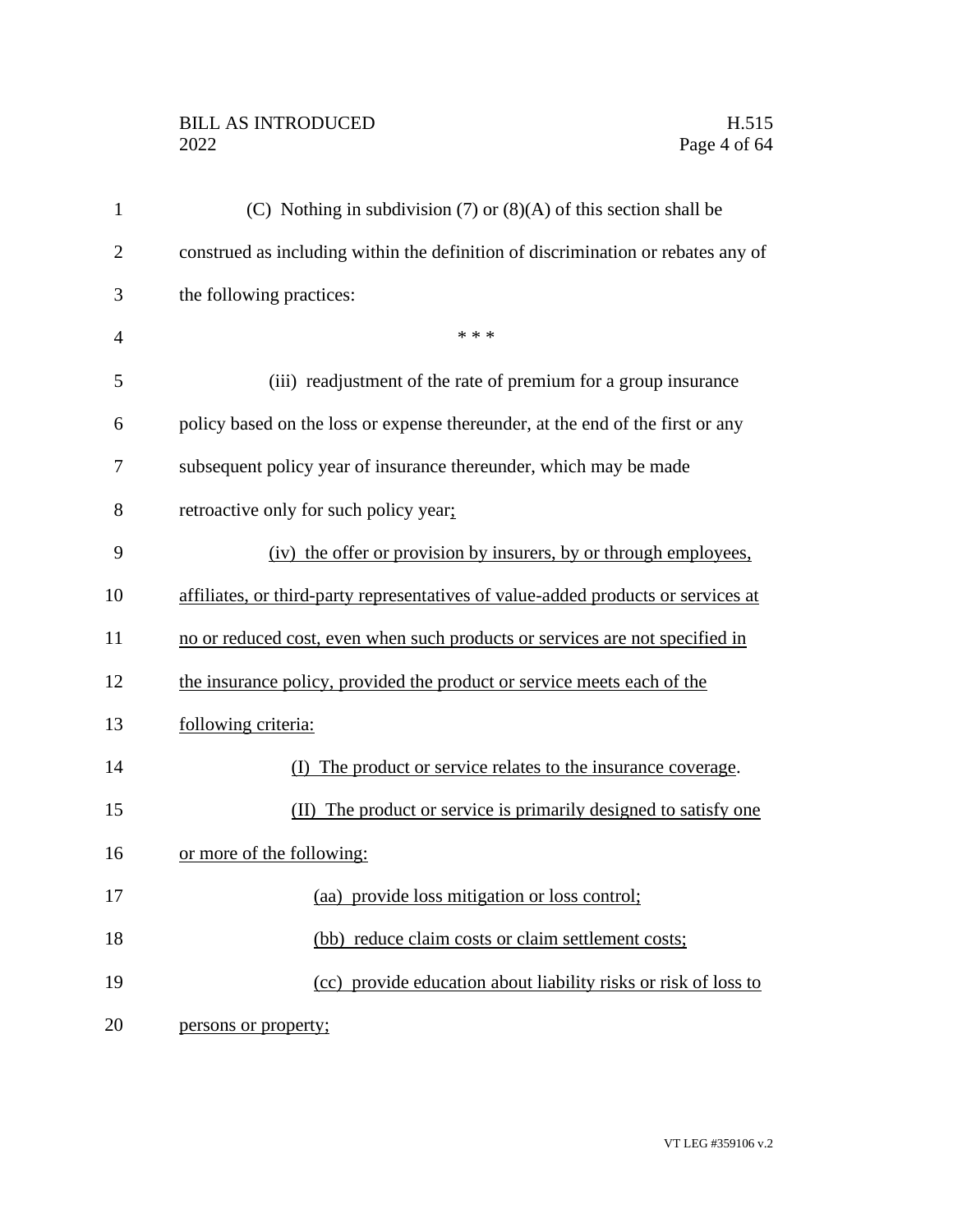| $\mathbf{1}$   | (dd) monitor or assess risk, identify sources of risk, or                     |
|----------------|-------------------------------------------------------------------------------|
| $\overline{2}$ | develop strategies for eliminating or reducing risk;                          |
| 3              | (ee) enhance health;                                                          |
| $\overline{4}$ | (ff) enhance financial wellness through items such as                         |
| 5              | education or financial planning services;                                     |
| 6              | (gg) provide post-loss service;                                               |
| 7              | (hh) incent behavioral changes to improve health or reduce                    |
| 8              | the risk of death or disability or an insured or potential insured; or        |
| 9              | (ii) assist in the administration of the employee or retiree                  |
| 10             | benefit insurance coverage.                                                   |
| 11             | (III) The cost to the insurer offering the product or service to              |
| 12             | any given customer is determined by the Commissioner to be reasonable in      |
| 13             | comparison to that customer's premiums or insurance coverage for the policy   |
| 14             | class.                                                                        |
| 15             | (IV) The insurer providing the product or service ensures that                |
| 16             | the customer is provided with contact information to assist the customer with |
| 17             | questions regarding the product or service.                                   |
| 18             | The availability of the product or service is based on                        |
| 19             | documented objective criteria and offered in a manner that is not unfairly    |
| 20             | discriminatory.                                                               |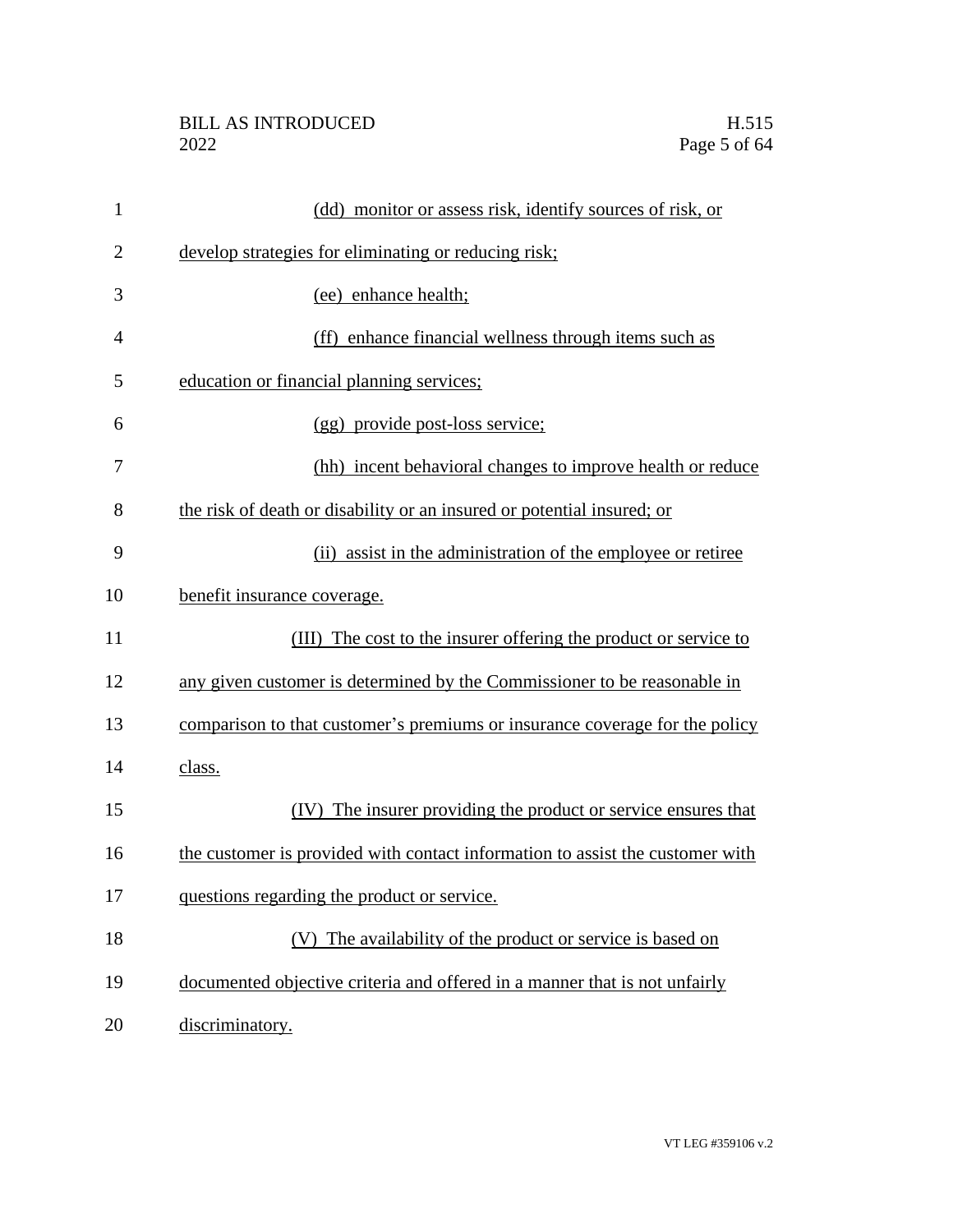| 1              | (VI) Within 10 days of offering or providing a product or                            |
|----------------|--------------------------------------------------------------------------------------|
| $\overline{2}$ | service pursuant to subdivision $(8)(C)(iv)$ of this section, the insurer submits to |
| 3              | the Commissioner a description of the offer or provision, accompanied by an          |
| $\overline{4}$ | explanation of how each criterion in this subdivision $(8)(C)(iv)$ of this section   |
| 5              | is met.                                                                              |
| 6              | (D) An insurer, producer, or representative of either may not offer or               |
| 7              | provide insurance as an inducement to the purchase of another policy or              |
| 8              | otherwise use the words "free" or "no cost" or words of similar import in an         |
| 9              | advertisement.                                                                       |
| 10             | Sec. 9. $8$ V.S.A. $\S$ 4085 is amended to read:                                     |
| 11             | § 4085. REBATES AND COMMISSIONS PROHIBITED FOR NONGROUP                              |
| 12             | AND SMALL GROUP POLICIES AND PLANS OFFERED                                           |
| 13             | THROUGH THE VERMONT HEALTH BENEFIT EXCHANGE                                          |
| 14             | (a) No Except as provided in subdivision $4724(8)(C)$ of this title, no insurer      |
| 15             | doing business in this State and no insurance agent or broker shall offer,           |
| 16             | promise, allow, give, set off, or pay, directly or indirectly, any rebate of or part |
| 17             | of the premium payable on a plan issued pursuant to section 4080g of this title      |
| 18             | or 33 V.S.A. § 1811 or earnings, profits, dividends, or other benefits founded,      |
| 19             | arising, accruing or to accrue thereon or therefrom, or any special advantage in     |
| 20             | date of policy or age of issue, or any paid employment or contract for services      |
| 21             | of any kind or any other valuable consideration or inducement to or for              |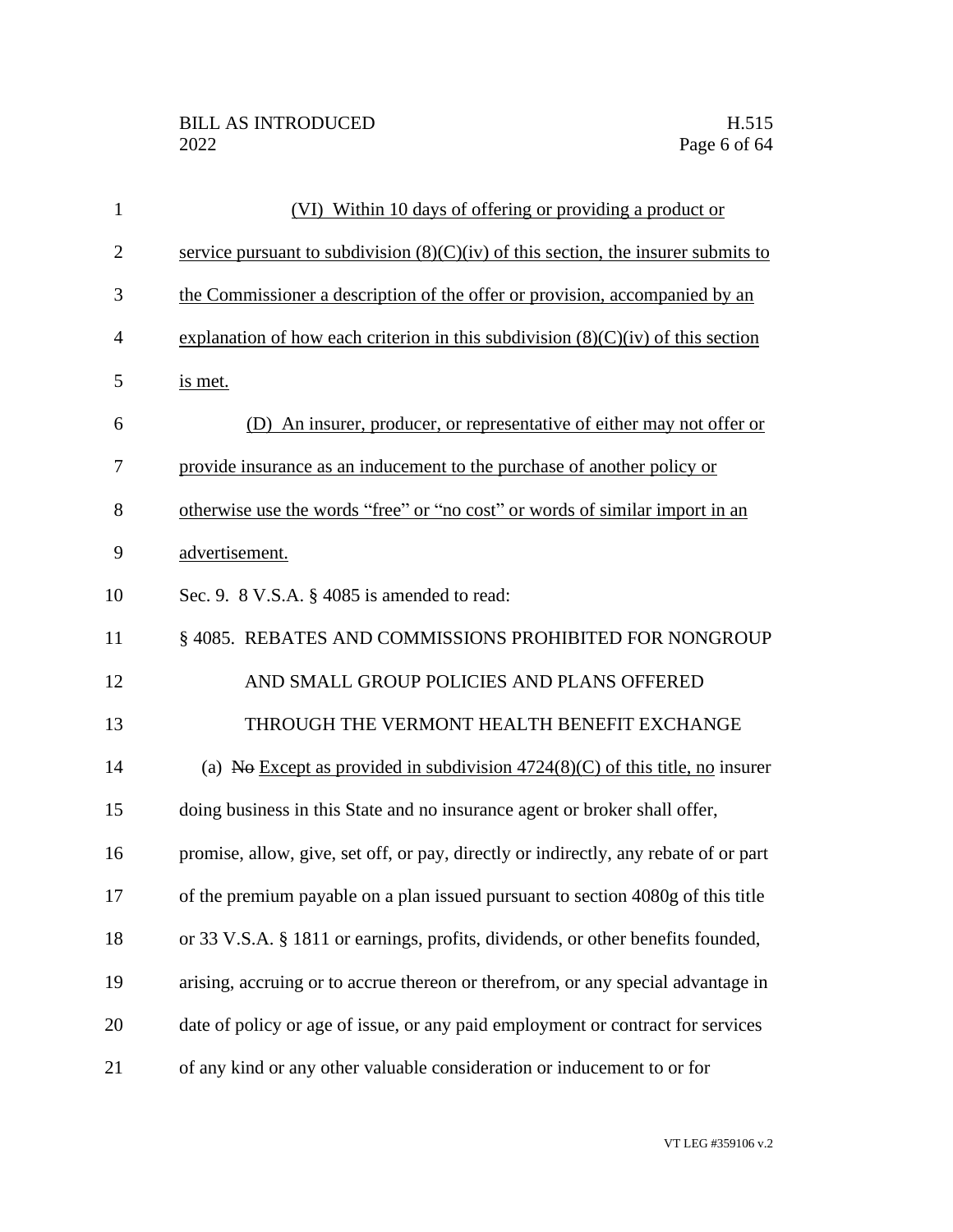| $\mathbf{1}$   | insurance on any risk in this State, now or hereafter to be written, or for or     |
|----------------|------------------------------------------------------------------------------------|
| $\overline{2}$ | upon any renewal of any such insurance, which is not specified in the policy       |
| 3              | contract of insurance, or offer, promise, give, option, sell, purchase any stocks, |
| $\overline{4}$ | bonds, securities, or property or any dividends or profits accruing or to accrue   |
| 5              | thereon, or other thing of value whatsoever as inducement to insurance or in       |
| 6              | connection therewith, or any renewal thereof, which is not specified in the        |
| 7              | plan.                                                                              |
| 8              | (b) No Except as provided in subdivision $4724(8)(C)$ of this title, no person     |
| 9              | insured under a plan issued pursuant to section 4080g of this title or 33 V.S.A.   |
| 10             | § 1811 or party or applicant for such plan shall directly or indirectly receive or |
| 11             | accept or agree to receive or accept any rebate of premium or of any part          |
| 12             | thereof, or any favor or advantage, or share in any benefit to accrue under any    |
| 13             | plan issued pursuant to section 4080g of this title or 33 V.S.A. § 1811, or any    |
| 14             | valuable consideration or inducement, other than such as is specified in the       |
| 15             | plan.                                                                              |
| 16             | * * *                                                                              |
| 17             | Sec. 10. 8 V.S.A. § 4085a is amended to read:                                      |
| 18             | § 4085a. REBATES PROHIBITED FOR GROUP INSURANCE POLICIES                           |
| 19             | (a) As used in this section, "group insurance" means any policy described          |
| 20             | in section 4079 of this title, except that it shall not include any small group    |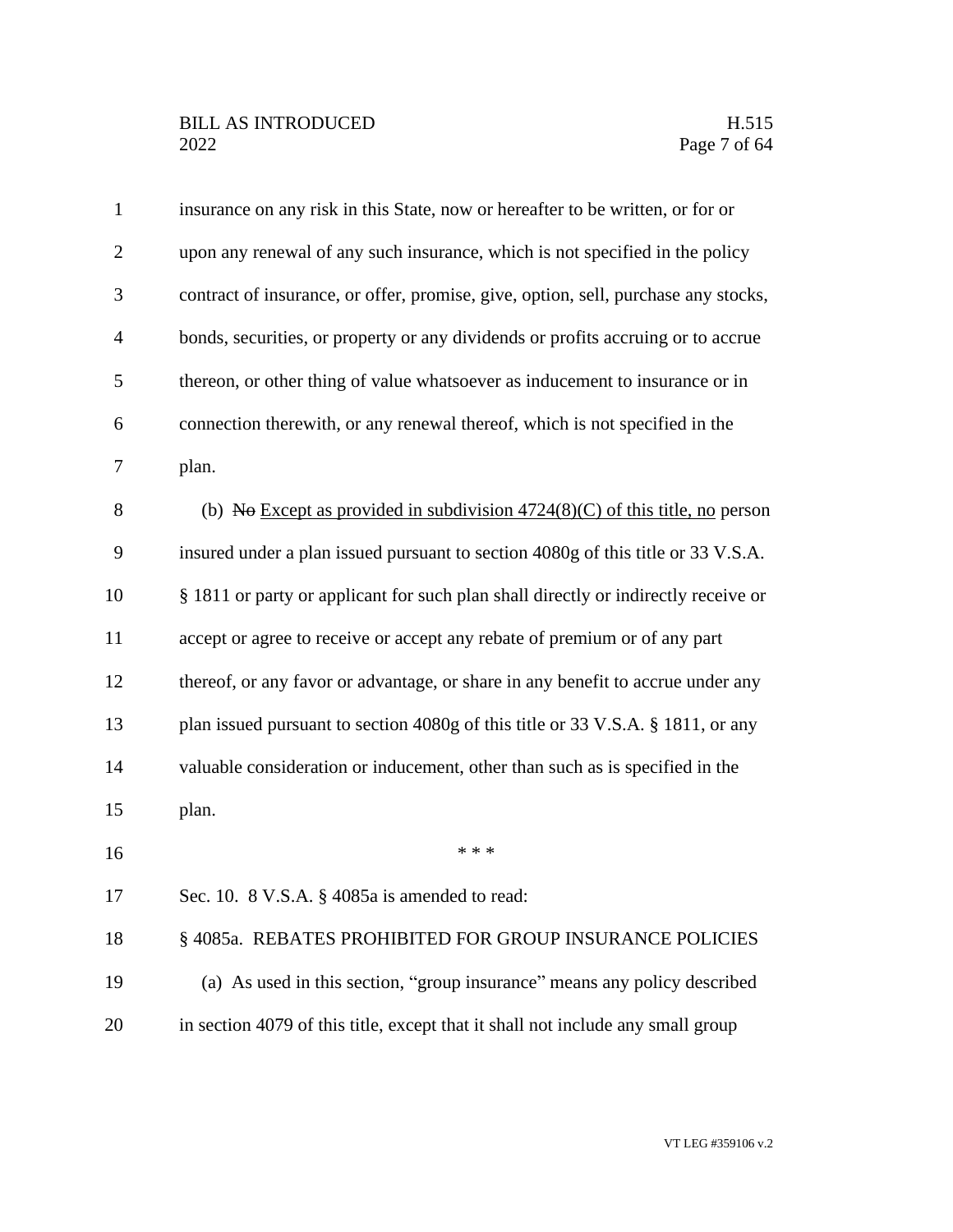| $\mathbf{1}$   | policy issued pursuant to section 4080a or 4080g of this title or to 33 V.S.A.       |
|----------------|--------------------------------------------------------------------------------------|
| $\mathbf{2}$   | § 1811.                                                                              |
| 3              | (b) No Except as provided in subdivision $4724(8)(C)$ of this title, no insurer      |
| $\overline{4}$ | doing business in this State and no insurance agent or broker shall offer,           |
| 5              | promise, allow, give, set off, or pay, directly or indirectly, any rebate of or part |
| 6              | of the premium payable on a group insurance policy, or on any group                  |
| 7              | insurance policy or agent's commission thereon or earnings, profits, dividends,      |
| 8              | or other benefits founded, arising, accruing or to accrue thereon or therefrom,      |
| 9              | or any special advantage in date of policy or age of issue, or any paid              |
| 10             | employment or contract for services of any kind or any other valuable                |
| 11             | consideration or inducement to or for insurance on any risk in this State, now       |
| 12             | or hereafter to be written, or for or upon any renewal of any such insurance,        |
| 13             | which that is not specified in the policy contract of insurance, or offer,           |
| 14             | promise, give, option, sell, purchase any stocks, bonds, securities, or property     |
| 15             | or any dividends or profits accruing or to accrue thereon, or other thing of         |
| 16             | value whatsoever as inducement to insurance or in connection therewith, or           |
| 17             | any renewal thereof, which that is not specified in the policy.                      |
| 18             | (c) No Except as provided in subdivision $4724(8)(C)$ of this title, no              |
| 19             | insured person under a group insurance policy or party or applicant for group        |
| 20             | insurance shall directly or indirectly receive or accept or agree to receive or      |
| 21             | accept any rebate of premium or of any part thereof or all or any part of any        |
|                |                                                                                      |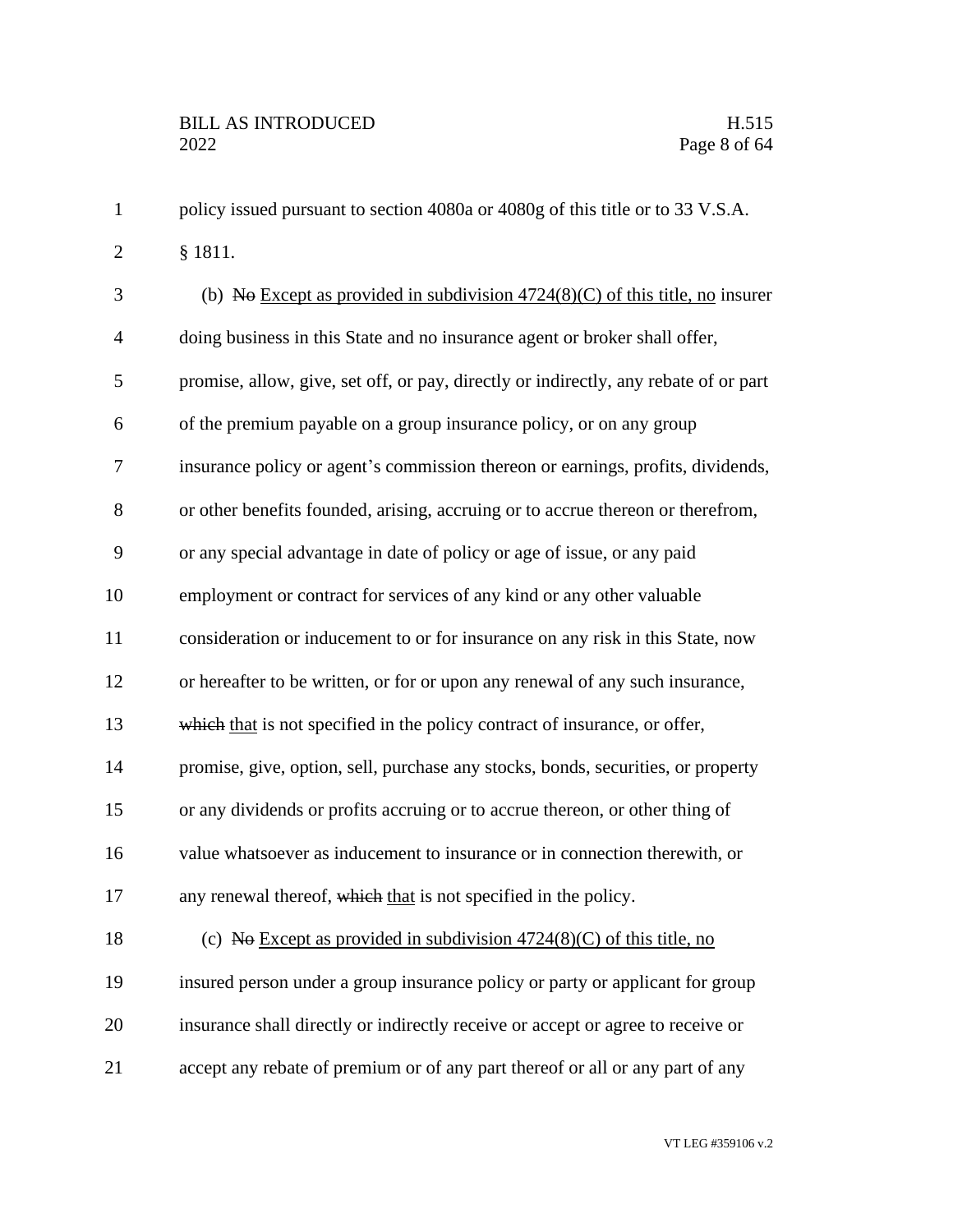# BILL AS INTRODUCED H.515<br>2022 Page 9 of 64

| $\mathbf{1}$   | agent's or broker's commission thereon, or any favor or advantage, or share in     |
|----------------|------------------------------------------------------------------------------------|
| $\overline{2}$ | any benefit to accrue under any policy of insurance, or any valuable               |
| 3              | consideration or inducement, other than such as is specified in the policy.        |
| $\overline{4}$ | * * *                                                                              |
| 5              | *** Travel Insurance; Producers; Licensure ***                                     |
| 6              | Sec. 11. 8 V.S.A. chapter 148 is added to read:                                    |
| 7              | <b>CHAPTER 148. TRAVEL INSURANCE</b>                                               |
| 8              | § 7122. SCOPE AND PURPOSE                                                          |
| 9              | (a) The purpose of this chapter is to promote the public welfare by creating       |
| 10             | a comprehensive legal framework within which travel insurance may be sold in       |
| 11             | Vermont.                                                                           |
| 12             | (b) The requirements of this chapter apply to travel insurance that covers         |
| 13             | any resident of this State, and is sold, solicited, negotiated, or offered in this |
| 14             | State, and the policies and certificates of which are delivered or issued for      |
| 15             | delivery in this State. It shall not apply to cancellation fee waivers or travel   |
| 16             | assistance services, except as expressly provided herein.                          |
| 17             | (c) All other applicable provisions of this State's insurance laws shall           |
| 18             | continue to apply to travel insurance except that the specific provisions of this  |
| 19             | chapter shall supersede any general provisions of law that would otherwise be      |
| 20             | applicable to travel insurance.                                                    |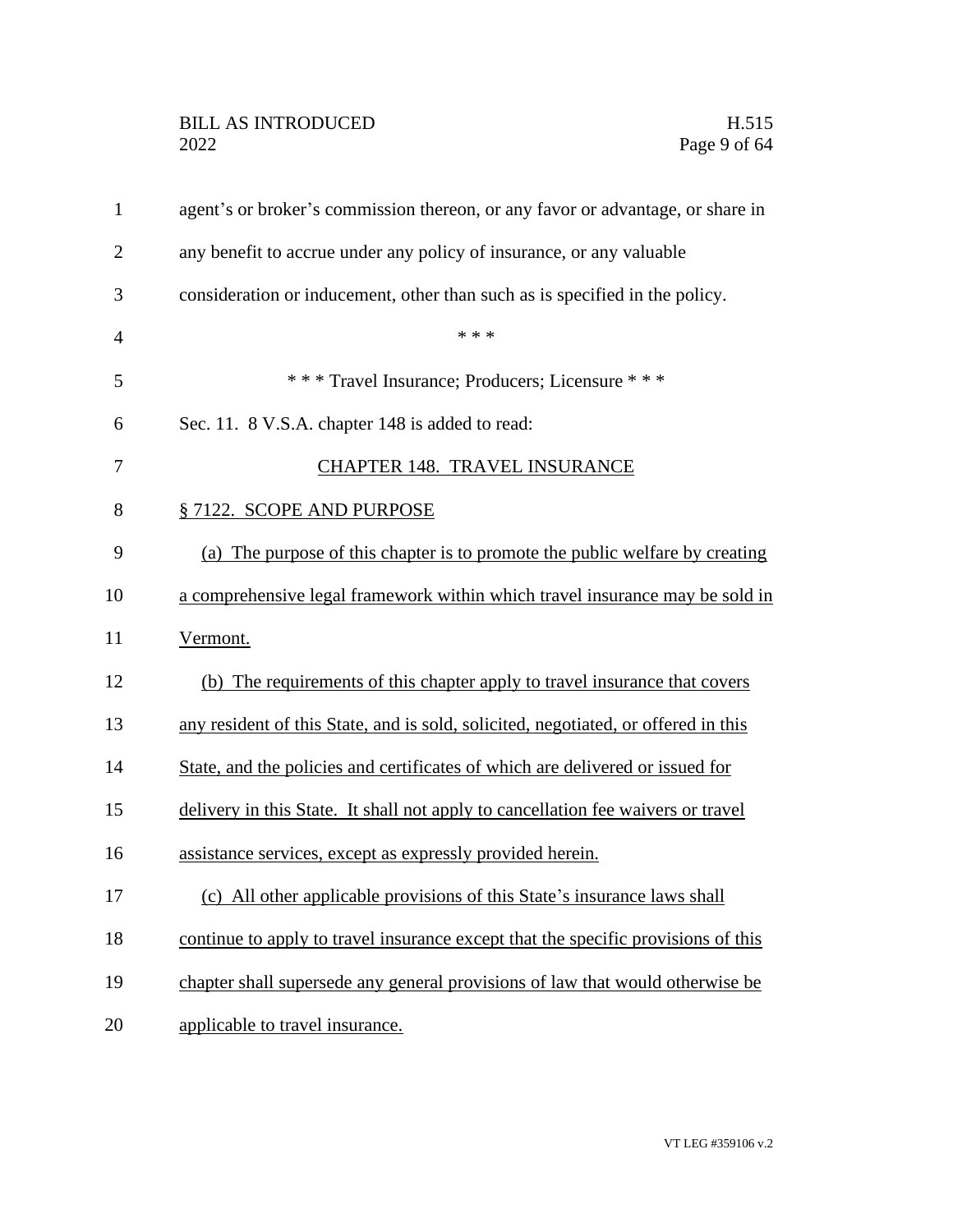| $\mathbf{1}$   | § 7123. DEFINITIONS                                                              |
|----------------|----------------------------------------------------------------------------------|
| $\mathbf{2}$   | As used in this chapter:                                                         |
| $\mathfrak{Z}$ | (1) "Aggregator site" means a website that provides access to                    |
| $\overline{4}$ | information regarding insurance products from more than one insurer,             |
| 5              | including product and insurer information, for use in comparison shopping.       |
| 6              | (2) "Blanket travel insurance" means a policy of travel insurance issued         |
| 7              | to any eligible group providing coverage for specific classes of persons defined |
| 8              | in the policy with coverage provided to all members of the eligible group        |
| 9              | without a separate charge to individual members of the eligible group.           |
| 10             | (3) "Cancellation fee waiver" means a contractual agreement between a            |
| 11             | supplier of travel services and its customer to waive some or all of the         |
| 12             | nonrefundable cancellation fee provisions of the supplier's underlying travel    |
| 13             | contract with or without regard to the reason for the cancellation or form of    |
| 14             | reimbursement. A cancellation fee waiver is not insurance.                       |
| 15             | (4) "Eligible group" means two or more persons who are engaged in a              |
| 16             | common enterprise, or have an economic, educational, or social affinity or       |
| 17             | relationship, including any of the following:                                    |
| 18             | (A) any entity engaged in the business of providing travel or travel             |
| 19             | services, including a tour operator, lodging provider, vacation property owner,  |
| 20             | hotel or resort, travel club, travel agency, property manager, cultural exchange |
| 21             | program, or common carrier, or the operator, owner, or lessor of a means of      |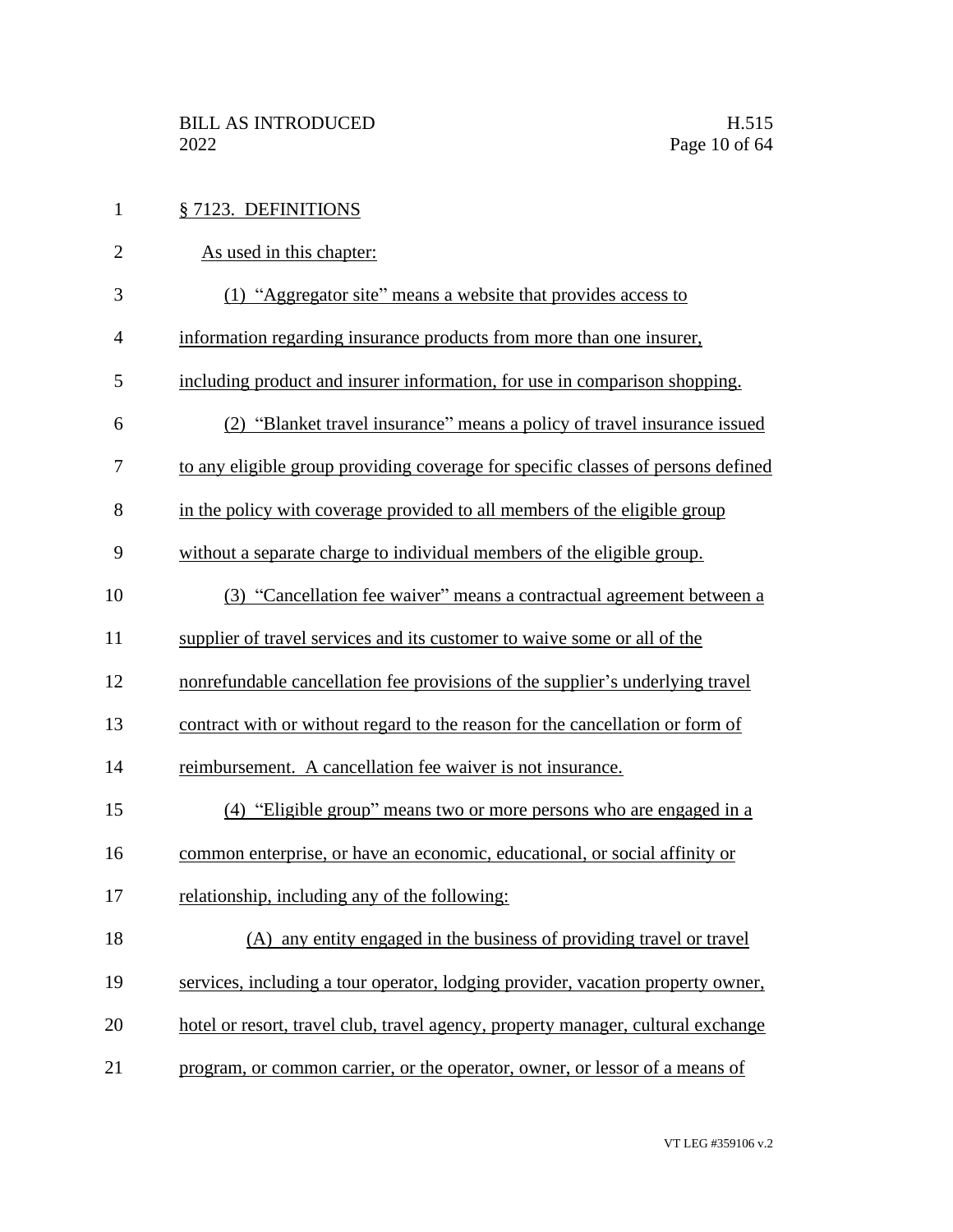| $\mathbf{1}$   | transportation of passengers, including to an airline, cruise line, railroad,     |
|----------------|-----------------------------------------------------------------------------------|
| $\overline{2}$ | steamship company, or public bus carrier, wherein with regard to any              |
| 3              | particular travel or type of travel or travelers, all members or customers of the |
| $\overline{4}$ | group have a common exposure to risk attendant to such travel;                    |
| 5              | (B) any college, school, or other institution of learning, covering               |
| 6              | students, teachers, employees, or volunteers;                                     |
| 7              | (C) any employer covering any group of employees, volunteers,                     |
| 8              | contractors, board of directors, dependents, or guests;                           |
| 9              | (D) any sports team, camp, or sponsor thereof, covering participants,             |
| 10             | members, campers, employees, officials, supervisors, or volunteers;               |
| 11             | (E) any religious, charitable, recreational, educational, or civic                |
| 12             | organization, or branch thereof, covering any group of members, participants,     |
| 13             | or volunteers;                                                                    |
| 14             | (F) any financial institution or financial institution vendor, or parent          |
| 15             | holding company, trustee, or agent of or designated by one or more financial      |
| 16             | institutions or financial institution vendors, including accountholders, credit   |
| 17             | card holders, debtors, guarantors, or purchasers;                                 |
| 18             | (G) any incorporated or unincorporated association, including a labor             |
| 19             | union, having a common interest, constitution, and bylaws and organized and       |
| 20             | maintained in good faith for purposes other than obtaining insurance for          |
| 21             | members or participants of such association covering its members;                 |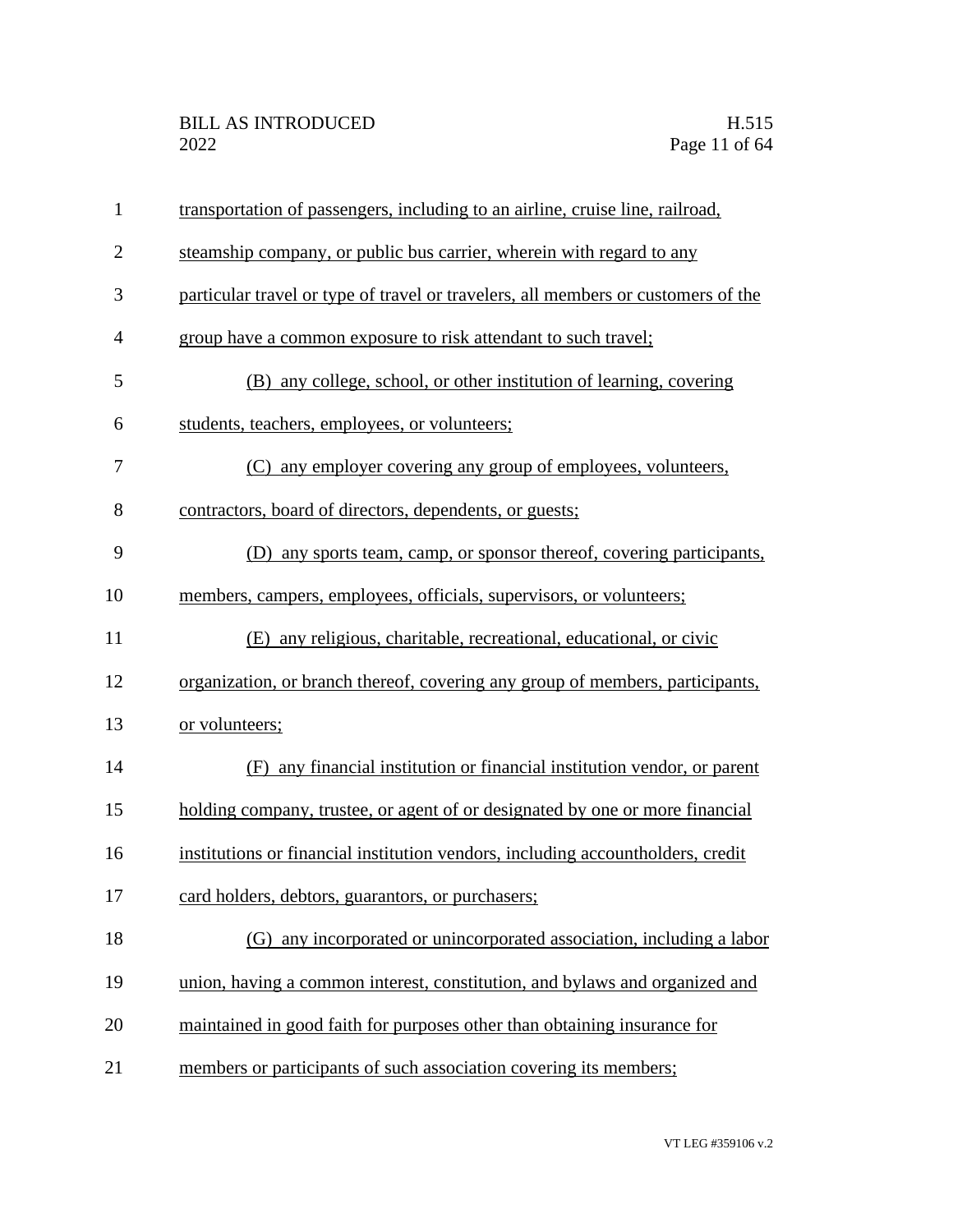| $\mathbf{1}$   | (H) any trust or the trustees of a fund established, created, or                 |
|----------------|----------------------------------------------------------------------------------|
| $\overline{2}$ | maintained for the benefit of and covering members, employees, or customers,     |
| 3              | subject to the Commissioner's permitting the use of a trust and the State's      |
| $\overline{4}$ | premium tax provisions in section 7125 of this chapter, of one or more           |
| 5              | associations meeting the requirements of subdivision $(4)(G)$ of this section;   |
| 6              | (I) any entertainment production company covering any group of                   |
| 7              | participants, volunteers, audience members, contestants, or workers;             |
| 8              | any volunteer fire department, ambulance, rescue, police, court, or<br>(         |
| 9              | any first aid, civil defense, or other such volunteer group;                     |
| 10             | (K) any preschool, daycare institution for children or adults, or senior         |
| 11             | citizen club;                                                                    |
| 12             | any automobile or truck rental or leasing company covering a<br>(L)              |
| 13             | group of individuals who may become renters, lessees, or passengers defined      |
| 14             | by their travel status on the rented or leased vehicles, provided that the       |
| 15             | common carrier, the operator, owner, or lessor of a means of transportation or   |
| 16             | the automobile or truck rental or leasing company is the policyholder under a    |
| 17             | policy to which this section applies; or                                         |
| 18             | (M) any other group where the Commissioner has determined that the               |
| 19             | members are engaged in a common enterprise, or have an economic,                 |
| 20             | educational, or social affinity or relationship, and that issuance of the policy |
| 21             | would not be contrary to the public interest.                                    |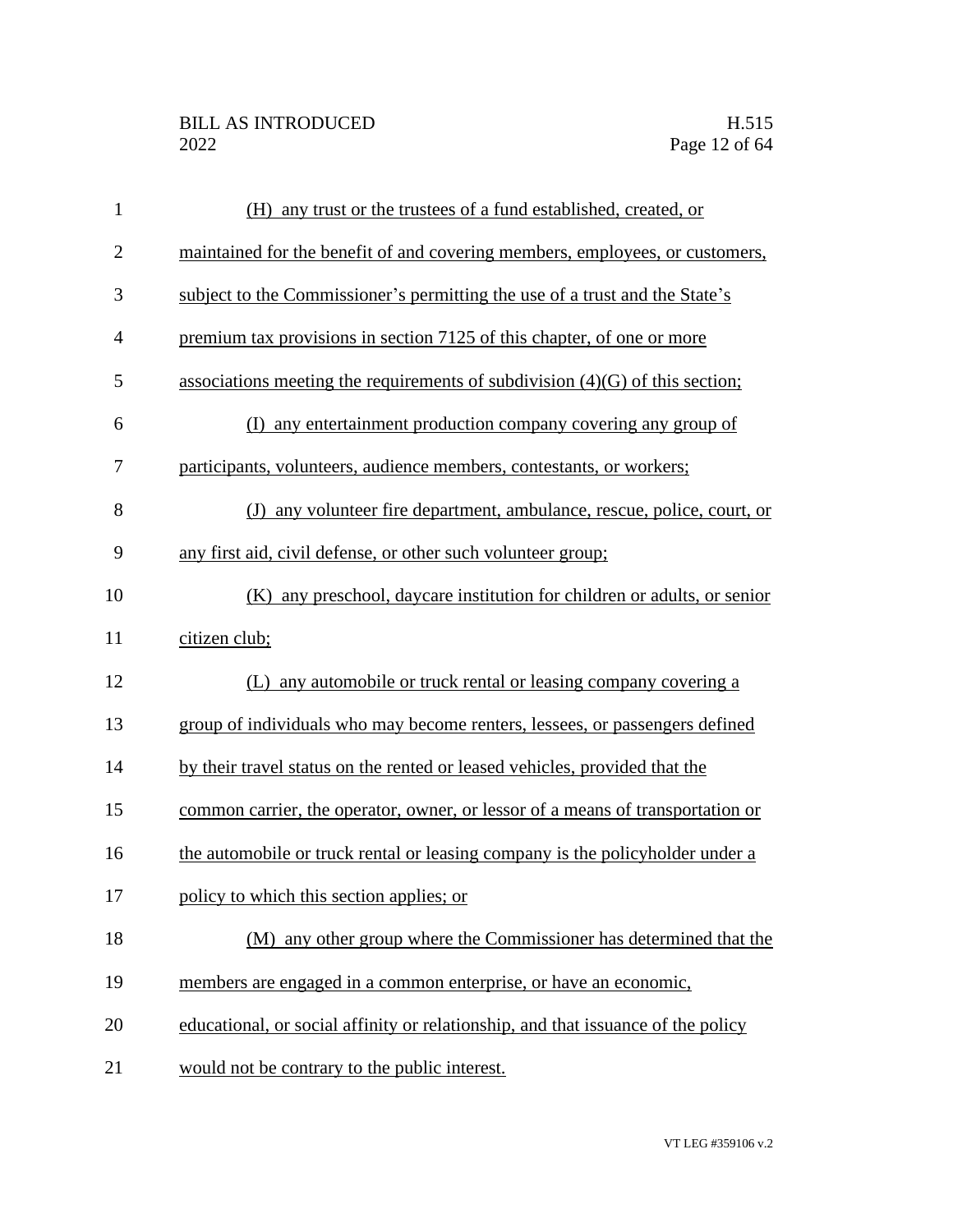| $\mathbf{1}$   | (5) "Fulfillment materials" means documentation sent to the purchaser              |
|----------------|------------------------------------------------------------------------------------|
| $\overline{2}$ | of a travel protection plan confirming the purchase and providing the travel       |
| 3              | protection plan's coverage and assistance details.                                 |
| 4              | (6) "Group travel insurance" means travel insurance issued to any                  |
| 5              | eligible group.                                                                    |
| 6              | (7) "Limited lines travel insurance producer" means a:                             |
| 7              | (A) licensed managing general agent or third-party administrator;                  |
| 8              | (B) licensed insurance producer, including a limited lines producer,               |
| 9              | designated by an insurer as the travel insurance supervising entity as set forth   |
| 10             | in subsection $7124(f)$ of this title; or                                          |
| 11             | (C) travel administrator.                                                          |
| 12             | (8) "Offer and disseminate" means to provide general information,                  |
| 13             | including a description of the coverage and price, as well as to process the       |
| 14             | application and collect premiums.                                                  |
| 15             | (9) "Primary certificate holder" means an individual person who elects             |
| 16             | and purchases travel insurance under a group policy.                               |
| 17             | (10) "Primary policyholder" means an individual person who elects and              |
| 18             | purchases individual travel insurance.                                             |
| 19             | (11) "Travel administrator" means a person who directly or indirectly              |
| 20             | underwrites, collects charges, collateral, or premiums from, or adjusts or settles |
| 21             | claims on residents of this State, in connection with travel insurance, except     |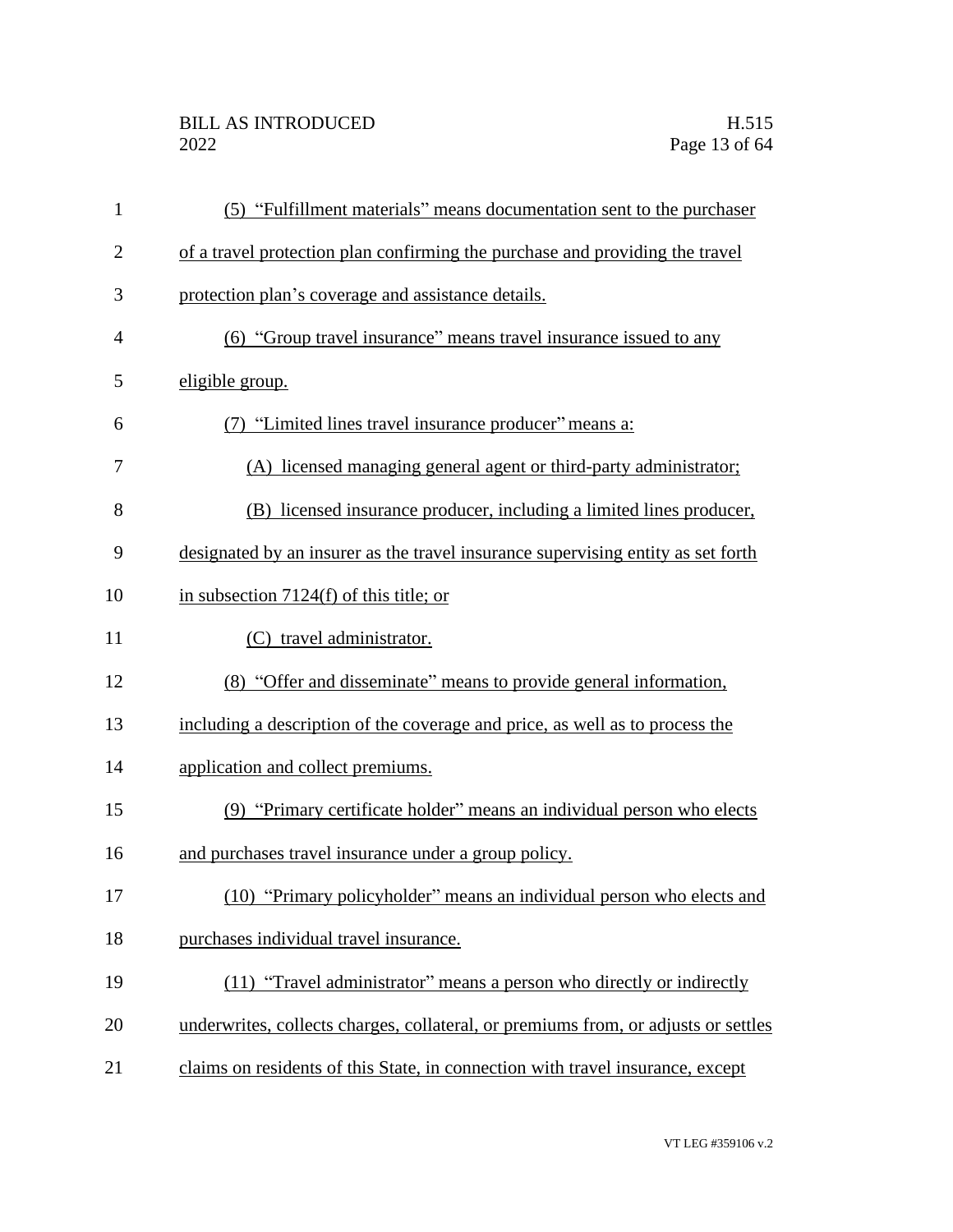| $\mathbf{1}$   | that a person shall not be considered a travel administrator if that person's only |
|----------------|------------------------------------------------------------------------------------|
| $\overline{2}$ | actions that would otherwise cause it to be considered a travel administrator      |
| 3              | are among the following:                                                           |
| $\overline{4}$ | (A) a person working for a travel administrator to the extent that the             |
| 5              | person's activities are subject to the supervision and control of the travel       |
| 6              | administrator;                                                                     |
| 7              | (B) an insurance producer selling insurance or engaged in                          |
| 8              | administrative and claims-related activities within the scope of the producer's    |
| 9              | license;                                                                           |
| 10             | (C) a travel retailer offering and disseminating travel insurance and              |
| 11             | registered under the license of a limited lines travel insurance producer in       |
| 12             | accordance with this chapter;                                                      |
| 13             | (D) an individual adjusting or settling claims in the normal course of             |
| 14             | that individual's practice or employment as an attorney-at-law and who does        |
| 15             | not collect charges or premiums in connection with insurance coverage; or          |
| 16             | (E) a business entity that is affiliated with a licensed insurer while             |
| 17             | acting as a travel administrator for the direct and assumed insurance business     |
| 18             | of an affiliated insurer.                                                          |
| 19             | (12) "Travel assistance services" means noninsurance services for which            |
| 20             | the consumer is not indemnified based on a fortuitous event and where              |
| 21             | providing the service does not result in transfer or shifting of risk that would   |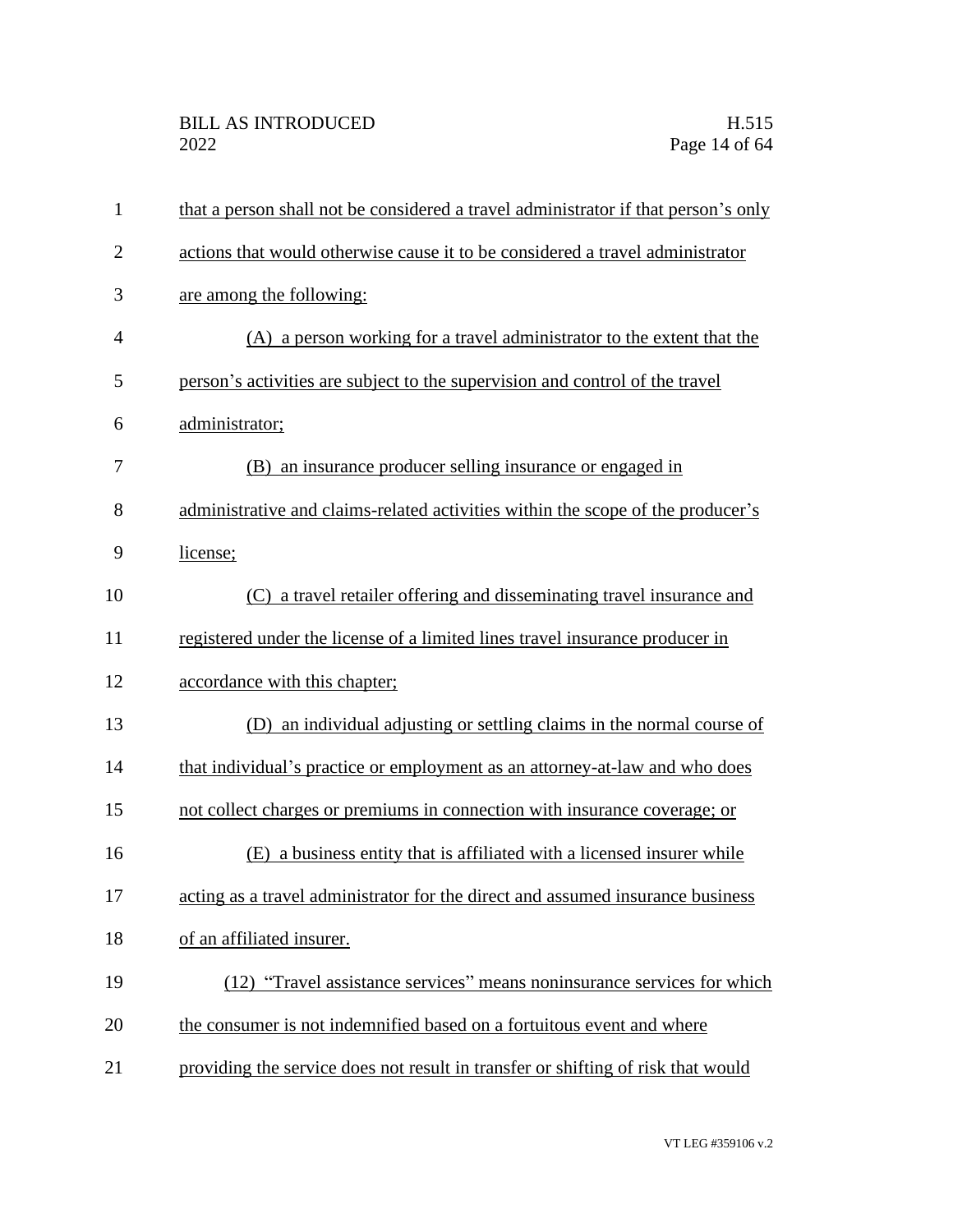| $\mathbf{1}$   | constitute the business of insurance. Travel assistance services include the   |
|----------------|--------------------------------------------------------------------------------|
| $\overline{2}$ | provision of security advisories, destination information, vaccination and     |
| 3              | immunization information services, travel reservation services, entertainment, |
| 4              | activity, or event planning, translation assistance, emergency messaging,      |
| 5              | international legal and medical referrals, medical case monitoring,            |
| 6              | coordination of transportation arrangements, emergency cash transfer           |
| 7              | assistance, medical prescription replacement assistance, passport and travel   |
| 8              | document replacement assistance, lost luggage assistance, or concierge         |
| 9              | services. Travel assistance services are not insurance and not related to      |
| 10             | insurance.                                                                     |
| 11             | $(13)(A)$ "Travel insurance" means insurance coverage for personal risks       |
| 12             | incident to planned travel, including:                                         |
| 13             | (i) interruption or cancellation of a trip or event;                           |
| 14             | (ii) loss of baggage or personal effects;                                      |
| 15             | (iii) damages to accommodations or rental vehicles;                            |
| 16             | (iv) sickness, accident, disability, or death occurring during travel;         |
| 17             | (v) emergency evacuation;                                                      |
| 18             | (vi) repatriation of remains; or                                               |
| 19             | (vii) any other contractual obligations to indemnify or pay a                  |
| 20             | specified amount to the traveler upon determinable contingencies related to    |
| 21             | travel as approved by the Commissioner.                                        |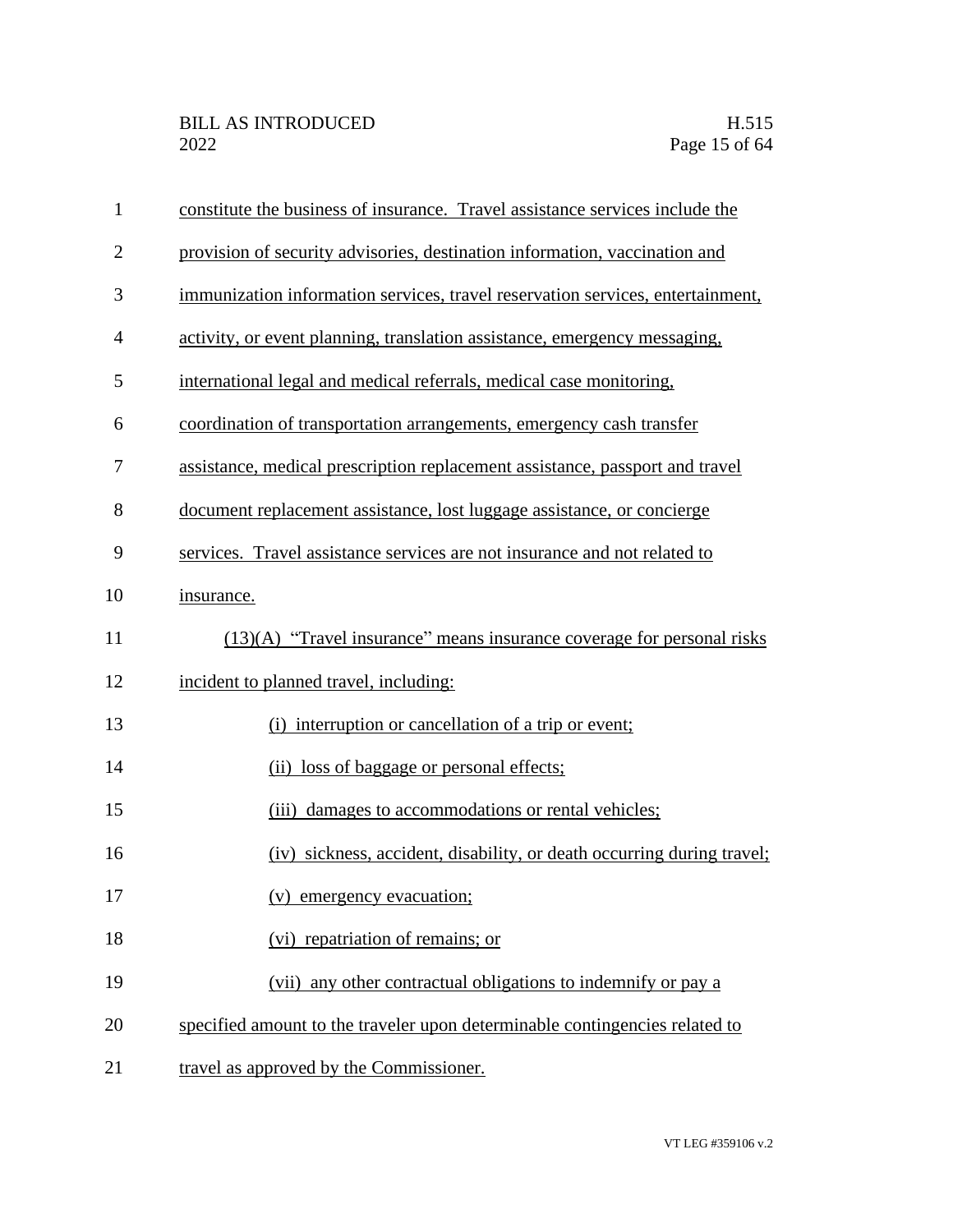| $\mathbf{1}$ | (B) Travel insurance does not include major medical plans that                   |
|--------------|----------------------------------------------------------------------------------|
| $\mathbf{2}$ | provide comprehensive medical protection for travelers with trips lasting six    |
| 3            | months or longer, including, for example, those working overseas as              |
| 4            | expatriates, or any other product that requires a specific insurance producer    |
| 5            | license.                                                                         |
| 6            | (14) "Travel protection plan" means a plan that provides one or more             |
| 7            | of the following: travel insurance; travel assistance services; or cancellation  |
| 8            | fee waivers.                                                                     |
| 9            | (15) "Travel retailer" means a business entity that makes, arranges, or          |
| 10           | offers travel services and may offer and disseminate travel insurance as a       |
| 11           | service to its customers on behalf of and under the direction of a limited lines |
| 12           | travel insurance producer.                                                       |
| 13           | § 7124. LICENSING AND REGISTRATION                                               |
| 14           | (a) The Commissioner may issue to an individual or a business entity that        |
| 15           | has complied with the requirements of this chapter and filed an application for  |
| 16           | such limited lines travel insurance producer license in a form and manner        |
| 17           | prescribed by the Commissioner, a limited lines travel insurance producer        |
| 18           | license, which authorizes the limited lines travel insurance producer to sell,   |
| 19           | solicit, or negotiate travel insurance through a licensed insurer. A person may  |
| 20           | not act as a limited lines travel insurance producer or travel retailer unless   |
| 21           | properly licensed or registered, respectively.                                   |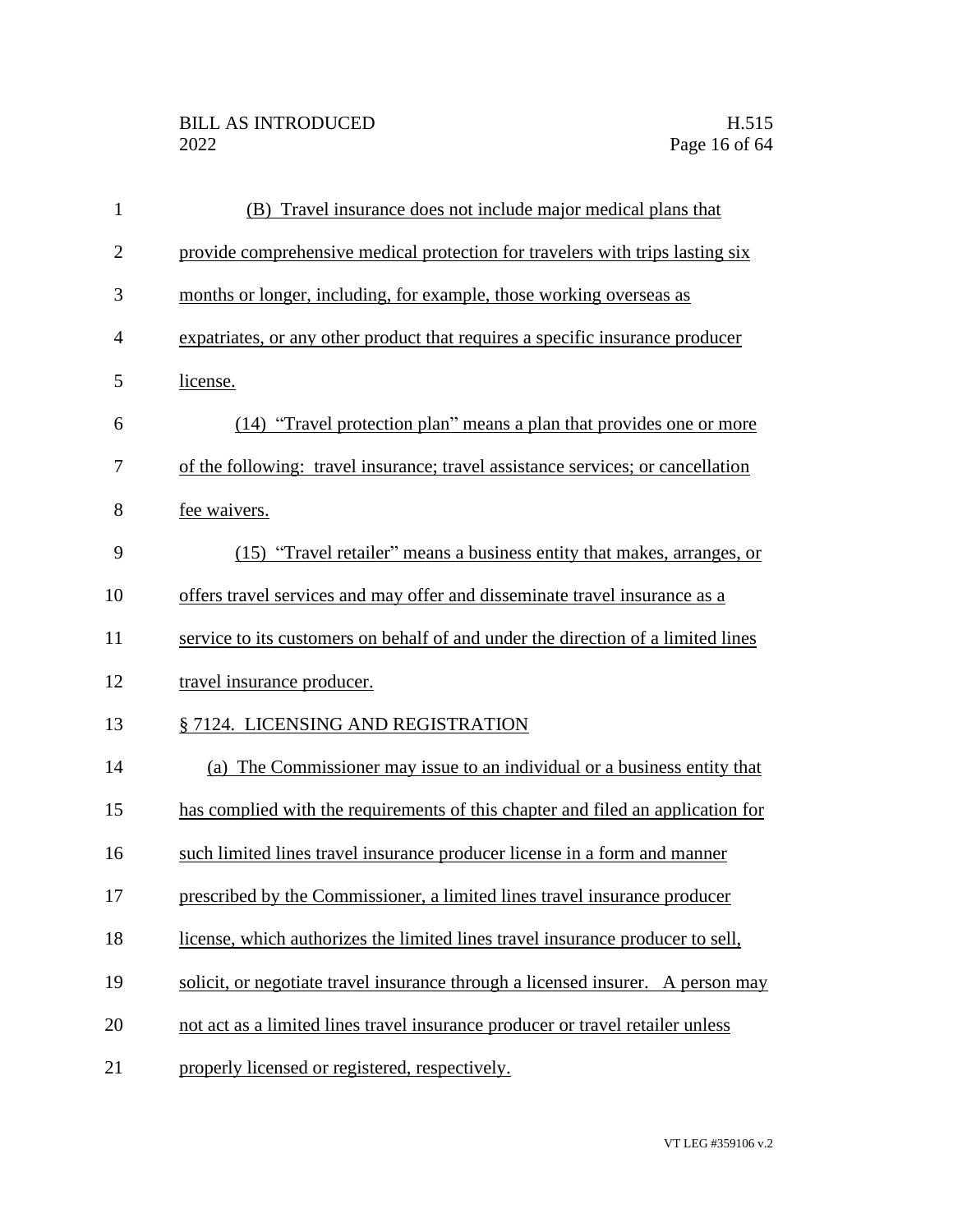| $\mathbf{1}$   | (b) A travel retailer may offer and disseminate travel insurance under a            |
|----------------|-------------------------------------------------------------------------------------|
| $\overline{2}$ | limited lines travel insurance producer license only if the following conditions    |
| 3              | are met:                                                                            |
| 4              | (1) The limited lines travel insurance producer or travel retailer provides         |
| 5              | to purchasers of travel insurance:                                                  |
| 6              | (A) a description of the material terms or the actual material terms of             |
| 7              | the insurance coverage prior to purchase;                                           |
| 8              | (B) a description of the process for filing a claim;                                |
| 9              | (C) a description of the review and cancellation process for the travel             |
| 10             | insurance policy; and                                                               |
| 11             | (D) the identity and contact information of the insurer and limited                 |
| 12             | lines travel insurance producer.                                                    |
| 13             | (2) At the time of licensure, the limited lines travel insurance producer           |
| 14             | has established and maintains a register on a form prescribed by the                |
| 15             | Commissioner of each travel retailer that offers travel insurance on the limited    |
| 16             | lines travel insurance producer's behalf. The register shall be maintained and      |
| 17             | updated annually by the limited lines travel insurance producer and shall           |
| 18             | include the name, address, and contact information of the travel retailer and an    |
| 19             | officer or person who directs or controls the travel retailer's operations, and the |
| 20             | travel retailer's Federal Tax Identification Number. The limited lines travel       |
| 21             | insurance producer shall submit such register within 30 days of request by the      |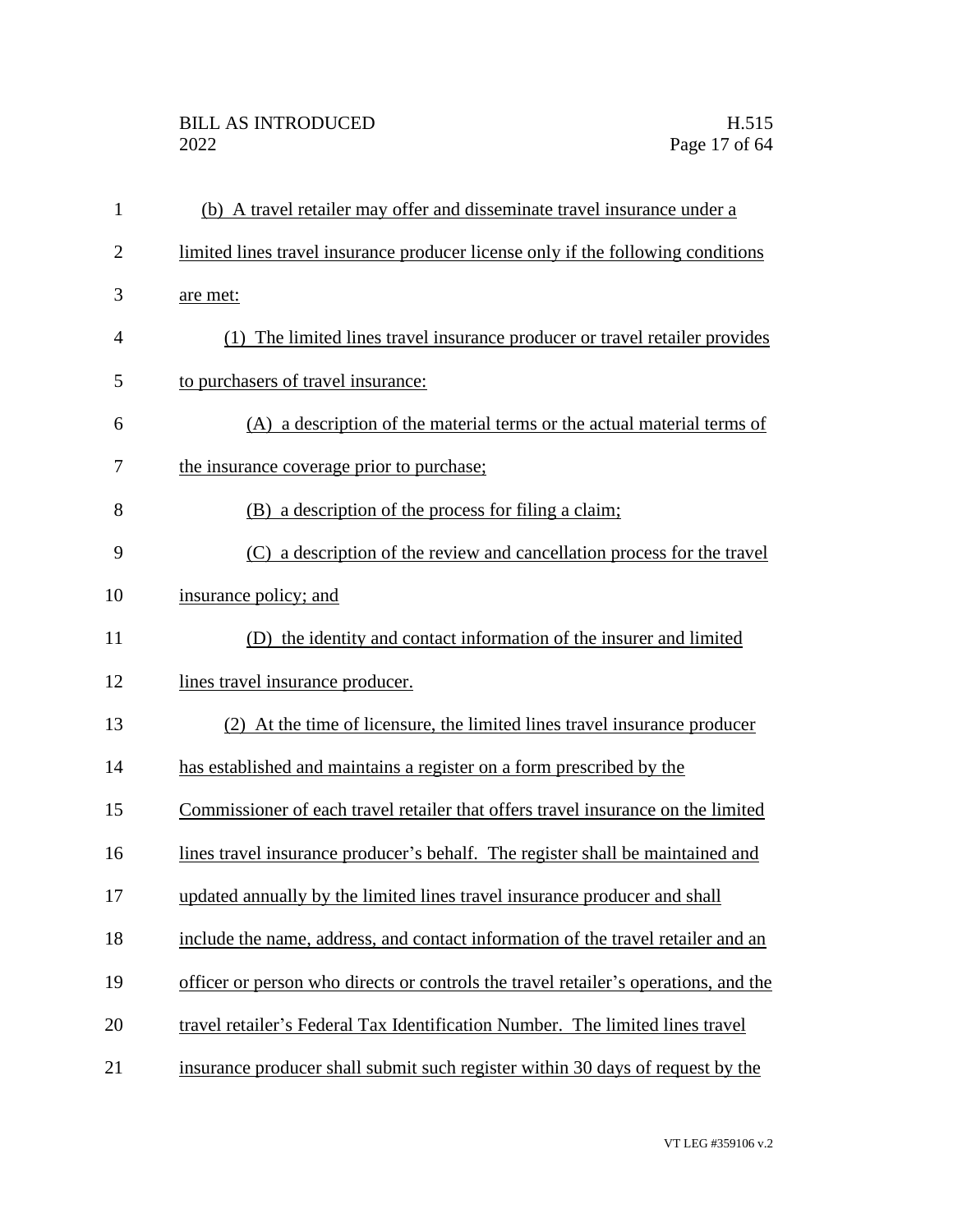| $\mathbf{1}$   | Commissioner. The limited lines travel insurance producer shall also certify        |
|----------------|-------------------------------------------------------------------------------------|
| $\overline{2}$ | that the travel retailer registered complies with 18 U.S.C. § 1033. The grounds     |
| 3              | for the suspension and revocation and the penalties applicable to resident          |
| $\overline{4}$ | insurance producers under 8 V.S.A. § 4804 shall be applicable to the limited        |
| 5              | lines travel insurance producers and travel retailers.                              |
| 6              | (3) The limited lines travel insurance producer has designated one of its           |
| 7              | employees who is a licensed individual producer as the person responsible for       |
| 8              | the limited lines travel insurance producer's compliance with the travel            |
| 9              | insurance laws, rules, and regulations of the State. This person shall be           |
| 10             | identified as the Designated Responsible Licensed Producer (DRLP).                  |
| 11             | (4) The DRLP, president, secretary, treasurer, and any other officer or             |
| 12             | person who directs or controls the limited lines travel insurance producer's        |
| 13             | insurance operations has complied with the fingerprinting requirements              |
| 14             | applicable to insurance producers in the resident state of the limited lines travel |
| 15             | insurance producer.                                                                 |
| 16             | (5) The limited lines travel insurance producer has paid all applicable             |
| 17             | insurance producer licensing fees as set forth in section 4800 of this title.       |
| 18             | The limited lines travel insurance producer requires each employee<br>(6)           |
| 19             | and authorized representative of the travel retailer whose duties include           |
| 20             | offering and disseminating travel insurance to receive a program of instruction     |
| 21             | or training, which may be subject to review by the Commissioner. The                |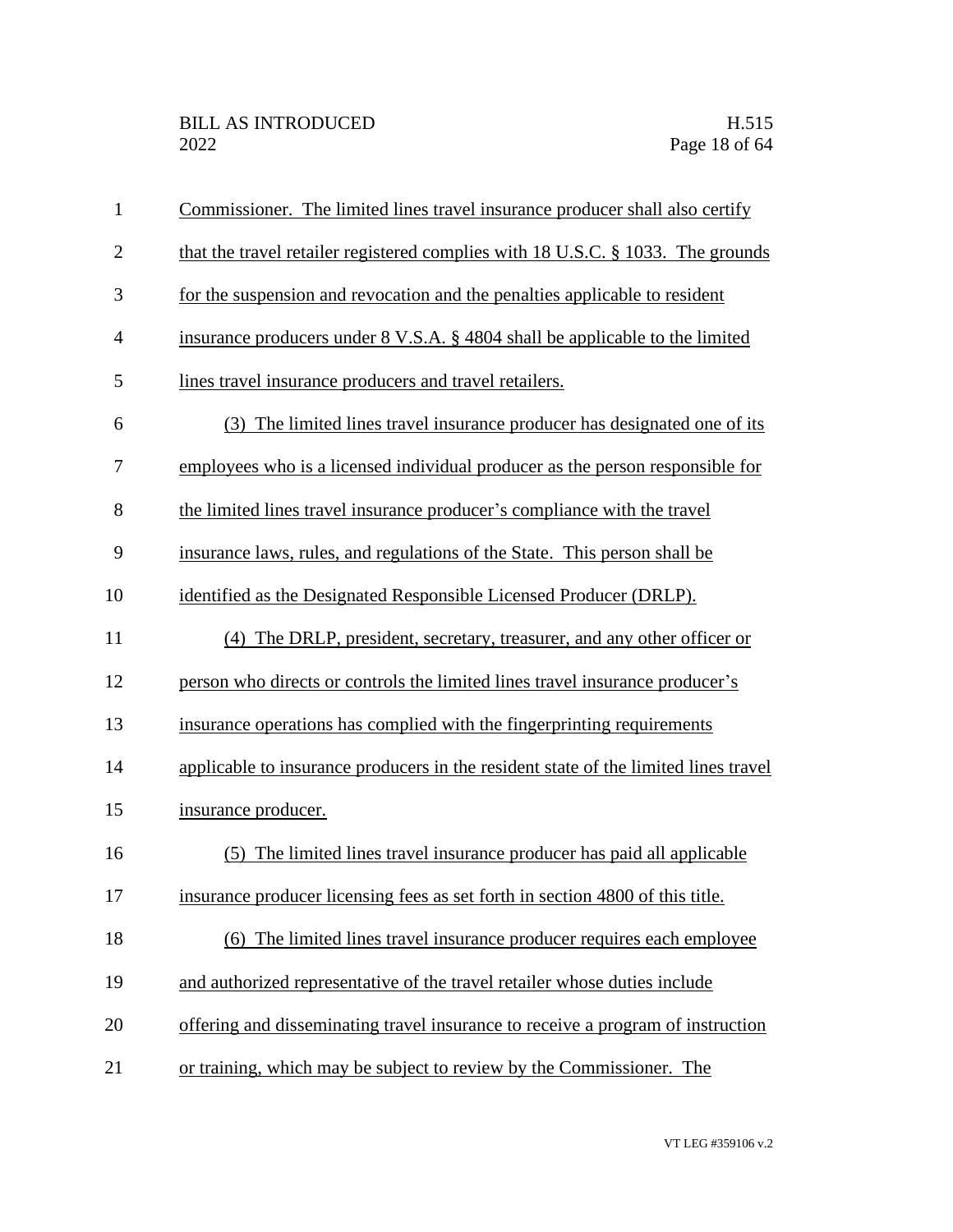| $\mathbf{1}$   | training material shall, at a minimum, contain instructions on the types of       |
|----------------|-----------------------------------------------------------------------------------|
| $\overline{2}$ | insurance offered, ethical sales practices, and required disclosures to           |
| 3              | prospective customers.                                                            |
| 4              | (c) Any travel retailer offering or disseminating travel insurance shall make     |
| 5              | available to prospective purchasers brochures or other written materials that     |
| 6              | have been approved by the travel insurer. Such materials shall include            |
| 7              | information that, at a minimum:                                                   |
| 8              | (1) provides the identity and contact information of the insurer and the          |
| 9              | limited lines travel insurance producer;                                          |
| 10             | (2) explains that the purchase of travel insurance is not required in order       |
| 11             | to purchase any other product or service from the travel retailer; and            |
| 12             | (3) explains that an unlicensed travel retailer is permitted to provide           |
| 13             | general information about the insurance offered by the travel retailer, including |
| 14             | a description of the coverage and price, but is not qualified or authorized to    |
| 15             | answer technical questions about the terms and conditions of the insurance        |
| 16             | offered by the travel retailer or to evaluate the adequacy of the customer's      |
| 17             | existing insurance coverage.                                                      |
| 18             | (d) A travel retailer's employee or authorized representative who is not          |
| 19             | licensed as an insurance producer may not:                                        |
| 20             | (1) evaluate or interpret the technical terms, benefits, or conditions of         |
| 21             | the offered travel insurance coverage;                                            |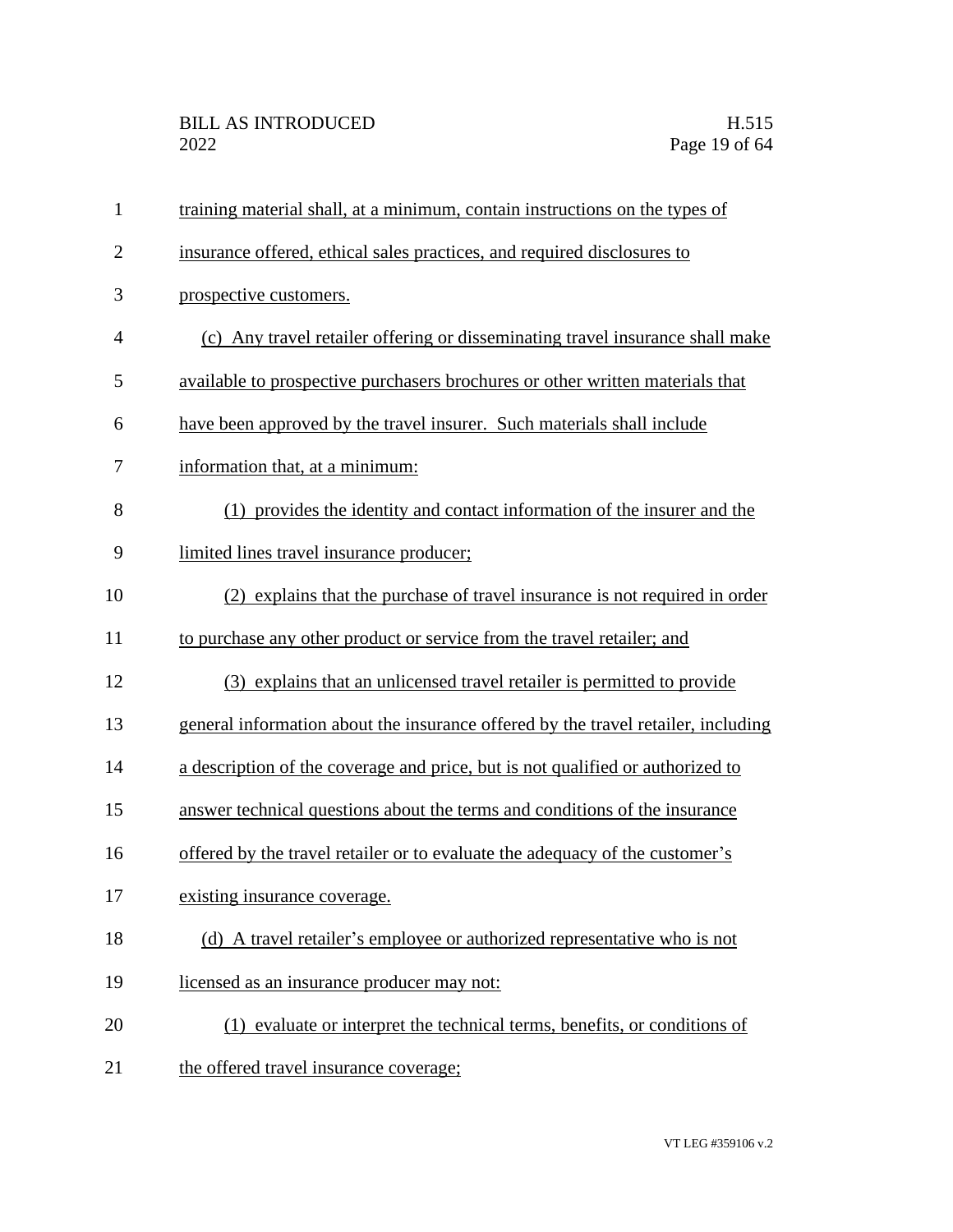| $\mathbf{1}$   | (2) evaluate or provide advice concerning a prospective purchaser's                |
|----------------|------------------------------------------------------------------------------------|
| $\overline{2}$ | existing insurance coverage; or                                                    |
| 3              | (3) hold themself out as a licensed insurer, licensed producer, or                 |
| $\overline{4}$ | <i>insurance expert.</i>                                                           |
| 5              | (e) A travel retailer whose insurance-related activities, and those of its         |
| 6              | employees and authorized representatives, are limited to offering and              |
| 7              | disseminating travel insurance on behalf of and under the direction of a limited   |
| 8              | lines travel insurance producer meeting the conditions stated in this section is   |
| 9              | authorized to do so and receive related compensation for such services, upon       |
| 10             | registration by the limited lines travel insurance producer as described in        |
| 11             | subdivision $(b)(2)$ of this section.                                              |
| 12             | (f) As the insurer's designee, a limited lines travel insurance producer is        |
| 13             | responsible for the acts of each of its registered travel retailers related to the |
| 14             | offer and dissemination of travel insurance and shall use reasonable means to      |
| 15             | ensure the travel retailer's compliance with this chapter.                         |
| 16             | (g) Any person licensed in a major line of authority as an insurance               |
| 17             | producer is authorized to sell, solicit, and negotiate travel insurance. A         |
| 18             | property and casualty insurance producer is not required to become appointed       |
| 19             | by an insurer in order to sell, solicit, or negotiate travel insurance.            |
| 20             | (h) The limited lines travel insurance producer and any travel retailer            |
| 21             | offering and disseminating travel insurance under a limited lines travel           |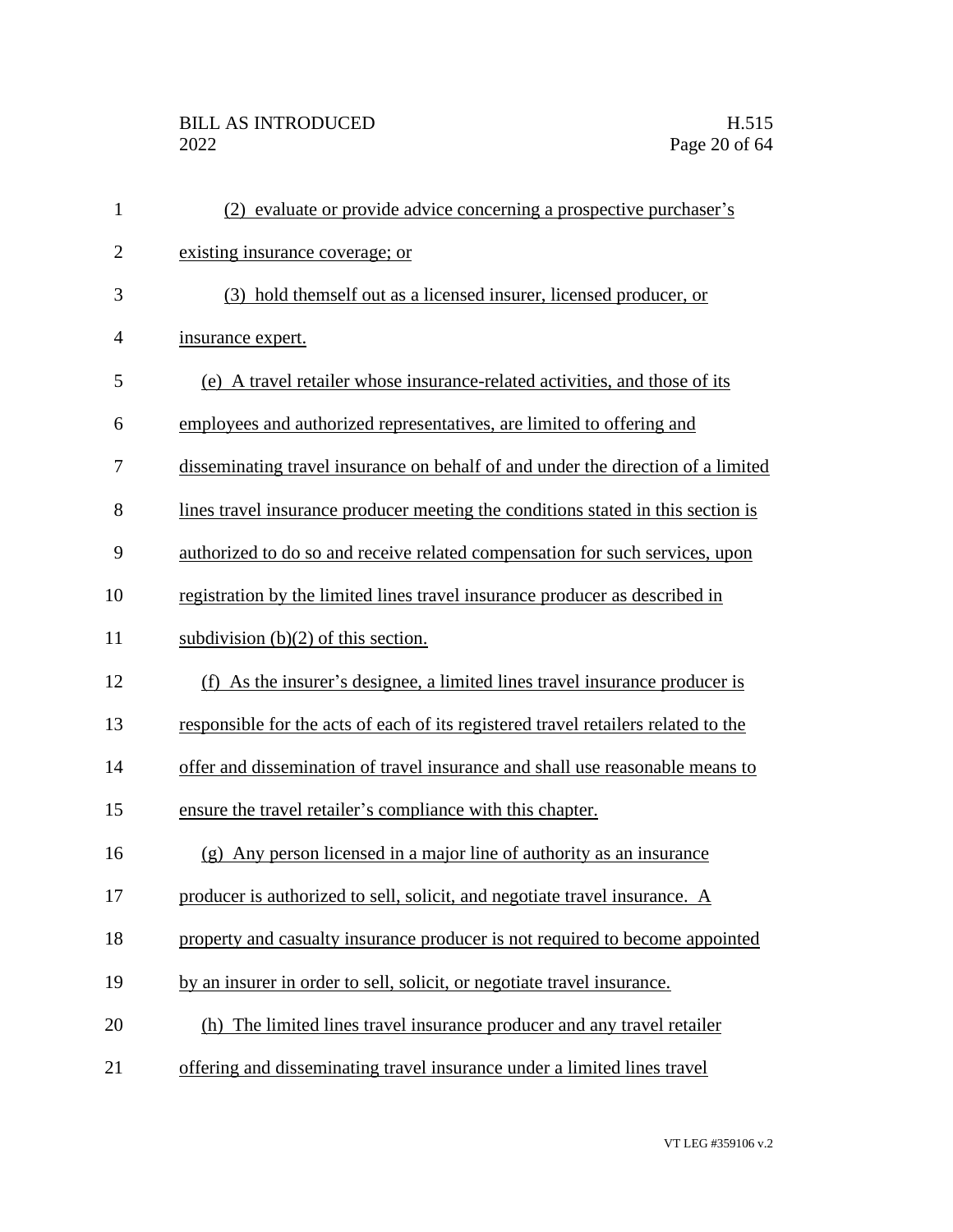| $\mathbf{1}$   | insurance producer license shall be subject to the provisions of sections 13 and   |
|----------------|------------------------------------------------------------------------------------|
| $\overline{2}$ | 4804 and chapter 129 of this title.                                                |
| 3              | § 7125. PREMIUM TAX                                                                |
| $\overline{4}$ | (a) A travel insurer shall pay premium tax, as provided in 32 V.S.A.               |
| 5              | § 8551, on travel insurance premiums paid by any of the following:                 |
| 6              | (1) a primary policyholder who is a resident of this State;                        |
| 7              | (2) a primary certificate holder who is a resident of this State who elects        |
| 8              | coverage under a group travel insurance policy; or                                 |
| 9              | (3) a blanket travel insurance policyholder that is a resident in or has its       |
| 10             | principal place of business or the principal place of business of an affiliate or  |
| 11             | subsidiary that has purchased blanket travel insurance in this State for eligible  |
| 12             | blanket travel insurance group members, subject to any apportionment rules         |
| 13             | that apply to the insurer across multiple taxing jurisdictions or that permit the  |
| 14             | insurer to allocate premium on an apportioned basis in a reasonable and            |
| 15             | equitable manner in those jurisdictions.                                           |
| 16             | (b) A travel insurer shall:                                                        |
| 17             | (1) document the state of residence or principal place of business of the          |
| 18             | policyholder or certificate holder, as required in subsection (a) of this section; |
| 19             | and                                                                                |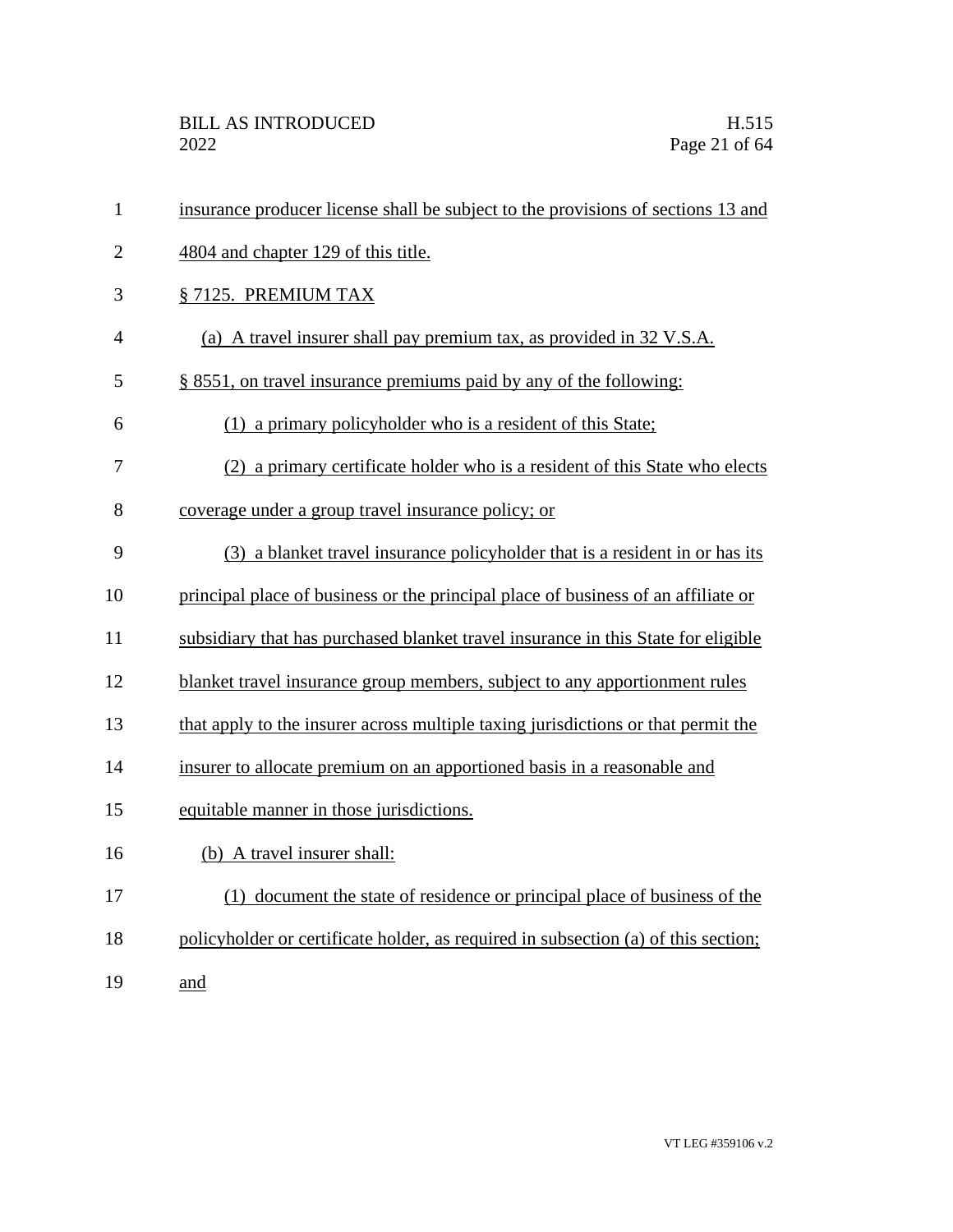| $\mathbf{1}$   | (2) report as premium only the amount allocable to travel insurance and             |
|----------------|-------------------------------------------------------------------------------------|
| $\overline{2}$ | not any amounts received for travel assistance services or cancellation fee         |
| 3              | waivers.                                                                            |
| 4              | § 7126. TRAVEL PROTECTION PLANS                                                     |
| 5              | A travel protection plan may be offered for one price for the combined              |
| 6              | features that the travel protection plan offers in this State if:                   |
| 7              | (1) the travel protection plan clearly discloses to the consumer, at or             |
| 8              | prior to the time of purchase, that it includes travel insurance, travel assistance |
| 9              | services, or cancellation fee waivers, as applicable, and provides information      |
| 10             | and an opportunity, at or prior to the time of purchase, for the consumer to        |
| 11             | obtain additional information regarding the features and pricing of each;           |
| 12             | (2) the person offering the travel protection plan that includes a travel           |
| 13             | insurance policy complies with section 7127 of this title; and                      |
| 14             | (3) the fulfillment materials:                                                      |
| 15             | (A) describe and delineate the travel insurance, travel assistance                  |
| 16             | services, and cancellation fee waivers in the travel protection plan; and           |
| 17             | (B) include the travel insurance disclosures and the contact                        |
| 18             | information for persons providing travel assistance services and cancellation       |
| 19             | fee waivers, as applicable.                                                         |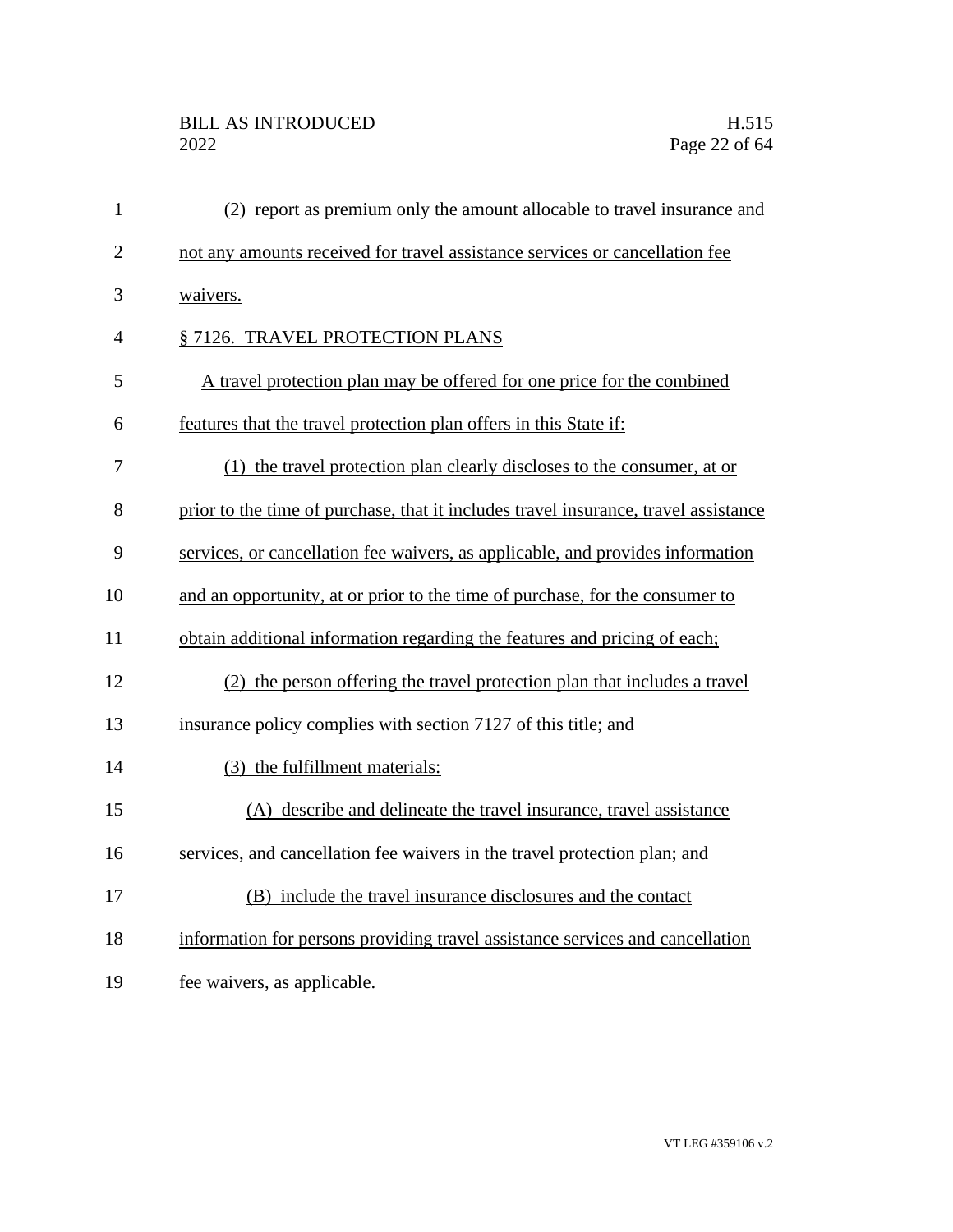| $\mathbf{1}$   | § 7127. SALES PRACTICES                                                             |
|----------------|-------------------------------------------------------------------------------------|
| $\mathbf{2}$   | (a) All persons offering travel insurance to residents of this State are            |
| 3              | subject to chapter 129 of this title, except as otherwise provided in this section. |
| $\overline{4}$ | In the event of a conflict between this chapter and other provisions of this title  |
| 5              | regarding the sale and marketing of travel insurance and travel protection          |
| 6              | plans, the provisions of this chapter shall control.                                |
| 7              | (b) Offering or selling a travel insurance policy that could never result in        |
| 8              | payment of any claims for any insured under the policy is an unfair trade           |
| 9              | practice under chapter 129 of this title.                                           |
| 10             | $(c)(1)$ All documents provided to consumers prior to the purchase of travel        |
| 11             | insurance, including sales materials, advertising materials, and marketing          |
| 12             | materials, shall be consistent with the travel insurance policy itself, including   |
| 13             | forms, endorsements, policies, rate filings, and certificates of insurance.         |
| 14             | (2) For a travel insurance policy or certificate that contains preexisting          |
| 15             | condition exclusions:                                                               |
| 16             | (A) information and an opportunity to learn more about the                          |
| 17             | preexisting condition exclusions shall be provided prior to the time of purchase    |
| 18             | and in the coverage's fulfillment materials; and                                    |
| 19             | (B) the policy or certificate may only exclude preexisting conditions               |
| 20             | for which medical advice or treatment was recommended by or received from           |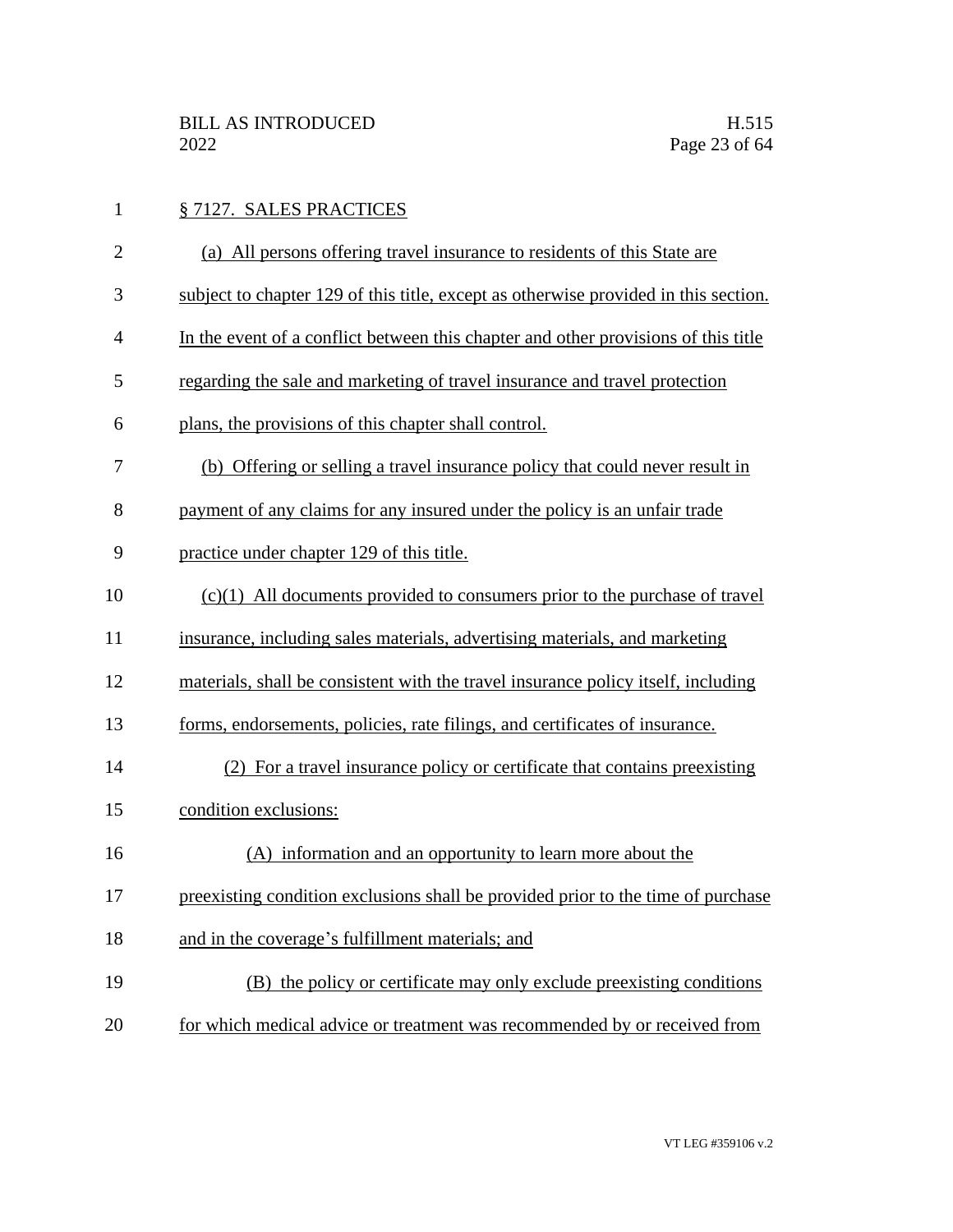| $\mathbf{1}$   | a health care provider within a six-month period preceding the effective date of    |
|----------------|-------------------------------------------------------------------------------------|
| $\overline{2}$ | coverage.                                                                           |
| 3              | $(3)(A)$ The fulfillment materials and the information described in                 |
| $\overline{4}$ | subdivisions $7124(b)(1)(B)$ –(D) of this title shall be provided to a policyholder |
| 5              | or certificate holder as soon as practicable following the purchase of a travel     |
| 6              | protection plan. Unless the insured has either started a covered trip or filed a    |
| 7              | claim under the travel insurance coverage, a policyholder or certificate holder     |
| 8              | may cancel a policy or certificate for a full refund of the travel protection plan  |
| 9              | price from the date of purchase of a travel protection plan until at least:         |
| 10             | (i) 15 days following the date of delivery of the travel protection                 |
| 11             | plan's fulfillment materials by U.S. mail; or                                       |
| 12             | (ii) 10 days following the date of delivery of the travel protection                |
| 13             | plan's fulfillment materials by means other than U.S. mail.                         |
| 14             | (B) As used in this subdivision, "delivery" means handing fulfillment               |
| 15             | materials to the policyholder or certificate holder or sending fulfillment          |
| 16             | materials by U.S. mail or electronic means to the policyholder or certificate       |
| 17             | holder.                                                                             |
| 18             | (5) A travel insurer shall disclose in the policy documentation and                 |
| 19             | fulfillment materials whether the travel insurance is primary or secondary to       |
| 20             | other applicable coverage.                                                          |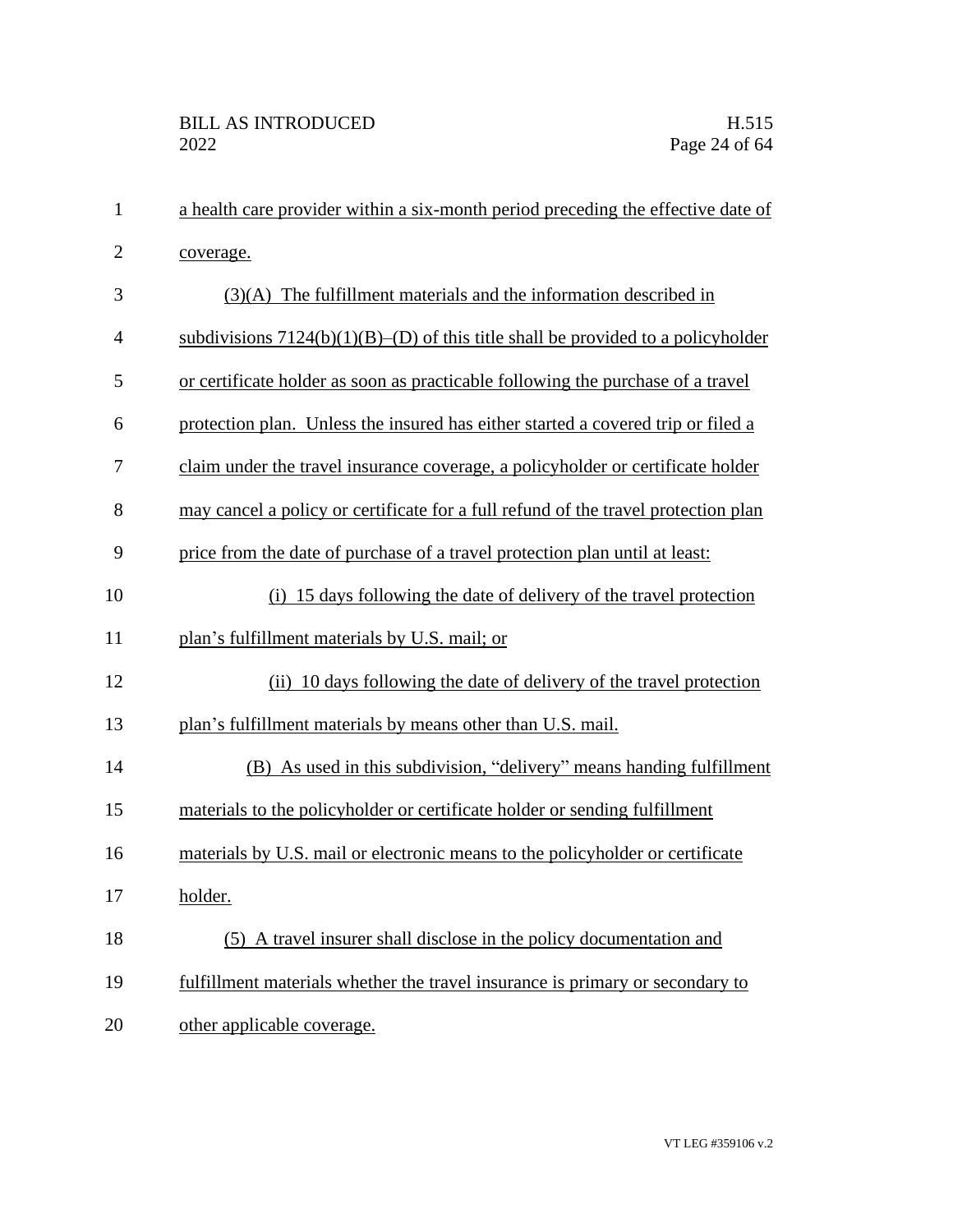| $\mathbf{1}$ | (6) Where travel insurance is marketed directly to a consumer through              |
|--------------|------------------------------------------------------------------------------------|
| $\mathbf{2}$ | an insurer's or travel retailer's website or by others through an aggregator site, |
| 3            | it shall not be an unfair trade practice or other violation of law where an        |
| 4            | accurate summary or short description of coverage is provided on the web           |
| 5            | page, provided the consumer has access to the full provisions of the policy        |
| 6            | through electronic means.                                                          |
| 7            | (d) A person offering, soliciting, or negotiating travel insurance or travel       |
| 8            | protection plans on an individual or group basis may not do so by using            |
| 9            | negative option or opt out, which would require a consumer to take an              |
| 10           | affirmative action to deselect coverage, such as by unchecking a box on an         |
| 11           | electronic form, when the consumer purchases a trip.                               |
| 12           | (e) Marketing blanket travel insurance coverage as free is an unfair trade         |
| 13           | practice under chapter 129 of this title.                                          |
| 14           | (f) Where a consumer's destination jurisdiction requires insurance                 |
| 15           | coverage, it shall not be an unfair trade practice to require that a consumer      |
| 16           | choose between the following options as a condition of purchasing a trip or        |
| 17           | travel package:                                                                    |
| 18           | (1) purchasing the coverage required by the destination jurisdiction               |
| 19           | through the travel retailer or limited lines travel insurance producer supplying   |
| 20           | the trip or travel package; or                                                     |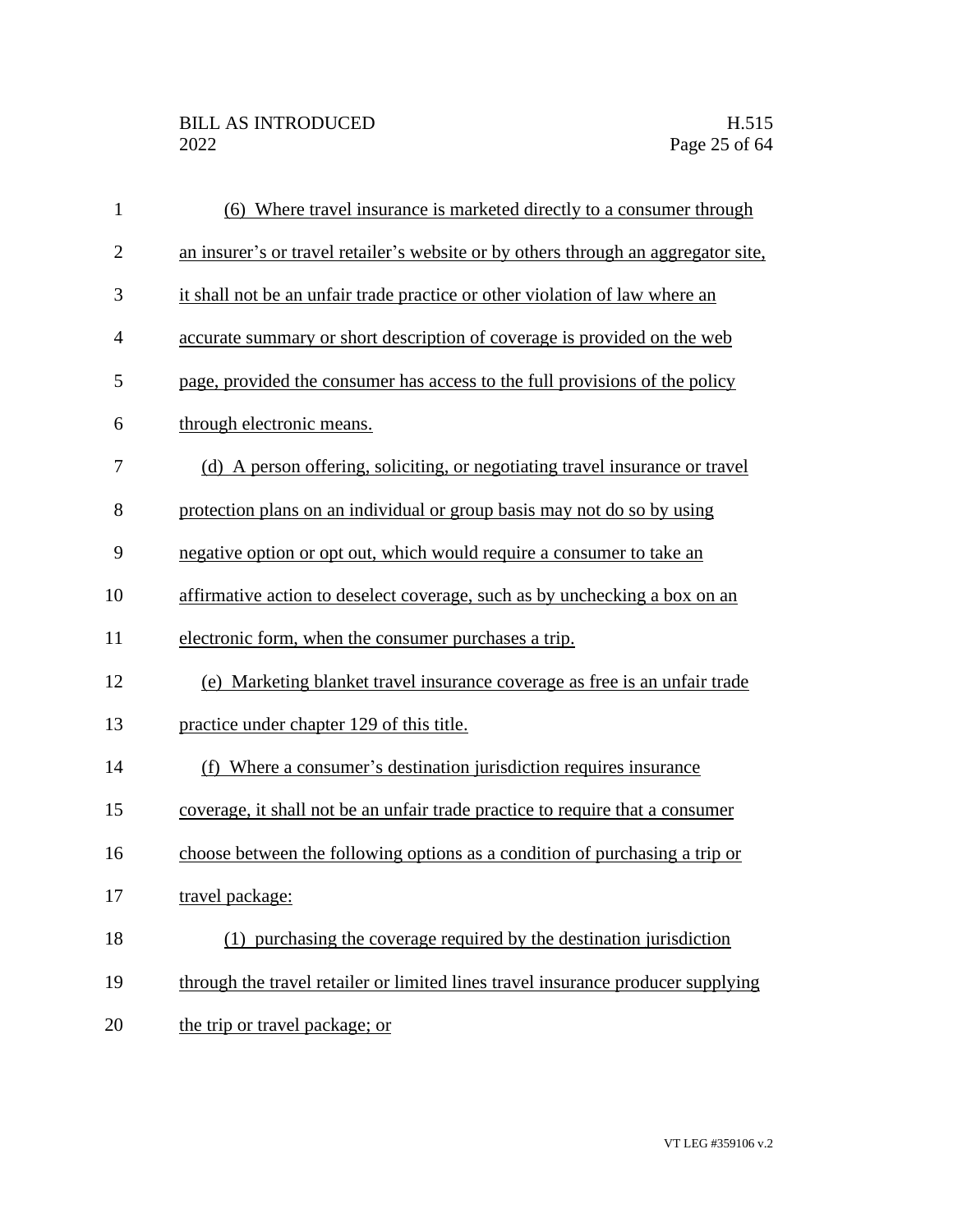| $\mathbf{1}$   | (2) agreeing to obtain and provide proof of coverage that meets the             |
|----------------|---------------------------------------------------------------------------------|
| $\overline{2}$ | destination jurisdiction's requirements prior to departure.                     |
| 3              | (g) For any travel insurance policy or certificate that provides coverage for   |
| $\overline{4}$ | sickness, sickness shall include any mental disorder as defined by the          |
| 5              | American Psychiatric Association DSM-5, or its current equivalent that is       |
| 6              | diagnosed or treated by a properly qualified medical professional.              |
| 7              | §7128. TRAVEL ADMINISTRATORS                                                    |
| 8              | (a) A person shall not act or represent themself as a travel administrator for  |
| 9              | travel insurance in this State unless that person:                              |
| 10             | (1) is a licensed property and casualty insurance producer in this State        |
| 11             | for activities permitted under that producer license;                           |
| 12             | (2) holds a valid managing general agent license in this State; or              |
| 13             | (3) holds a valid third-party administrator license in this State.              |
| 14             | (b) A travel administrator and its employees are exempt from the licensing      |
| 15             | requirements of section 4803 of this title for travel insurance it administers. |
| 16             | (c) An insurer is responsible for the acts of a travel administrator            |
| 17             | administering travel insurance underwritten by the insurer and is responsible   |
| 18             | for ensuring that the travel administrator maintains all books and records      |
| 19             | relevant to the insurer to be made available by the travel administrator to the |
| 20             | Commissioner upon request.                                                      |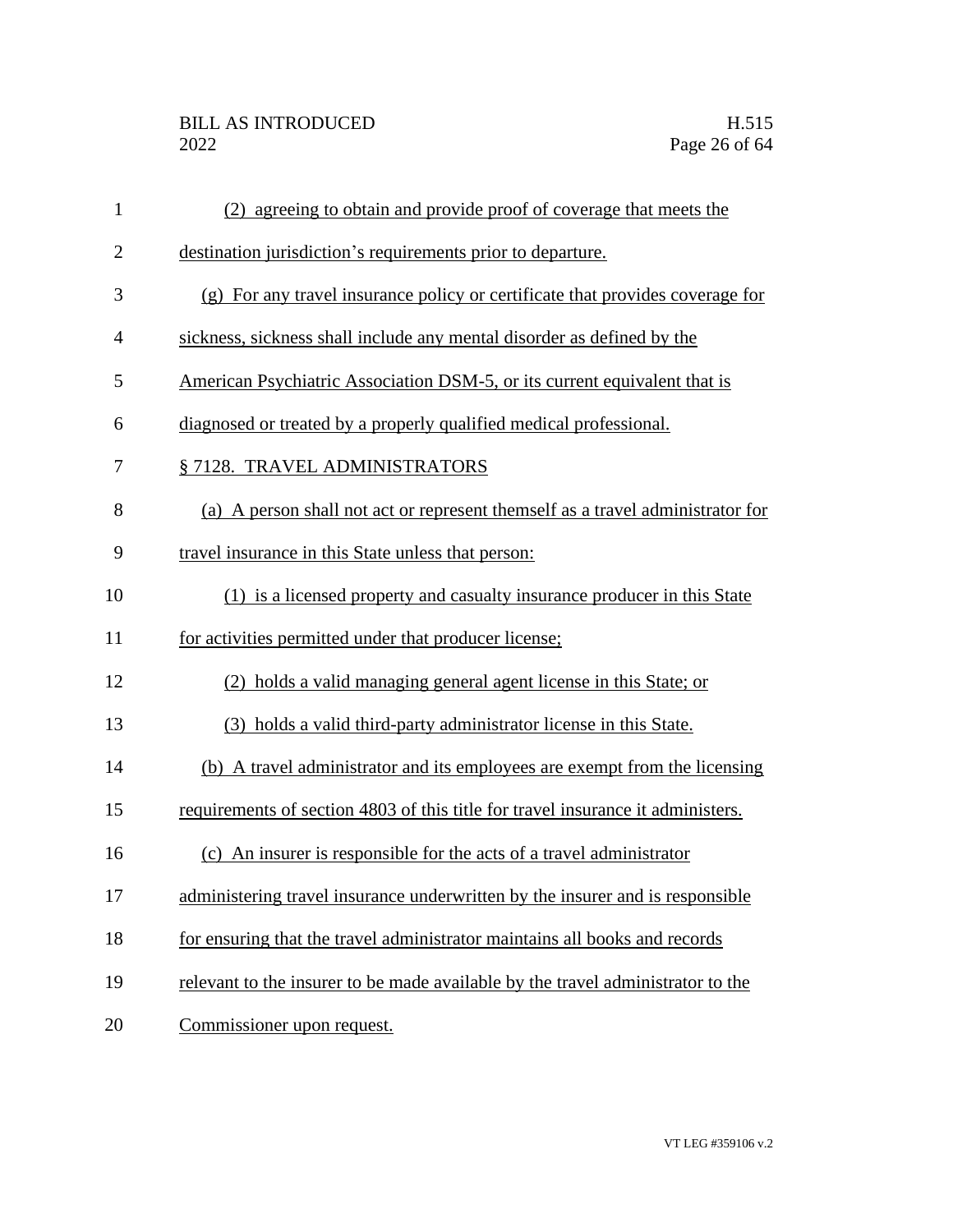§ 7129. POLICY

- (a) Notwithstanding any other provision of this part of this title to the
- contrary, travel insurance shall be classified and filed for purposes of rates and
- forms under an inland marine line of insurance; provided, however, that travel
- insurance that provides coverage for sickness, accident, disability, or death
- occurring during travel, either exclusively or in conjunction with related
- coverages such as emergency evacuation or repatriation of remains, or
- incidental limited property and casualty benefits such as baggage or trip
- cancellation, may be filed under either an accident and health line of insurance
- or an inland marine line of insurance.
- (b) Travel insurance may be provided under an individual, group, or
- blanket policy.
- (c) Eligibility and underwriting standards for travel insurance may be
- developed and provided based on travel protection plans designed for
- individual or identified marketing or distribution channels, provided those
- standards also meet the State's underwriting standards for inland marine.
- 17 § 7130. RULEMAKING AUTHORITY
- The Commissioner may adopt rules to implement the provisions of this
- chapter.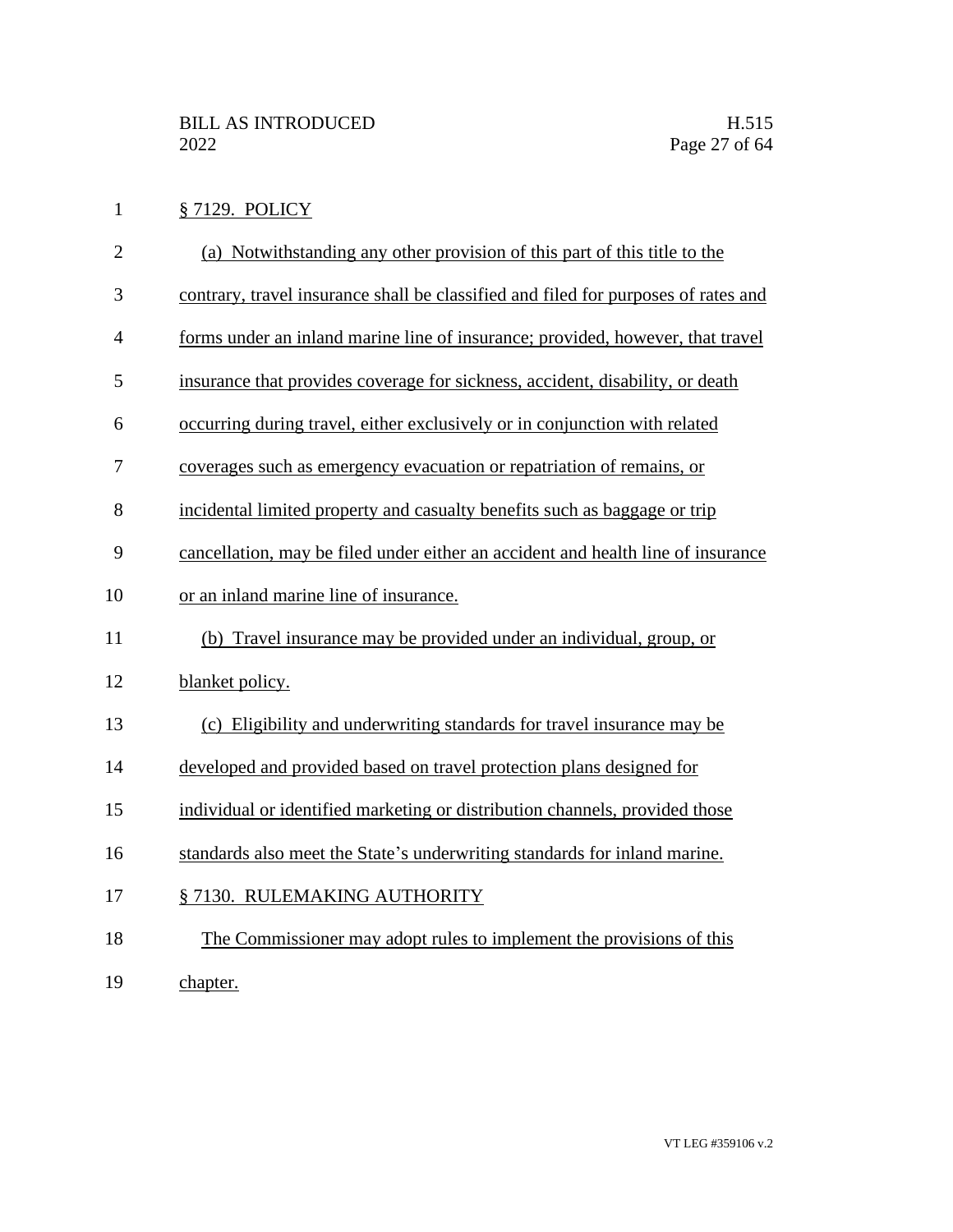| $\mathbf{1}$   | Sec. 12. 8 V.S.A. $\S$ 4813i(c) is amended to read:                           |
|----------------|-------------------------------------------------------------------------------|
| $\overline{2}$ | (c) A person who applies for a limited lines travel insurance producer        |
| 3              | license for travel accident or travel baggage insurance under chapter 148 of  |
| $\overline{4}$ | this title shall not be required to be examined by the Commissioner.          |
| 5              | Sec. 13. 8 V.S.A. § 3301(a)(11) is added to read:                             |
| 6              | (11) "Inland marine insurance" means any insurance that is defined by         |
| 7              | statute, rule, or general custom as inland marine insurance.                  |
| 8              | *** Captive Insurance ***                                                     |
| 9              | Sec. 14. 8 V.S.A. § $6007(c)(2)$ is amended to read:                          |
| 10             | (2) in order to provide sufficient detail to support the premium tax          |
| 11             | return, the pure captive insurance company, association captive insurance     |
| 12             | company, sponsored captive insurance company, or industrial insured captive   |
| 13             | insurance company shall file prior to March 15 of each year for each calendar |
| 14             | year-end, pages 1, 2, 3, and 5 the premium schedule of the "Vermont Captive"  |
| 15             | Insurance Company Annual Report-Short Form" verified by oath of two of its    |
| 16             | executive officers.                                                           |
| 17             | Sec. 15. 8 V.S.A. § 6038 is amended to read:                                  |
| 18             | § 6038. DELINQUENCY OF SPONSORED CAPTIVE INSURANCE                            |
| 19             | <b>COMPANIES</b>                                                              |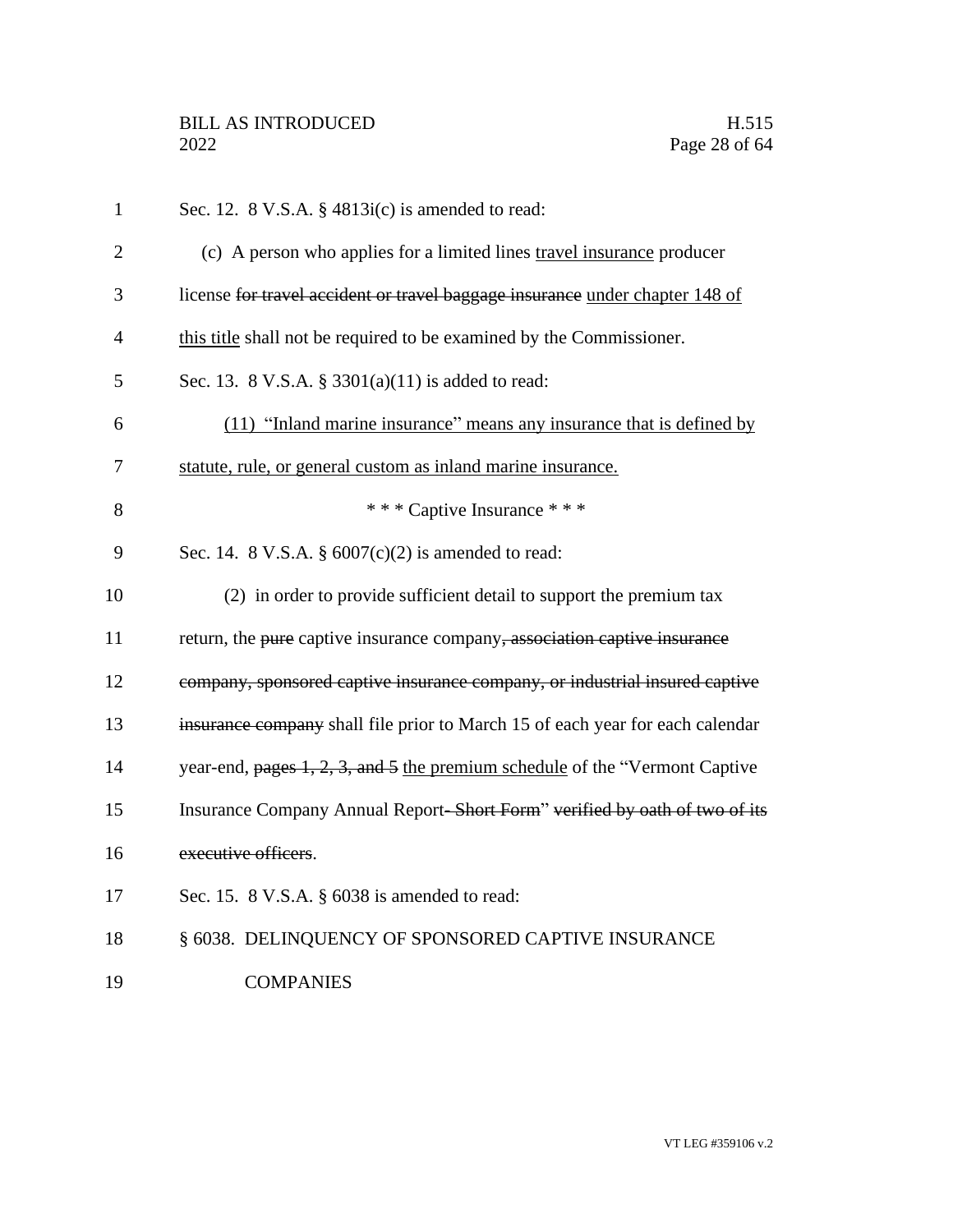| $\mathbf{1}$   | (a) Except as otherwise provided in this section, the provisions of chapter       |
|----------------|-----------------------------------------------------------------------------------|
| $\overline{2}$ | 145 of this title shall apply in full to a sponsored captive insurance company    |
| 3              | and to each of its protected cells.                                               |
| $\overline{4}$ | (b) Upon any order of supervision, rehabilitation, or liquidation of a            |
| 5              | sponsored captive insurance company or any of its protected cells, the receiver   |
| 6              | shall manage the assets and liabilities of the sponsored captive insurance        |
| 7              | company or any of its protected cells pursuant to the provisions of this          |
| 8              | subchapter.                                                                       |
| 9              | (c) Notwithstanding the provisions of chapter 145 of this title to the            |
| 10             | contrary:                                                                         |
| 11             | (1) In connection with the conservation, rehabilitation, or liquidation of        |
| 12             | a sponsored captive insurance company or any of its protected cells, the assets   |
| 13             | and liabilities of a protected cell shall at all times be kept separate from, and |
| 14             | shall not be commingled with, those of other protected cells and the sponsored    |
| 15             | captive insurance company.                                                        |
| 16             | (2) The assets of a protected cell may not be used to pay any expenses or         |
| 17             | claims other than those attributable to such protected cell.                      |
| 18             | (3) Unless the sponsor consents and the Commissioner has granted prior            |
| 19             | written approval, the assets of the sponsored captive insurance company's         |
| 20             | general account shall not be used to pay any expenses or claims attributable      |
| 21             | solely to a protected cell or protected cells of the sponsored captive insurance  |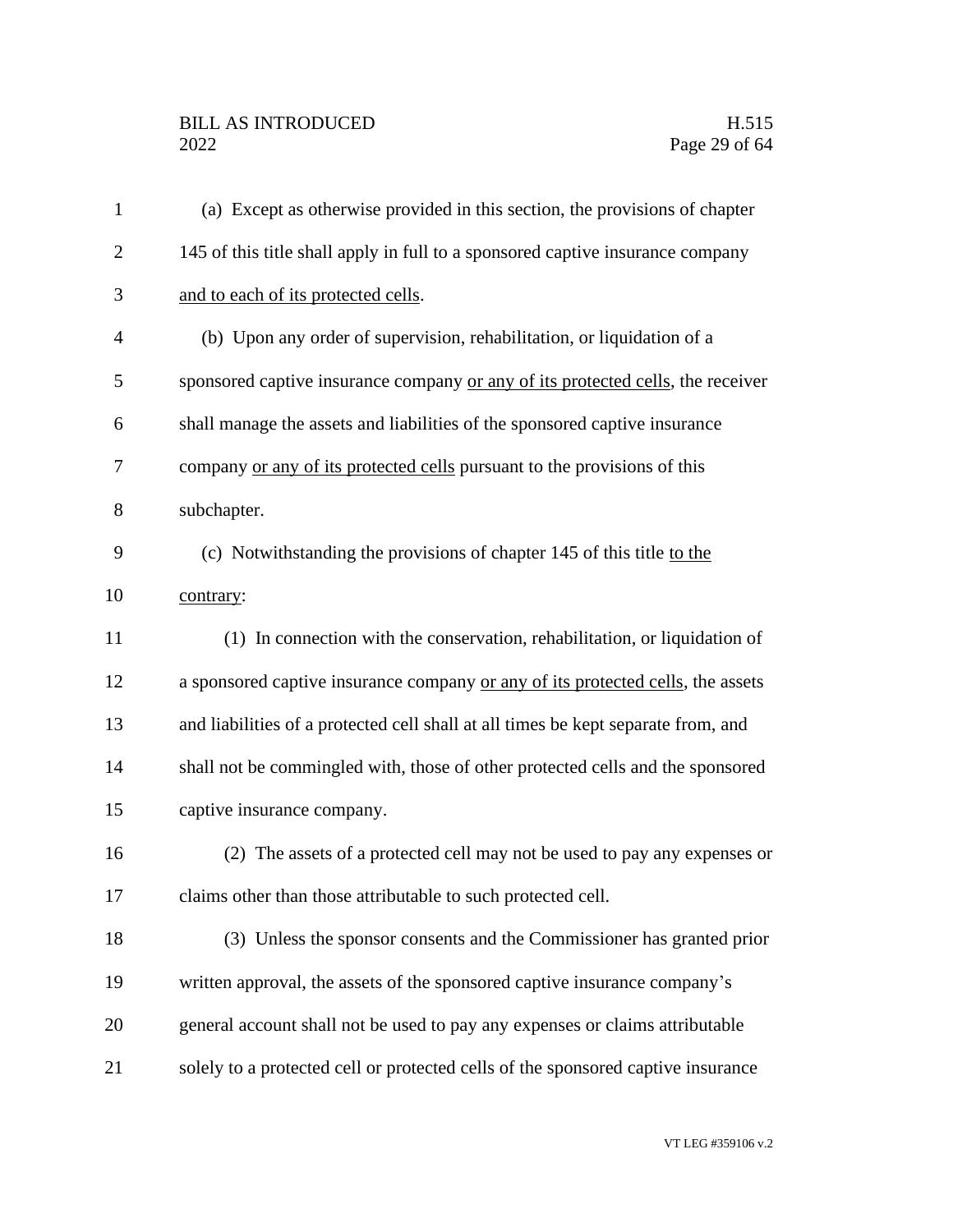| $\mathbf{1}$   | company. In the event that the assets of the sponsored captive insurance         |
|----------------|----------------------------------------------------------------------------------|
| $\overline{2}$ | company's general account are used to pay expenses or claims attributable        |
| 3              | solely to a protected cell or protected cells of the sponsored captive insurance |
| $\overline{4}$ | company, the sponsor is not required to contribute additional capital and        |
| 5              | surplus to the sponsored captive insurance company's general account,            |
| 6              | notwithstanding the provisions of section 6004 of this title.                    |
| 7              | (4) A sponsored captive insurance company's capital and surplus shall            |
| 8              | at all times be available to pay any expenses of or claims against the sponsored |
| 9              | captive insurance company.                                                       |
| 10             | (d) Notwithstanding the provisions of chapter 145 of this title or any other     |
| 11             | provision of law to the contrary, and, in addition to the provisions of this     |
| 12             | section, in the event of an insolvency of a sponsored captive insurance          |
| 13             | company or any of its protected cells where the Commissioner determines that     |
| 14             | one or more protected cells remain solvent, the Commissioner may separate        |
| 15             | such cells from the sponsored captive insurance company and, on application      |
| 16             | of the sponsor, may allow for the conversion of such protected cells into one or |
| 17             | more new or existing sponsored captive insurance companies, or one or more       |
| 18             | other captive insurance companies, pursuant to a plan or plans of operation      |
| 19             | approved by the Commissioner.                                                    |
| 20             | (e) Notwithstanding the provisions of chapter 145 of this title or any other     |
| 21             | provision of law to the contrary, and in addition to the provisions of this      |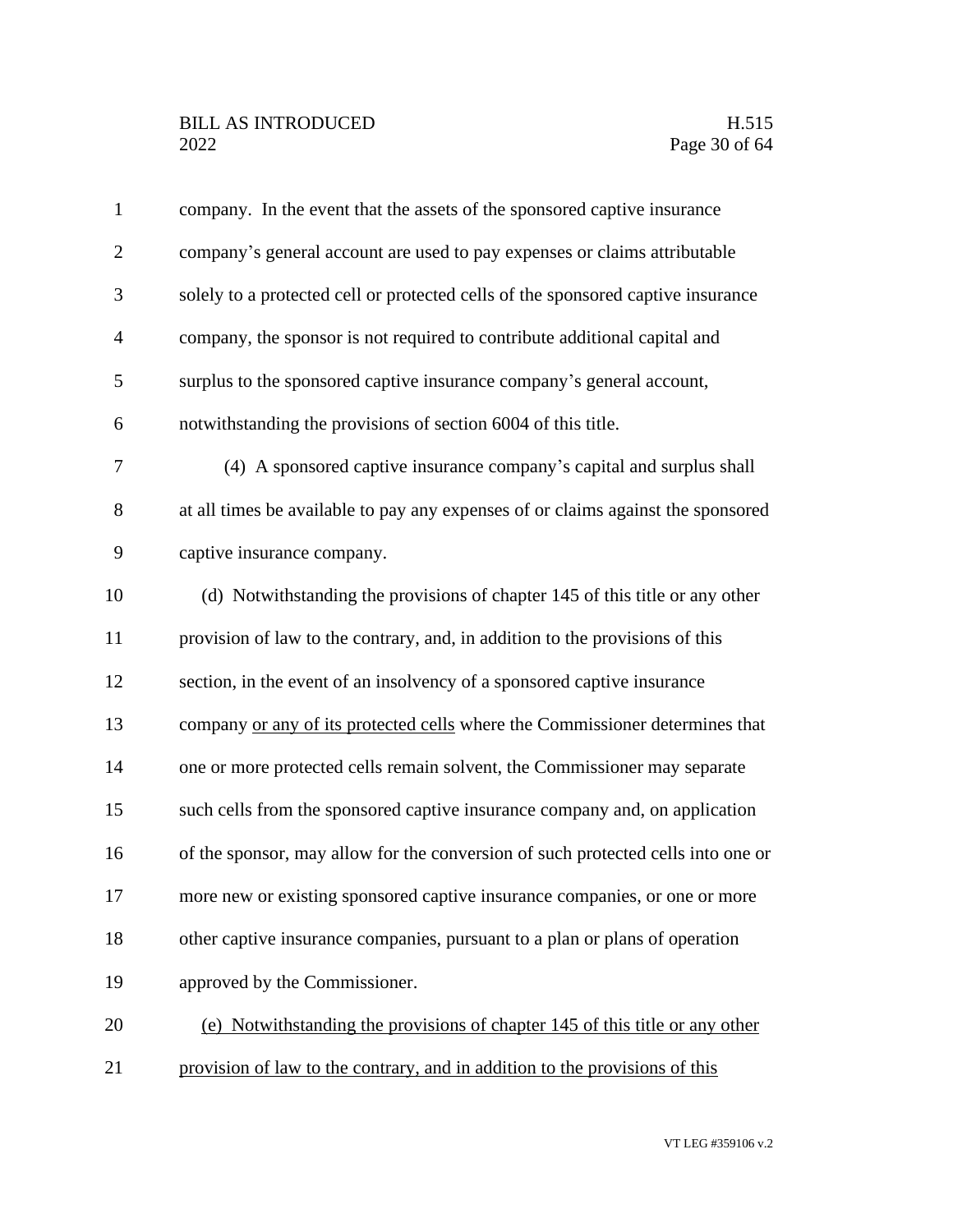| $\mathbf{1}$   | section, in the event of an insolvency of one or more protected cells of a      |
|----------------|---------------------------------------------------------------------------------|
| $\overline{2}$ | sponsored captive insurance company, the Commissioner may separate such         |
| 3              | cell or cells from the sponsored captive insurance company and may allow for    |
| $\overline{4}$ | the conversion of such protected cell or cells into one or more new or existing |
| 5              | sponsored captive insurance companies, or one or more other captive insurance   |
| 6              | companies, pursuant to a plan or plans of operation approved by the             |
| 7              | Commissioner.                                                                   |
| 8              | Sec. 16. 8 V.S.A. $\S 6032(7)(C)$ is amended to read:                           |
| 9              | (C) that insures the risks only of its participants or, subject to              |
| 10             | Commissioner approval, other parties unaffiliated with a participant, through   |
| 11             | separate participant contracts; and                                             |
| 12             | Sec. 17. 8 V.S.A. § 6034 is amended to read:                                    |
| 13             | § 6034. PROTECTED CELLS                                                         |
| 14             | * * *                                                                           |
| 15             | (7) Each sponsored captive insurance company shall annually file with           |
| 16             | the Commissioner such financial reports as the Commissioner shall require,      |
| 17             | which shall include accounting statements detailing the financial experience of |
| 18             | each protected cell.                                                            |
| 19             | $(8)(7)$ Each sponsored captive insurance company shall notify the              |
| 20             | Commissioner in writing within 10 business days of any protected cell that is   |
| 21             | insolvent or otherwise unable to meet its claim or expense obligations.         |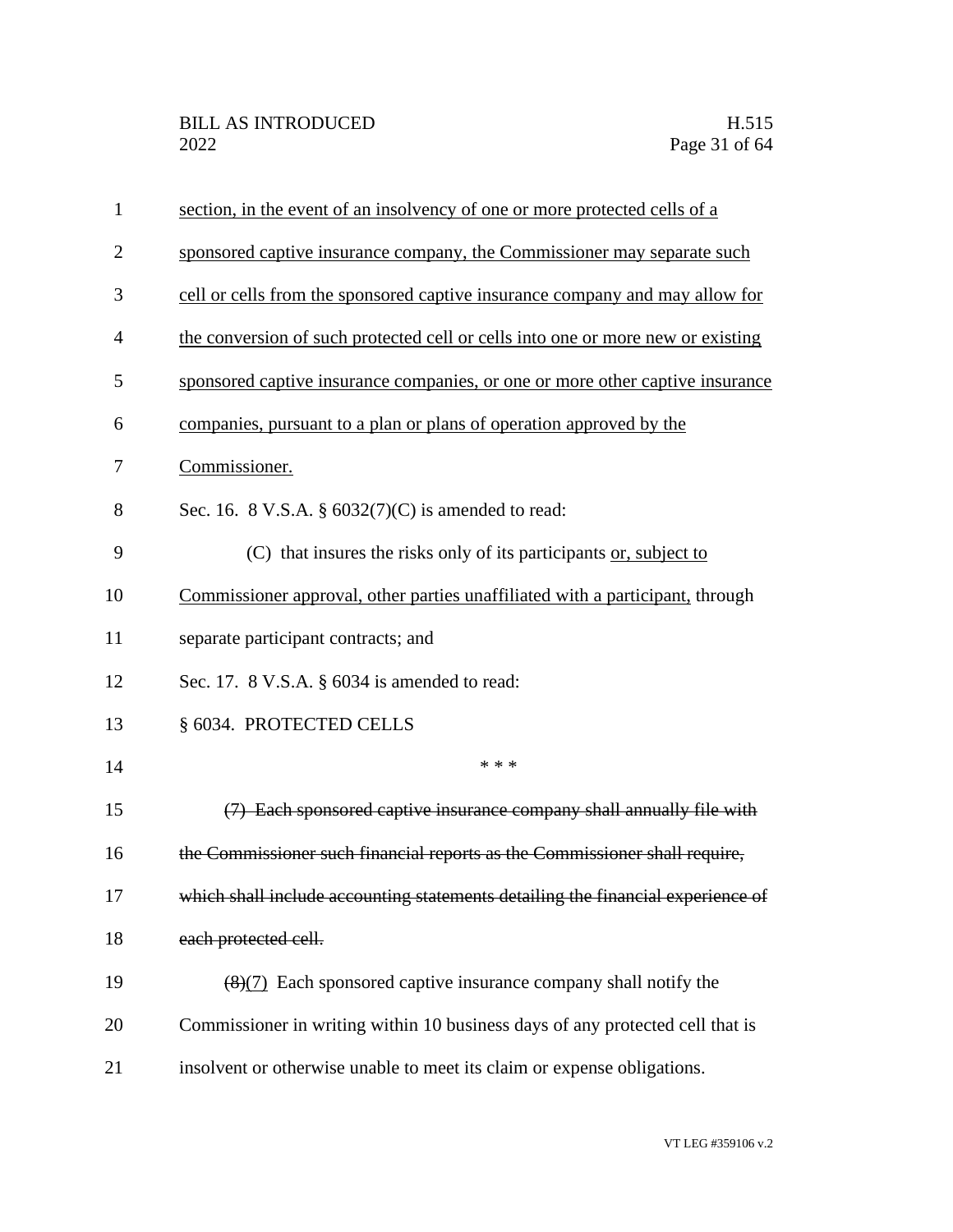# BILL AS INTRODUCED H.515<br>2022 Page 32 of 64

| $\mathbf{1}$   | $\left(\frac{9}{8}\right)$ No participant contract shall take effect without the |
|----------------|----------------------------------------------------------------------------------|
| $\overline{2}$ | Commissioner's prior written approval, and the addition of each new protected    |
| 3              | cell and withdrawal of any participant or termination of any existing protected  |
| $\overline{4}$ | cell shall constitute a change in the business plan requiring the Commissioner's |
| 5              | prior written approval.                                                          |
| 6              | $(10)(9)$ If required by the Commissioner, in his or her discretion, the         |
| 7              | business written by a sponsored captive, with respect to each cell, shall be:    |
| 8              | (A) Fronted by an insurance company licensed under the laws of any               |
| 9              | state.                                                                           |
| 10             | (B) Reinsured by a reinsurer authorized or approved by the State of              |
| 11             | Vermont.                                                                         |
| 12             | (C) Secured by a trust fund in the United States for the benefit of              |
| 13             | policyholders and claimants or funded by an irrevocable letter of credit or      |
| 14             | other arrangement that is acceptable to the Commissioner. The Commissioner       |
| 15             | may require the sponsored captive to increase the funding of any security        |
| 16             | arrangement established under this subdivision. If the form of security is a     |
| 17             | letter of credit, the letter of credit must be issued or confirmed by a bank     |
| 18             | approved by the Commissioner. A trust maintained pursuant to this                |
| 19             | subdivision shall be established in a form and upon such terms approved by the   |
| 20             | Commissioner.                                                                    |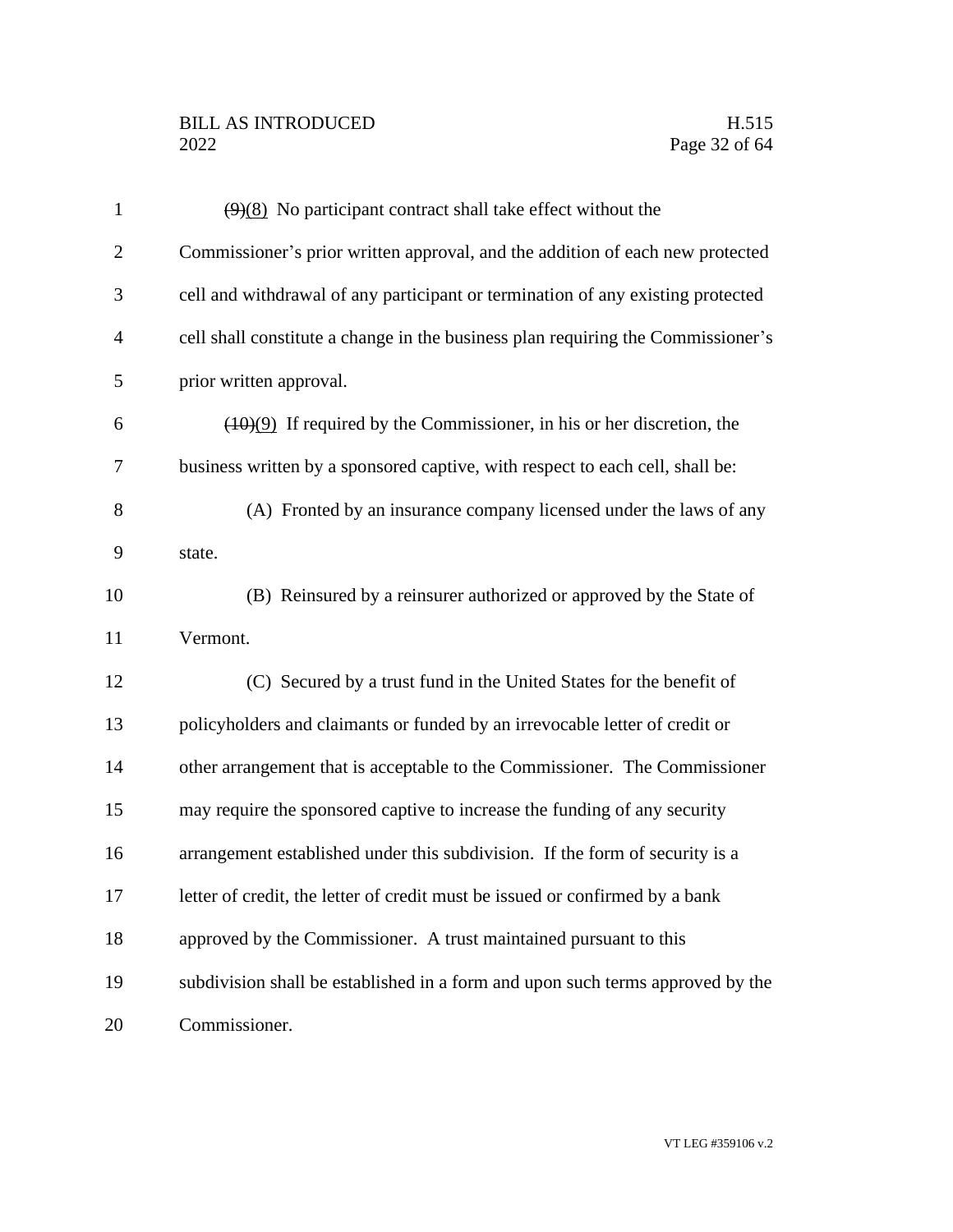| $\mathbf{1}$   | Sec. 18. 8 V.S.A. § 6034f is added to read:                                    |
|----------------|--------------------------------------------------------------------------------|
| $\overline{2}$ | § 6034f. ANNUAL REPORT; BOOKS AND RECORDS                                      |
| 3              | (a) For purposes of subsection $6007(b)$ of this chapter:                      |
| $\overline{4}$ | (1) Each sponsored captive insurance company shall annually file with          |
| 5              | the Commissioner such financial reports as the Commissioner requires, which    |
| 6              | shall include accounting statements detailing the financial experience of each |
| 7              | protected cell.                                                                |
| 8              | (2) Unless otherwise approved in advance by the Commissioner, a                |
| 9              | sponsored captive insurance company shall maintain its books, records,         |
| 10             | documents, accounts, vouchers, and agreements in this State. A sponsored       |
| 11             | captive insurance company shall make its books, records, documents, accounts,  |
| 12             | vouchers, and agreements available for inspection by the Commissioner at any   |
| 13             | time. A sponsored captive insurance company shall keep its books and records   |
| 14             | in such manner that its financial condition, affairs, and operations can be    |
| 15             | readily ascertained and so that the Commissioner may readily verify its        |
| 16             | financial statements and determine its compliance with this chapter.           |
| 17             | (3) Unless otherwise approved in advance by the Commissioner, all              |
| 18             | original books, records, documents, accounts, vouchers, and agreements shall   |
| 19             | be preserved and kept available in this State for the purpose of examination   |
| 20             | and inspection and until such time as the Commissioner approves the            |
| 21             | destruction or other disposition of such books, records, documents, accounts,  |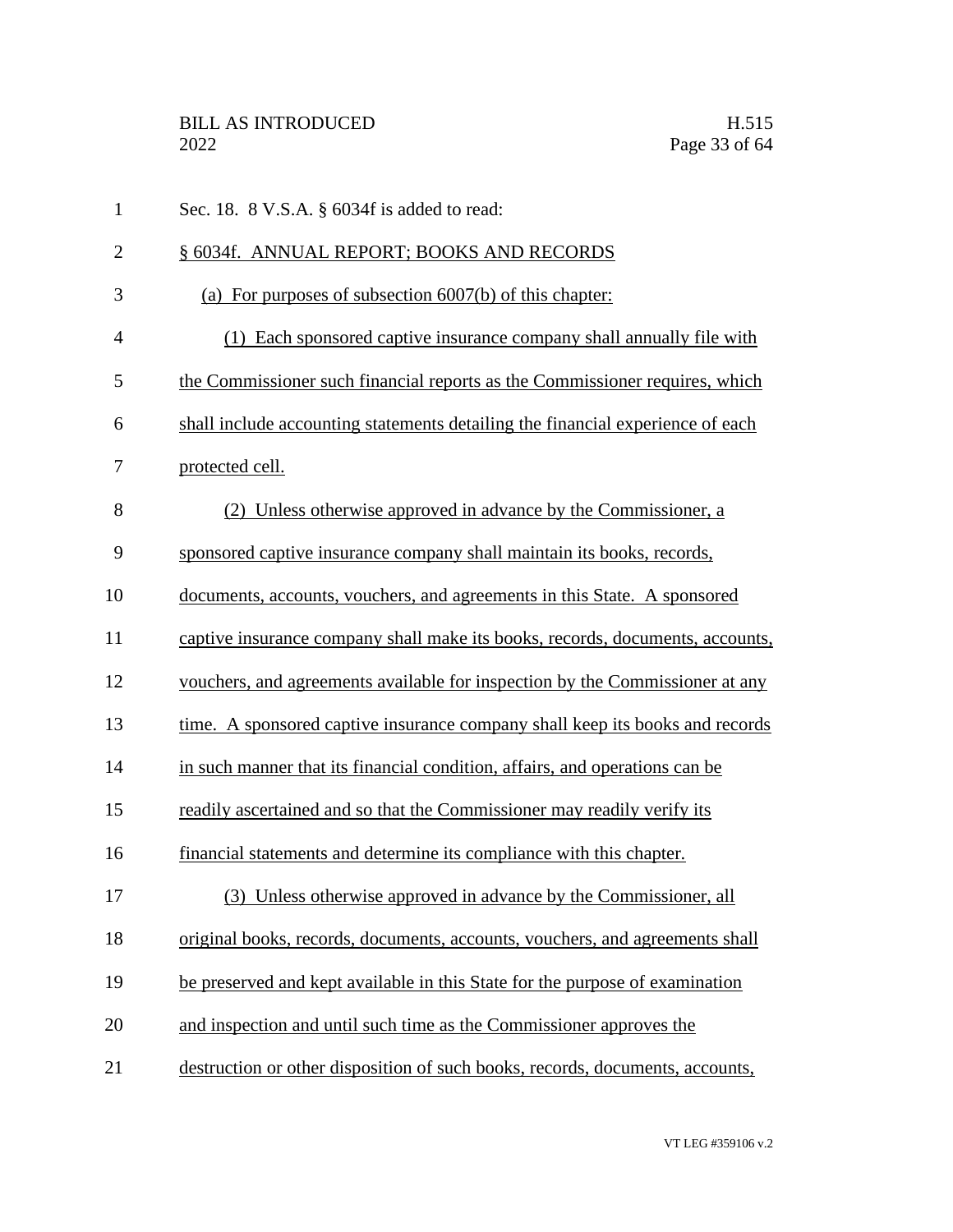| $\mathbf{1}$   | vouchers, and agreements. If the Commissioner approves the keeping of the        |
|----------------|----------------------------------------------------------------------------------|
| $\overline{2}$ | items listed in this subdivision outside this State, the sponsored captive       |
| 3              | insurance company shall maintain in this State a complete and true copy of       |
| $\overline{4}$ | each such original. Books, records, documents, accounts, vouchers, and           |
| 5              | agreements may be photographed, reproduced on film, or stored and                |
| 6              | reproduced electronically.                                                       |
| 7              | Sec. 19. 8 V.S.A. $\S$ 6002(a) is amended to read:                               |
| 8              | (a) Any captive insurance company, when permitted by its articles of             |
| 9              | association, charter, or other organizational document, may apply to the         |
| 10             | Commissioner for a license to do any and all insurance comprised in              |
| 11             | subdivisions 3301(a)(1), (2), (3)(A)–(C), (E)–(Q), and (4)–(9) of this title and |
| 12             | may grant annuity contracts as defined in section 3717 of this title, and may    |
| 13             | accept or transfer risk by means of a parametric contract; provided, however,    |
| 14             | that:                                                                            |
| 15             | * * *                                                                            |
| 16             | (10) Any captive insurance company that transfers risk by means of a             |
| 17             | parametric contract shall comply with all applicable State and federal laws and  |
| 18             | regulations. As used in this subdivision, "parametric contract" means a          |
| 19             | contract to make a payment upon the occurrence of one or more specified          |
| 20             | triggering events without proof of loss or obligation to indemnify. A            |
| 21             | parametric contract is not an insurance contract.                                |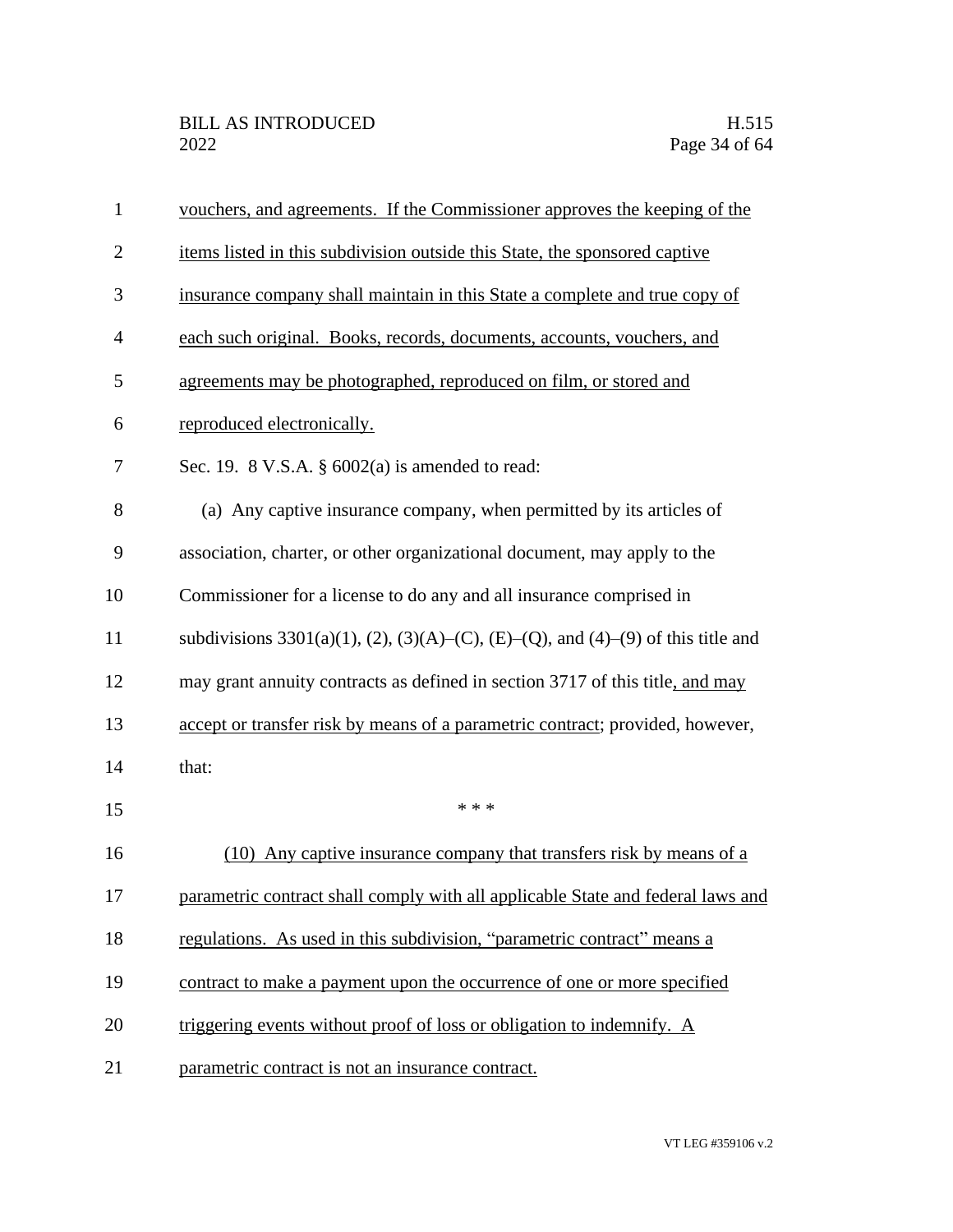| $\mathbf{1}$   | Sec. 20. $8$ V.S.A. $\S$ 6006a(b) is amended to read:                           |
|----------------|---------------------------------------------------------------------------------|
| $\overline{2}$ | (b) When such merger or consolidation has been effected as provided in          |
| 3              | this section:                                                                   |
| $\overline{4}$ | * * *                                                                           |
| 5              | Sec. 21. 8 V.S.A. § 4728 is added to read:                                      |
| 6              | §4728. INSURANCE DATA SECURITY                                                  |
| 7              | (a) Title. This section shall be known and may be cited as the "Vermont"        |
| 8              | Insurance Data Security Law."                                                   |
| 9              | (b) Construction.                                                               |
| 10             | (1) This section establishes standards for data security and for the            |
| 11             | investigation of a cybersecurity event applicable to licensees.                 |
| 12             | (2) This section shall not be construed to change any aspect of the             |
| 13             | Security Breach Notice Act, 9 V.S.A. § 2435.                                    |
| 14             | (3) This section may not be construed to create or imply a private cause        |
| 15             | of action for violation of its provisions, nor may it be construed to curtail a |
| 16             | private cause of action which would otherwise exist in the absence of this      |
| 17             | section.                                                                        |
| 18             | (4) A licensee in compliance with N.Y. Comp. Codes R. & Regs.                   |
| 19             | Title 23, section 500, Cybersecurity Requirements for Financial Services        |
| 20             | Companies, effective March 1, 2017, shall be considered to meet the             |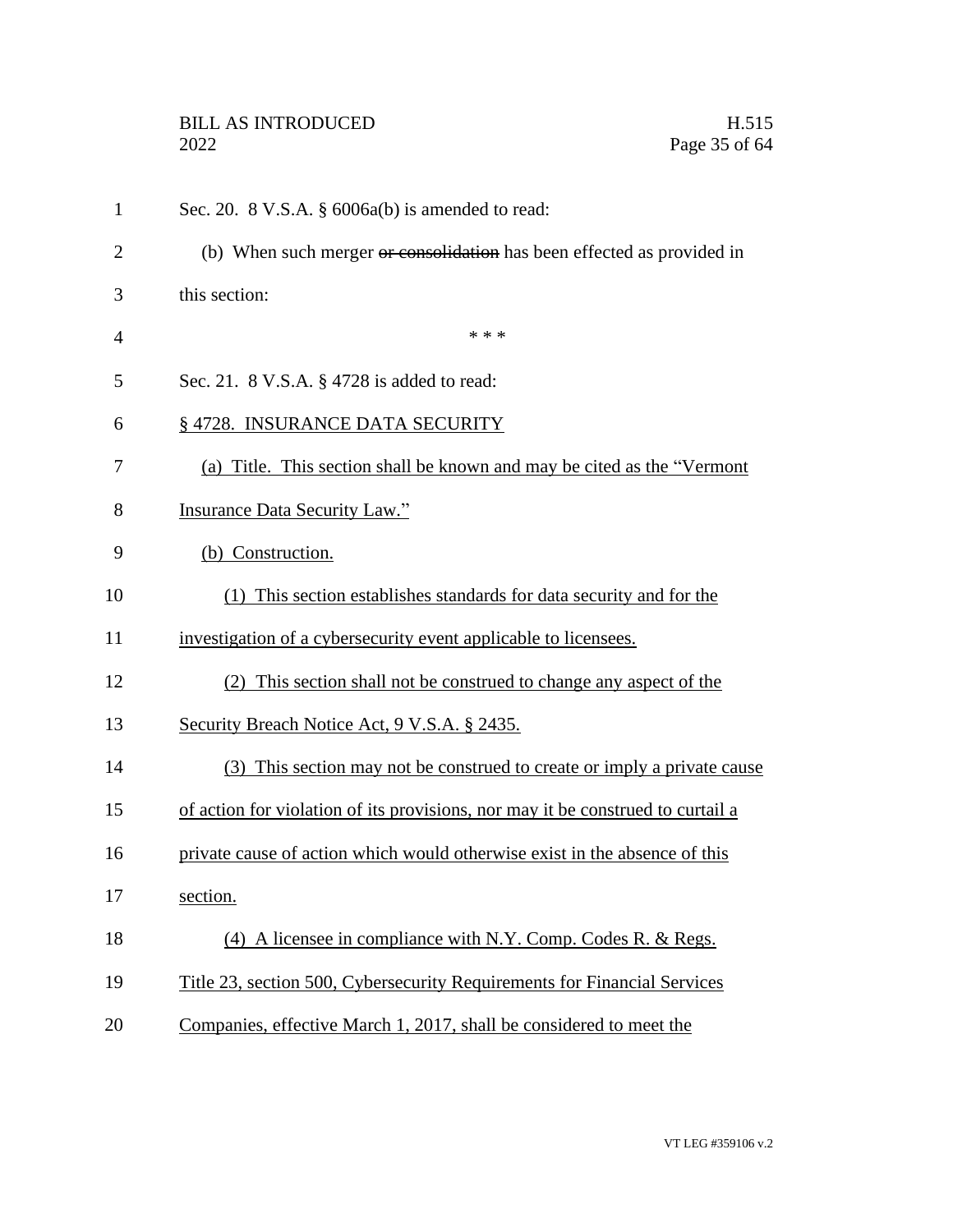| $\mathbf{1}$   | requirements of this section, provided that the licensee submits a written      |
|----------------|---------------------------------------------------------------------------------|
| $\overline{2}$ | statement to the Commissioner certifying such compliance.                       |
| 3              | (c) Definitions. As used in this section:                                       |
| $\overline{4}$ | (1) "Authorized person" means a person known to and screened by the             |
| 5              | licensee and determined to be necessary and appropriate to have access to the   |
| 6              | nonpublic information held by the licensee and its information systems.         |
| 7              | (2) "Consumer" means an individual, including but not limited to an             |
| 8              | applicant, policyholder, insured, beneficiary, claimant, or certificate holder, |
| 9              | who is a resident of this State and whose nonpublic information is in a         |
| 10             | licensee's possession, custody, or control.                                     |
| 11             | (3) "Cybersecurity event" means an event resulting in unauthorized              |
| 12             | access to or disruption or misuse of:                                           |
| 13             | (A) an information system; or                                                   |
| 14             | (B) nonpublic information in the possession, custody, or control of a           |
| 15             | licensee or authorized person.                                                  |
| 16             | (4) "Encrypted" means the transformation of data into a form in which           |
| 17             | the data is rendered unreadable or unusable without the use of a confidential   |
| 18             | process or key.                                                                 |
| 19             | (5) "Information security program" means the administrative, technical,         |
| 20             | and physical safeguards that a licensee uses to access, collect, distribute,    |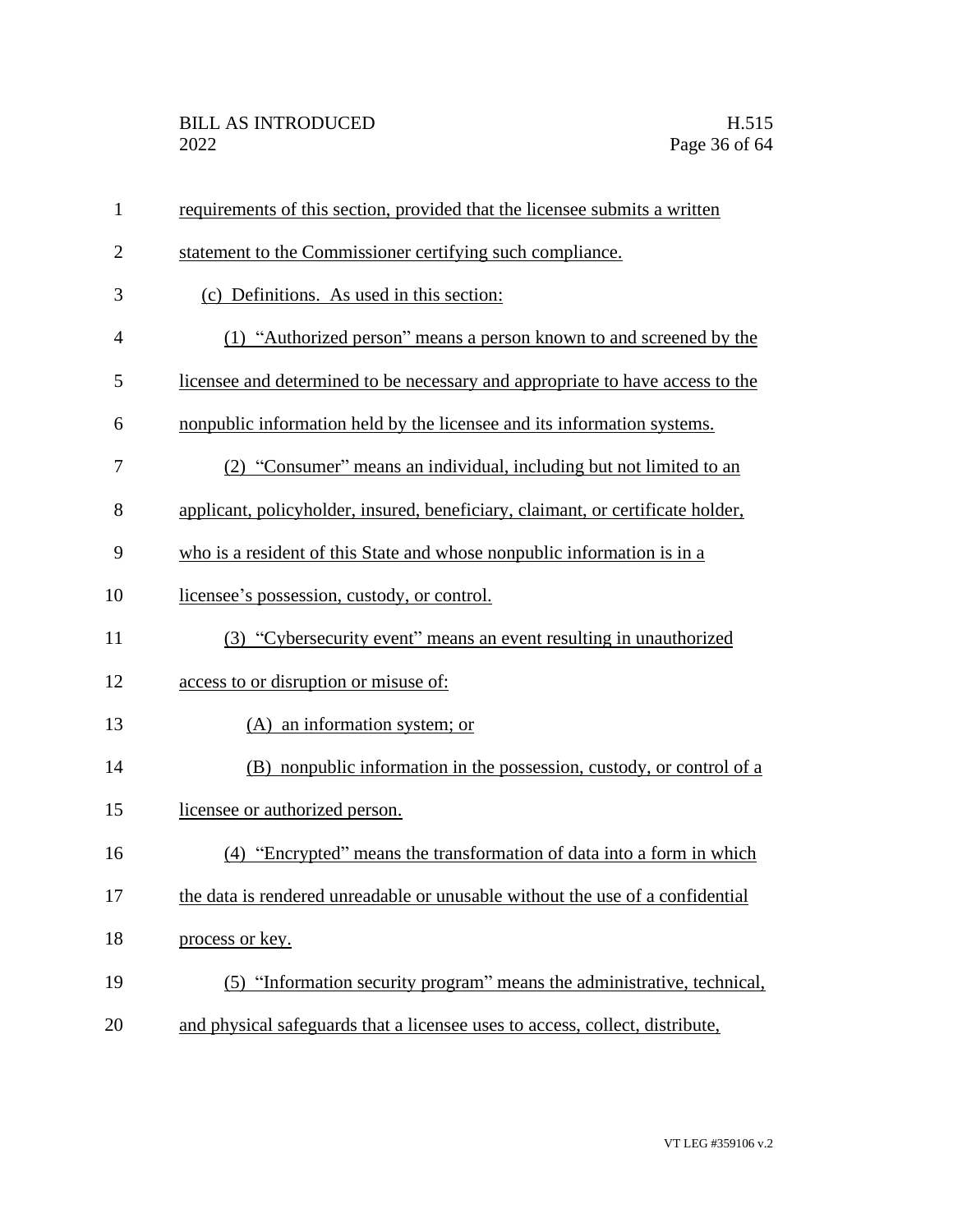| $\mathbf{1}$   | process, protect, store, use, transmit, dispose of, or otherwise handle nonpublic |
|----------------|-----------------------------------------------------------------------------------|
| $\overline{2}$ | information.                                                                      |
| 3              | (6) "Information system" means a discrete set of electronic information           |
| $\overline{4}$ | resources organized for the collection, processing, maintenance, use, sharing,    |
| 5              | dissemination, or disposition of electronic information, as well as any           |
| 6              | specialized system such as an industrial/process controls system, telephone       |
| 7              | switching and private branch exchange system, or environmental control            |
| 8              | system.                                                                           |
| 9              | "Licensee" means a person licensed, authorized to operate, or                     |
| 10             | registered or required to be licensed, authorized, or registered pursuant to the  |
| 11             | insurance laws of this State, but shall not include:                              |
| 12             | (A) a captive insurance company;                                                  |
| 13             | (B) a purchasing group or risk retention group chartered; or                      |
| 14             | (C) a licensee domiciled in a jurisdiction other than this State that is          |
| 15             | acting as an assuming insurer for a licensee domiciled in this State.             |
| 16             | (8) "Multi-factor authentication" means authentication through                    |
| 17             | verification of at least two of the following types of authentication factors:    |
| 18             | (A) a knowledge factor, such as a password;                                       |
| 19             | (B) a possession factor, such as a token or text message on a mobile              |
| 20             | phone; or                                                                         |
| 21             | an inherence factor, such as a biometric characteristic.<br>(C)                   |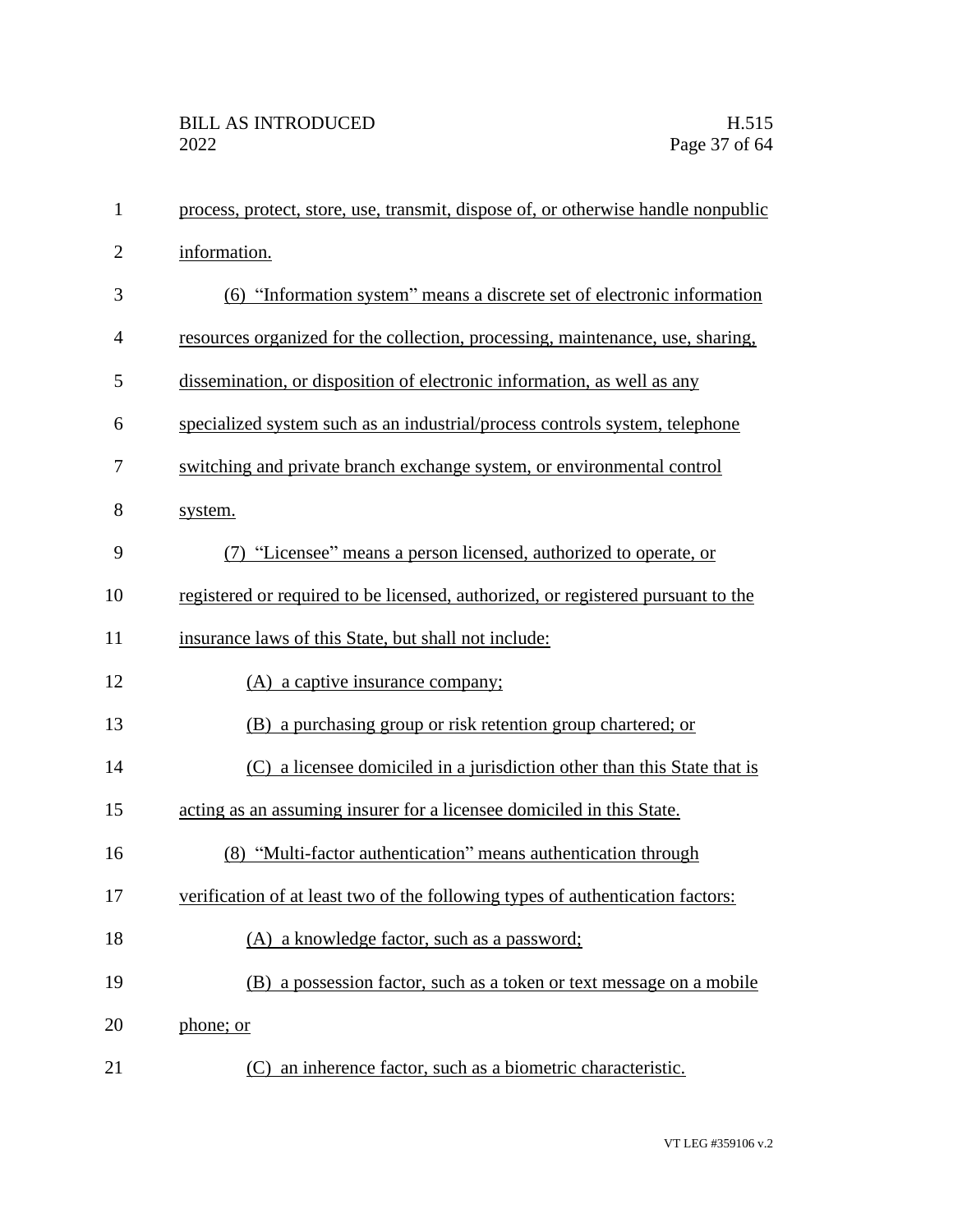| $\mathbf{1}$   | (9) "Nonpublic information" means information that is not publicly                |
|----------------|-----------------------------------------------------------------------------------|
| $\overline{2}$ | available information and is:                                                     |
| 3              | (A) business-related information of a licensee, the tampering with                |
| $\overline{4}$ | which, or unauthorized disclosure, access, or use of which would cause a          |
| 5              | material adverse impact to the business, operations, or security of the licensee; |
| 6              | (B) information concerning a consumer that, because of name,                      |
| 7              | number, personal mark, or other identifier, can be used to identify such          |
| 8              | consumer, in combination with any one or more of the following data               |
| 9              | elements:                                                                         |
| 10             | Social Security number;<br>(i)                                                    |
| 11             | (ii) driver's license number or nondriver State identification card               |
| 12             | number;                                                                           |
| 13             | (iii) individual taxpayer identification number;                                  |
| 14             | (iv) passport number;                                                             |
| 15             | (v) military identification card number;                                          |
| 16             | (vi) other identification number that originates from a government                |
| 17             | identification document that is commonly used to verify identity for a            |
| 18             | commercial transaction;                                                           |
| 19             | (vii) financial account number or credit or debit card number;                    |
| 20             | (viii) security code, access code, or password that would permit                  |
| 21             | access to a consumer's financial account; or                                      |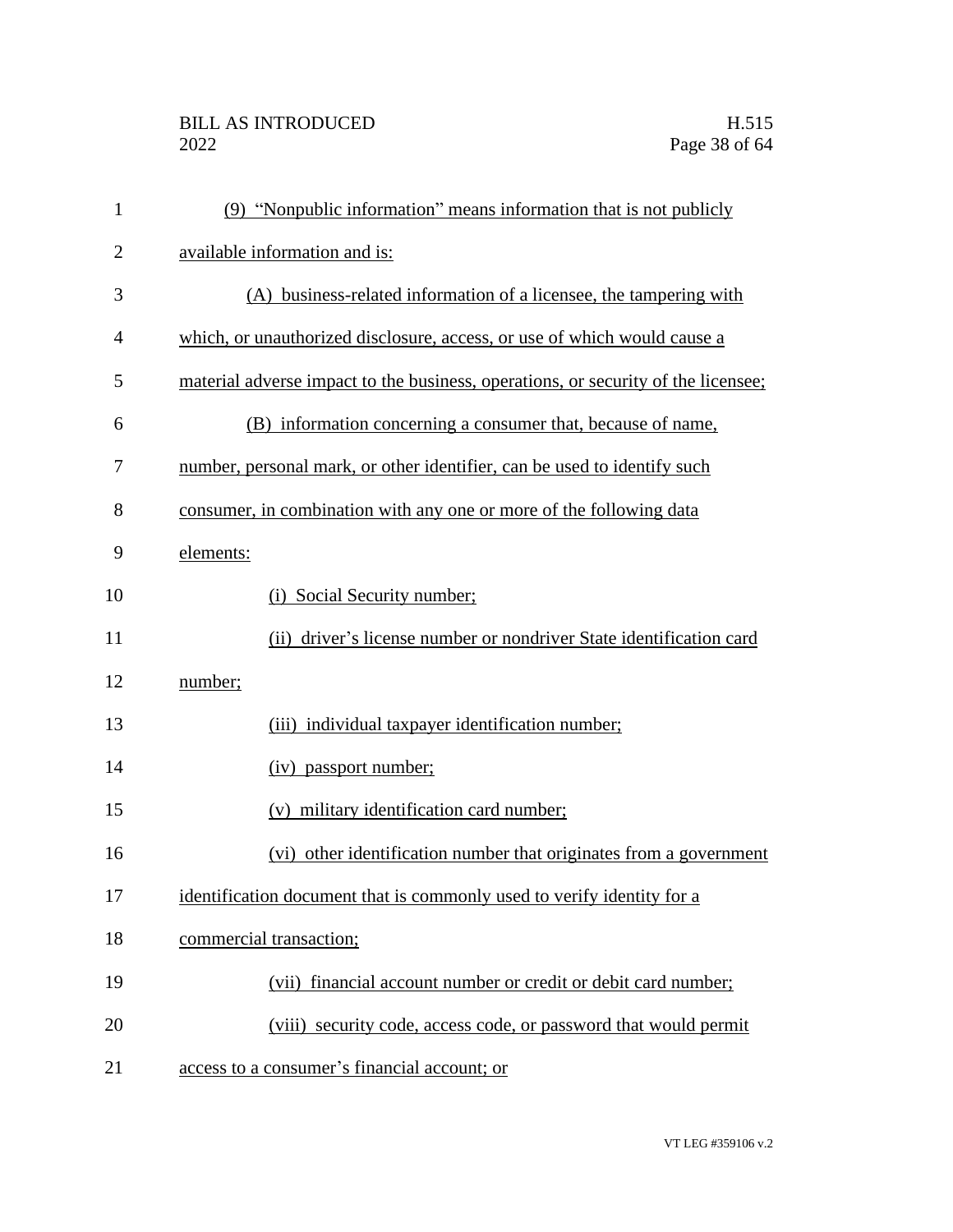| $\mathbf{1}$   | (ix) biometric record or genetic information;                                     |
|----------------|-----------------------------------------------------------------------------------|
| $\overline{2}$ | (C) information or data, except age or gender, in any form or medium              |
| 3              | created by or derived from a health care provider or a consumer, that relates to: |
| 4              | (i) the past, present, or future physical, mental, or behavioral                  |
| 5              | health or condition of any consumer or a member of the consumer's family;         |
| 6              | the provision of health care to any consumer; or<br>(ii)                          |
| 7              | (iii) payment for the provision of health care to any consumer.                   |
| 8              | $(10)(A)$ "Publicly available information" means information that a               |
| 9              | licensee has a reasonable basis to believe is lawfully made available to the      |
| 10             | general public from federal, state, or local government records, widely           |
| 11             | distributed media, or disclosures to the general public that are required to be   |
| 12             | made by federal, state, or local law.                                             |
| 13             | (B) As used in this subdivision, a licensee has a "reasonable basis to            |
| 14             | believe" that information is lawfully made available to the general public if the |
| 15             | licensee has taken steps to determine:                                            |
| 16             | that the information is of the type that is available to the<br>(i)               |
| 17             | general public; and                                                               |
| 18             | (ii) whether a consumer can direct that the information not be                    |
| 19             | made available to the general public and, if so, that the consumer has not done   |
| 20             | <u>so.</u>                                                                        |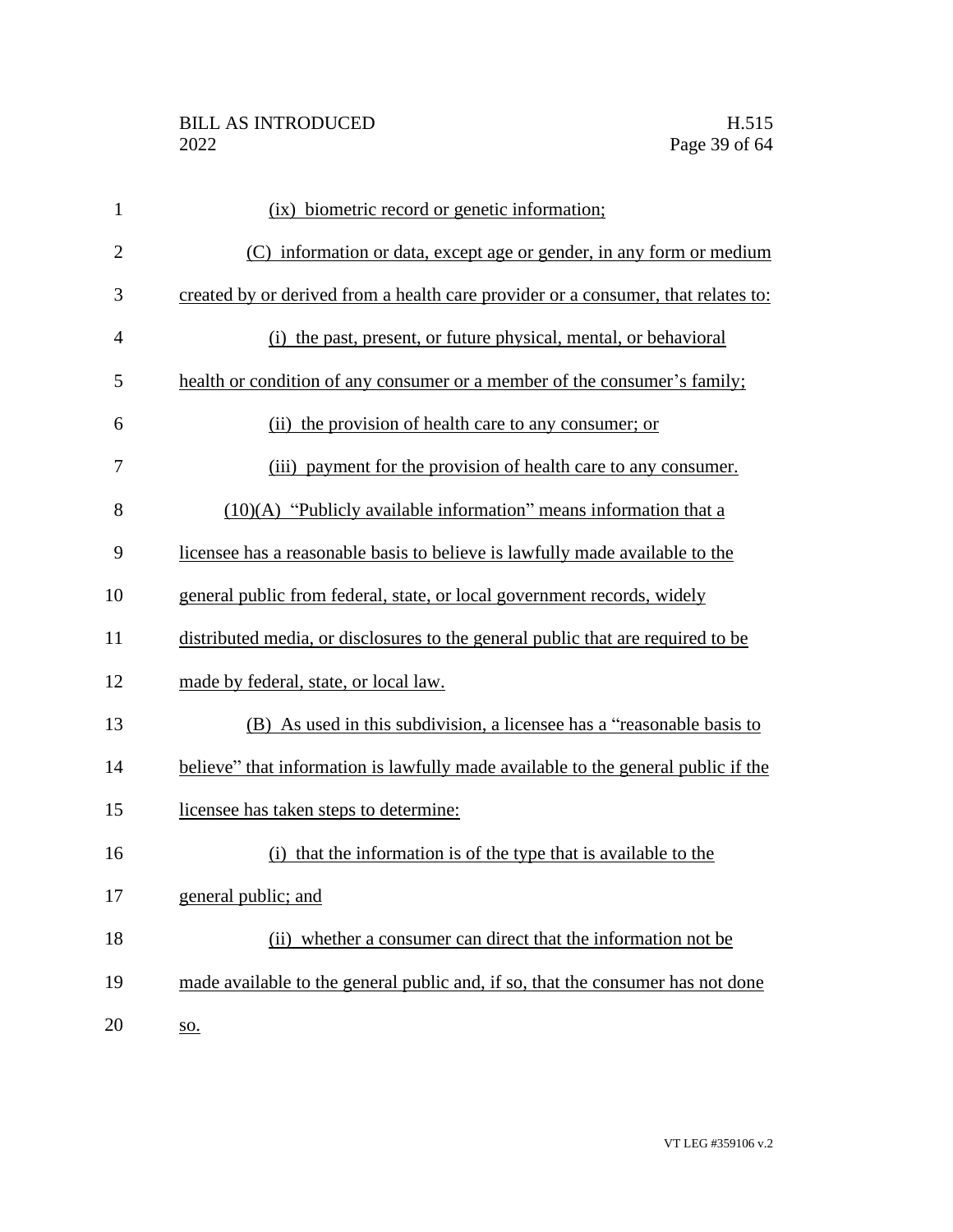| $\mathbf{1}$   | (11) "Risk assessment" means the risk assessment that each licensee is             |
|----------------|------------------------------------------------------------------------------------|
| $\mathbf{2}$   | required to conduct under subdivision $(d)(4)$ of this section.                    |
| 3              | (12) "Third-party service provider" means a person, not otherwise                  |
| $\overline{4}$ | defined as a licensee, that contracts with a licensee to maintain, process, or     |
| 5              | store nonpublic information or is otherwise permitted access to nonpublic          |
| 6              | information through its provision of services to the licensee.                     |
| 7              | (d) Information Security System.                                                   |
| 8              | (1) Commensurate with the size and complexity of the licensee, the                 |
| 9              | nature and scope of the licensee's activities, including its use of third-party    |
| 10             | service providers, and the sensitivity of the nonpublic information used by the    |
| 11             | licensee or in the licensee's possession, custody, or control, each licensee shall |
| 12             | develop, implement, and maintain a comprehensive written information               |
| 13             | security program that is based on the licensee's risk assessment and contains      |
| 14             | administrative, technical, and physical safeguards for the protection of           |
| 15             | nonpublic information and the licensee's information system.                       |
| 16             | (2) A licensee's information security program shall be designed to:                |
| 17             | (A) protect the security and confidentiality of nonpublic information              |
| 18             | and the security of the information system;                                        |
| 19             | (B) protect against any threats or hazards to the security or integrity            |
| 20             | of nonpublic information and the information system;                               |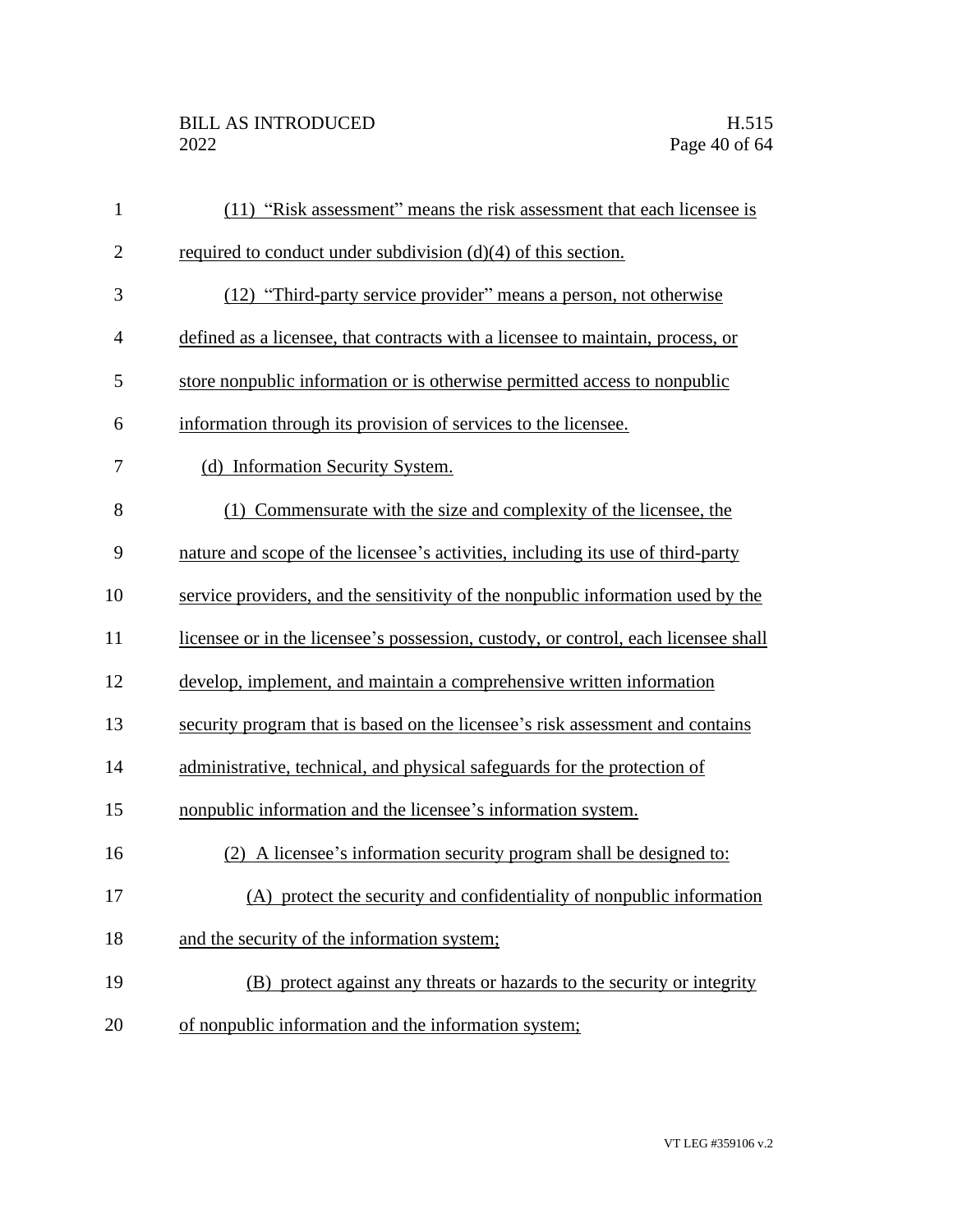# BILL AS INTRODUCED H.515<br>2022 Page 41 of 64

| $\mathbf{1}$   | (C) protect against unauthorized access to or use of nonpublic                 |
|----------------|--------------------------------------------------------------------------------|
| $\overline{2}$ | information and minimize the likelihood of harm to any consumer; and           |
| 3              | (D) define and periodically reevaluate a schedule for retention of             |
| $\overline{4}$ | nonpublic information and a mechanism for its destruction when no longer       |
| 5              | needed.                                                                        |
| 6              | (3) The licensee shall:                                                        |
| 7              | (A) designate one or more employees, an affiliate, or an outside               |
| 8              | vendor designated to act on behalf of the licensee to be responsible for the   |
| 9              | information security program;                                                  |
| 10             | (B) identify reasonably foreseeable internal or external threats that          |
| 11             | could result in unauthorized access, transmission, disclosure, misuse,         |
| 12             | alteration, or destruction of nonpublic information, including the security of |
| 13             | information systems and nonpublic information that are accessible to or held   |
| 14             | by third-party service providers;                                              |
| 15             | assess the likelihood and potential damage of these threats, taking<br>(C)     |
| 16             | into consideration the sensitivity of the nonpublic information;               |
| 17             | (D) assess the sufficiency of policies, procedures, information                |
| 18             | systems, and other safeguards in place to manage these threats, including      |
| 19             | consideration of threats in each relevant area of the licensee's operations,   |
| 20             | including:                                                                     |
| 21             | employee training and management;<br>(i)                                       |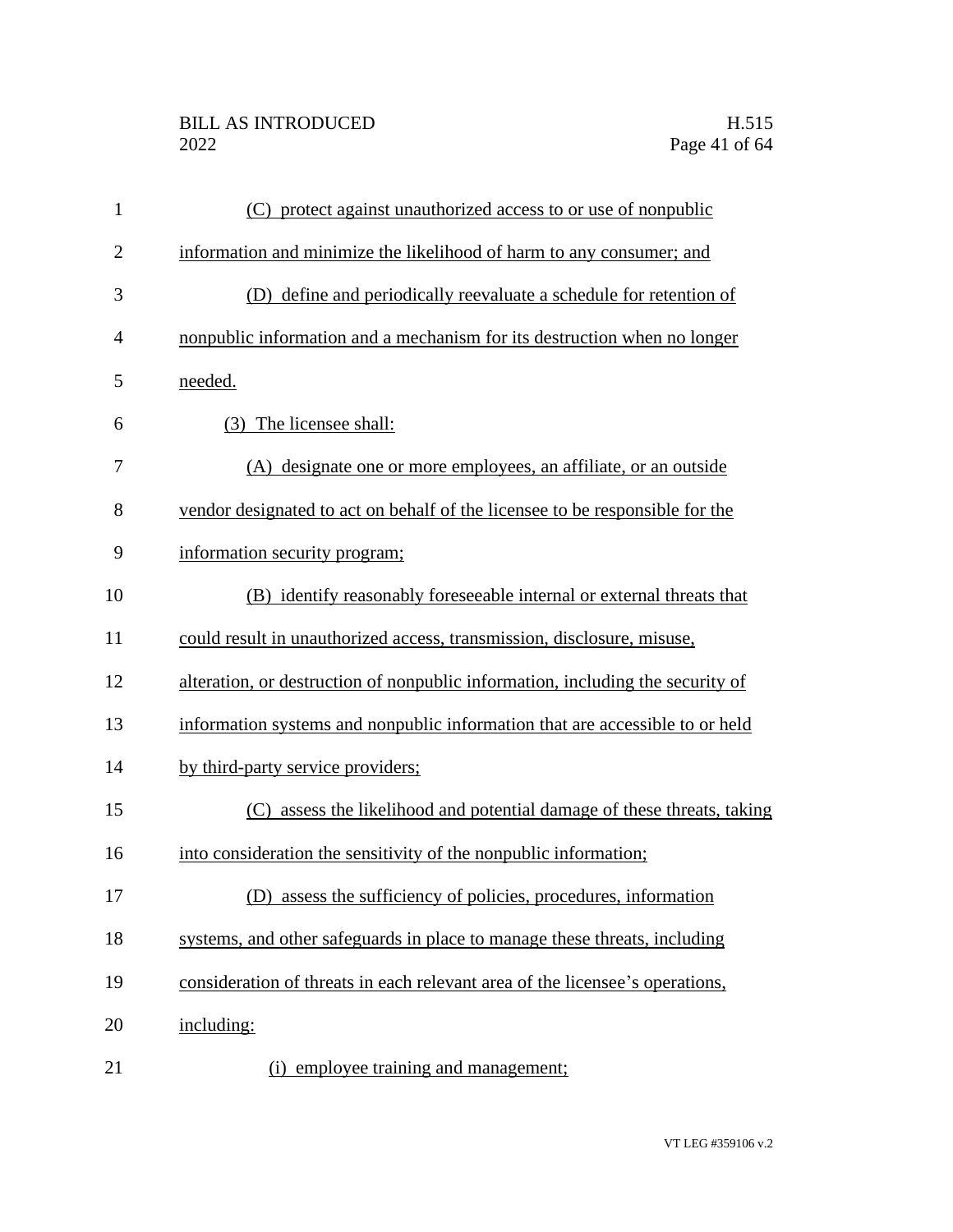| $\mathbf{1}$   | (ii) information systems, including network and software design,                 |
|----------------|----------------------------------------------------------------------------------|
| $\overline{2}$ | as well as information classification, governance, processing, storage,          |
| 3              | transmission, and disposal; and                                                  |
| $\overline{4}$ | (iii) detecting, preventing, and responding to attacks, intrusions, or           |
| 5              | other systems failures; and                                                      |
| 6              | (E) implement information safeguards to manage the threats                       |
| 7              | identified in its ongoing assessment and, no less than annually, assess the      |
| 8              | effectiveness of the safeguards' key controls, systems, and procedures.          |
| 9              | (4) Based on its risk assessment, the licensee shall:                            |
| 10             | (A) Design its information security program to mitigate the identified           |
| 11             | risks, commensurate with the size and complexity of the licensee's activities,   |
| 12             | including its use of third-party service providers, and the sensitivity of the   |
| 13             | nonpublic information used by the licensee or in the licensee's possession,      |
| 14             | custody, or control.                                                             |
| 15             | (B) Determine which security measures listed below are appropriate               |
| 16             | and implement such security measures:                                            |
| 17             | (i) place access controls on information systems, including                      |
| 18             | controls to authenticate and permit access only to authorized persons to protect |
| 19             | against the unauthorized acquisition of nonpublic information;                   |
| 20             | (ii) identify and manage the data, personnel, devices, systems, and              |
| 21             | facilities that enable the organization to achieve business purposes in          |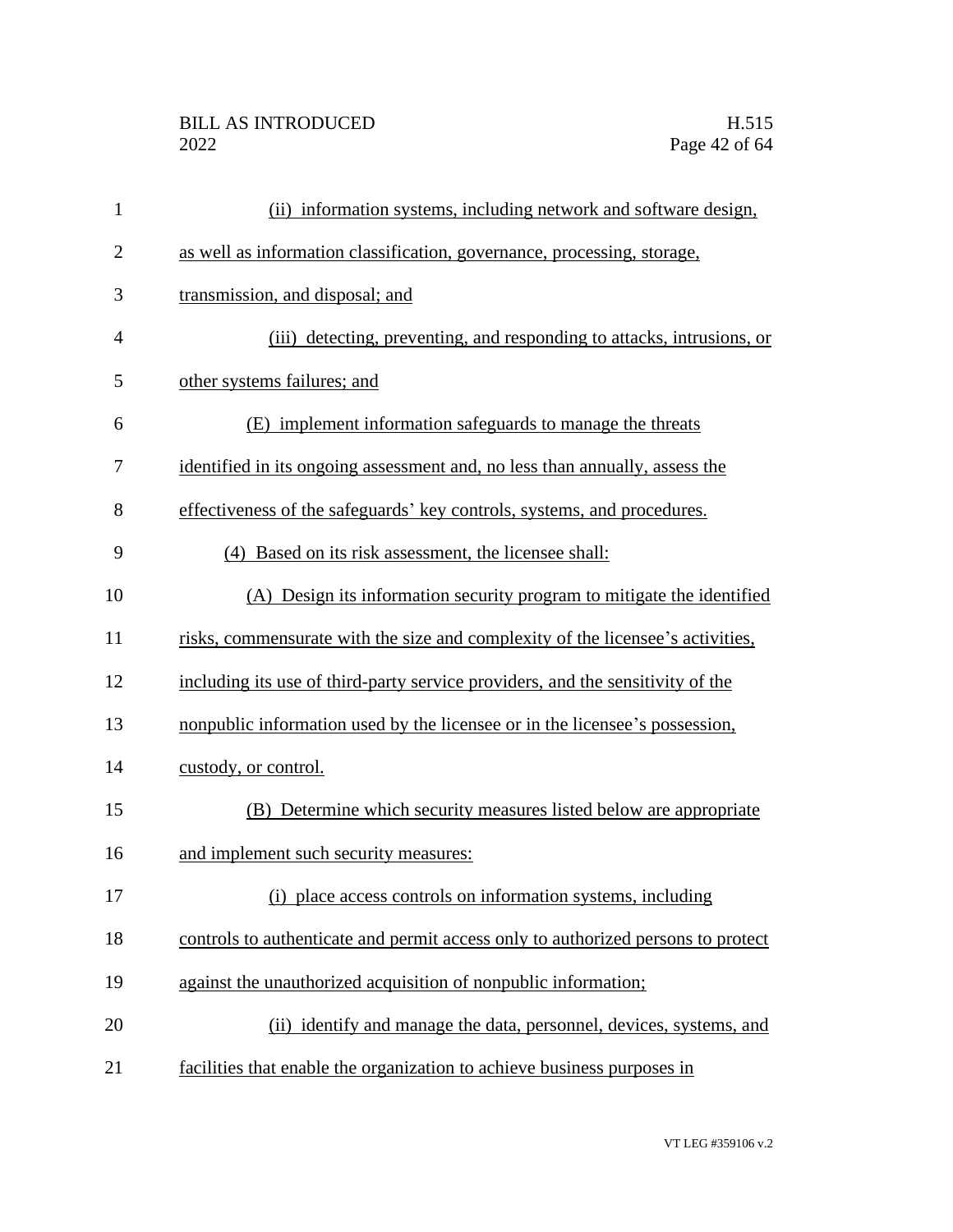| $\mathbf{1}$   | accordance with their relative importance to business objectives and the        |
|----------------|---------------------------------------------------------------------------------|
| $\overline{2}$ | organization's risk strategy;                                                   |
| 3              | (iii) restrict access at physical locations containing nonpublic                |
| $\overline{4}$ | information only to authorized persons;                                         |
| 5              | (iv) protect by encryption or other appropriate means all nonpublic             |
| 6              | information while being transmitted over an external network and all            |
| 7              | nonpublic information stored on a laptop computer or other portable             |
| 8              | computing or storage device or media;                                           |
| 9              | (v) adopt secure development practices for in-house developed                   |
| 10             | applications utilized by the licensee and procedures for evaluating, assessing, |
| 11             | or testing the security of externally developed applications utilized by the    |
| 12             | licensee;                                                                       |
| 13             | (vi) modify the information system in accordance with the                       |
| 14             | licensee's information security program;                                        |
| 15             | (vii) utilize effective controls, which may include multi-factor                |
| 16             | authentication procedures, for any individual accessing nonpublic information;  |
| 17             | (viii) regularly test and monitor systems and procedures to detect              |
| 18             | actual and attempted attacks on or intrusions into information systems;         |
| 19             | (ix) include audit trails within the information security program               |
| 20             | designed to detect and respond to cybersecurity events and reconstruct material |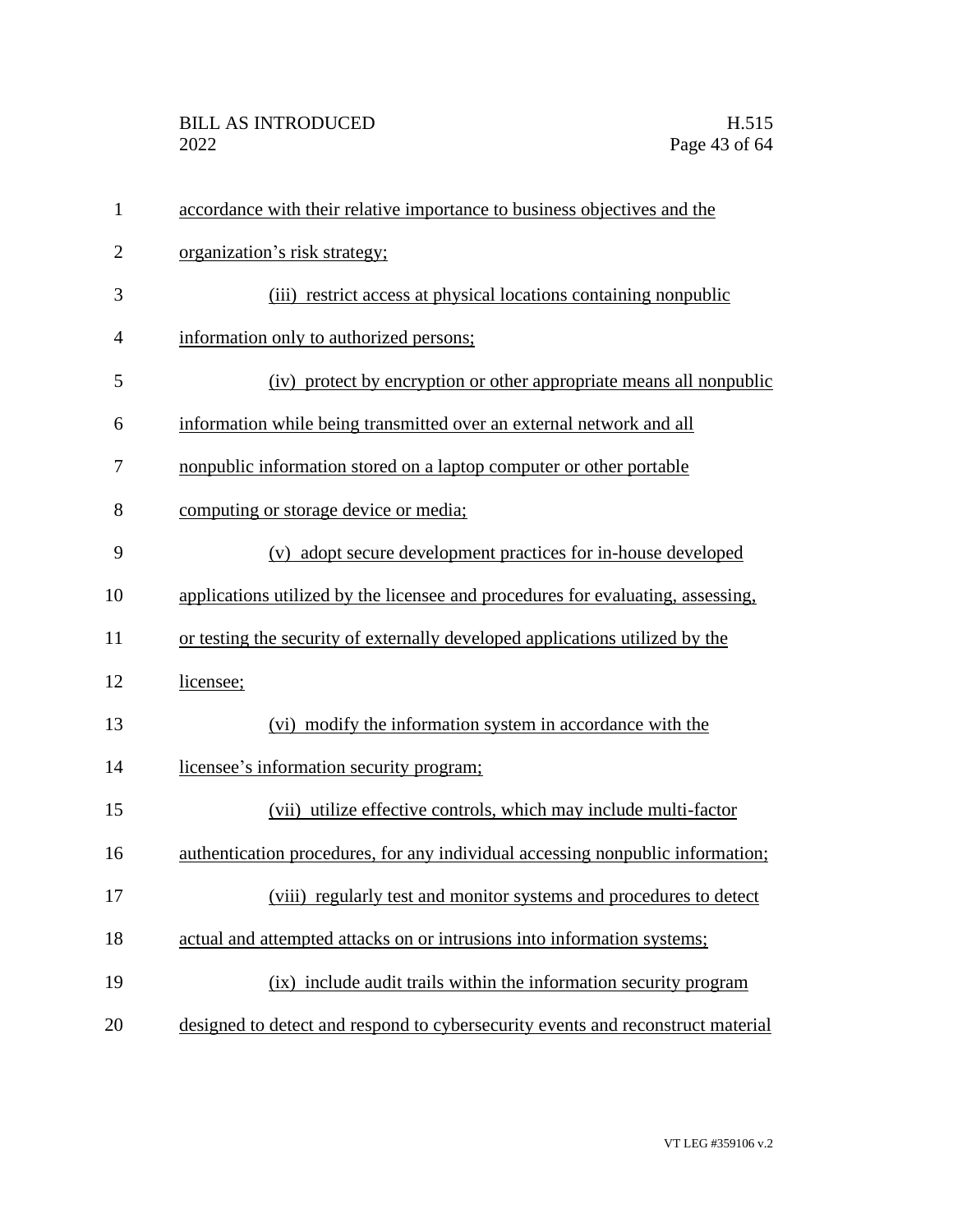| $\mathbf{1}$   | financial transactions sufficient to support normal operations and obligations of |
|----------------|-----------------------------------------------------------------------------------|
| $\overline{2}$ | the licensee;                                                                     |
| 3              | (x) implement measures to protect against destruction, loss, or                   |
| 4              | damage of nonpublic information due to environmental hazards, such as fire        |
| 5              | and water damage or other catastrophes or technological failures; and             |
| 6              | (xi) develop, implement, and maintain procedures for the secure                   |
| 7              | disposal of nonpublic information in any format.                                  |
| 8              | (C) Include cybersecurity risks in the licensee's enterprise risk                 |
| 9              | management process.                                                               |
| 10             | (D) Stay informed regarding emerging threats and vulnerabilities and              |
| 11             | utilize reasonable security measures when sharing information relative to the     |
| 12             | character of the sharing and the type of information shared.                      |
| 13             | (E) Provide its personnel with cybersecurity awareness training that              |
| 14             | is updated as necessary to reflect risks identified by the licensee in the risk   |
| 15             | assessment.                                                                       |
| 16             | $(5)(A)$ If the licensee has a board of directors, the board or an                |
| 17             | appropriate committee of the board shall, at a minimum:                           |
| 18             | (i) require the licensee's executive management or its delegates to               |
| 19             | develop, implement, and maintain the licensee's information security program;     |
| 20             | (ii) require the licensee's executive management or its delegates to              |
| 21             | report in writing at least annually the following information:                    |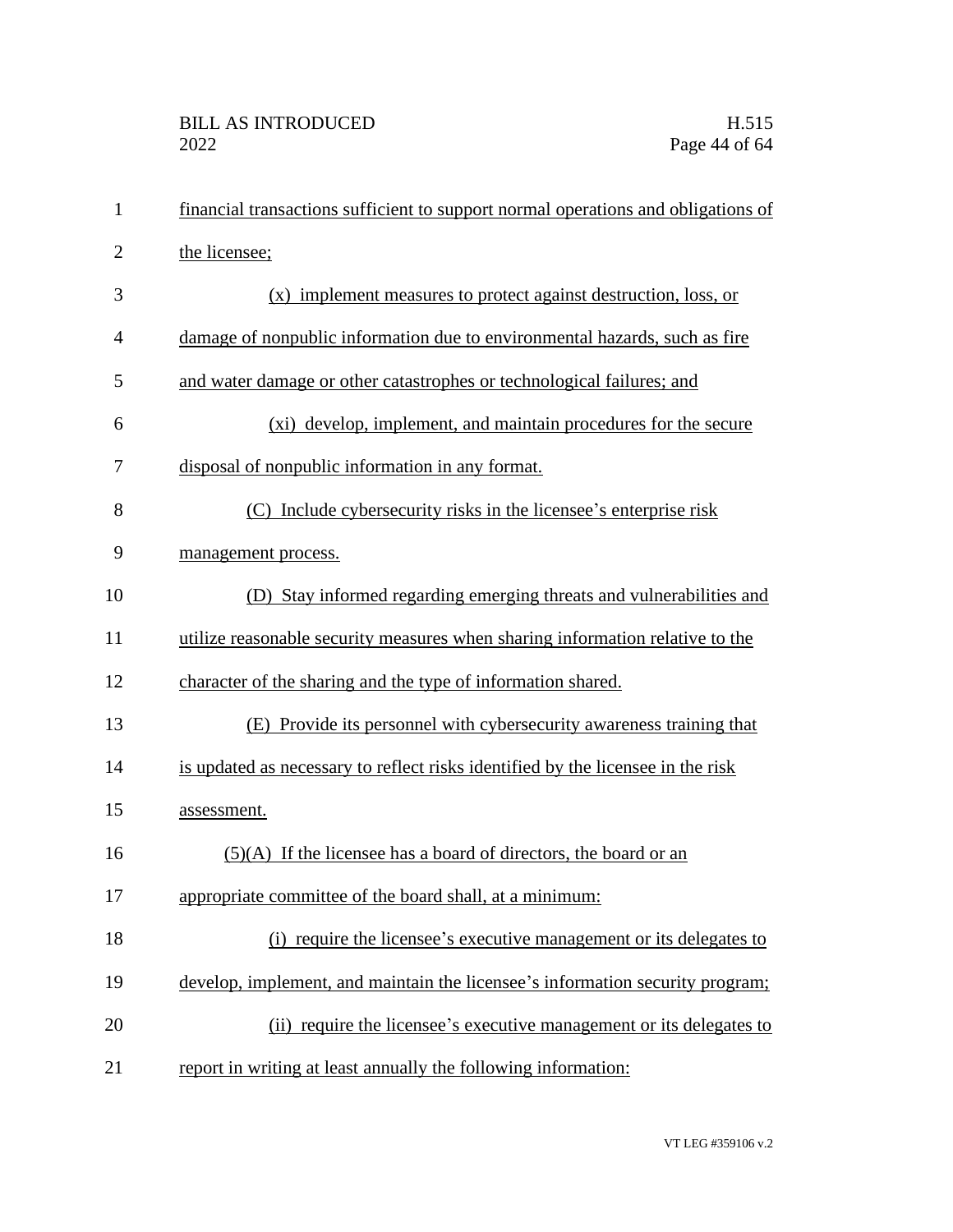| $\mathbf{1}$   | (I) the overall status of the information security program and                    |
|----------------|-----------------------------------------------------------------------------------|
| $\overline{2}$ | the licensee's compliance with this section; and                                  |
| 3              | (II) material matters related to the information security                         |
| $\overline{4}$ | program, addressing issues such as risk assessment; risk management and           |
| 5              | control decisions; third-party service provider arrangements; results of testing, |
| 6              | cybersecurity events, or violations and management's responses thereto; and       |
| 7              | recommendations for changes in the information security program.                  |
| 8              | (B) If executive management delegates any of its responsibilities                 |
| 9              | under subsection (d) of this section, it shall oversee the development,           |
| 10             | implementation, and maintenance of the licensee's information security            |
| 11             | program prepared by the delegate or delegates and shall receive a report from     |
| 12             | the delegate or delegates complying with the requirements of the report to the    |
| 13             | board of directors.                                                               |
| 14             | $(6)(A)$ A licensee shall exercise due diligence in selecting its third-party     |
| 15             | service provider.                                                                 |
| 16             | (B) A licensee shall require a third-party service provider to                    |
| 17             | implement appropriate administrative, technical, and physical measures to         |
| 18             | protect and secure the information systems and nonpublic information that are     |
| 19             | accessible to or held by the third-party service provider.                        |
| 20             | (7) A licensee shall monitor, evaluate, and adjust, as appropriate, the           |
| 21             | information security program consistent with any relevant changes in              |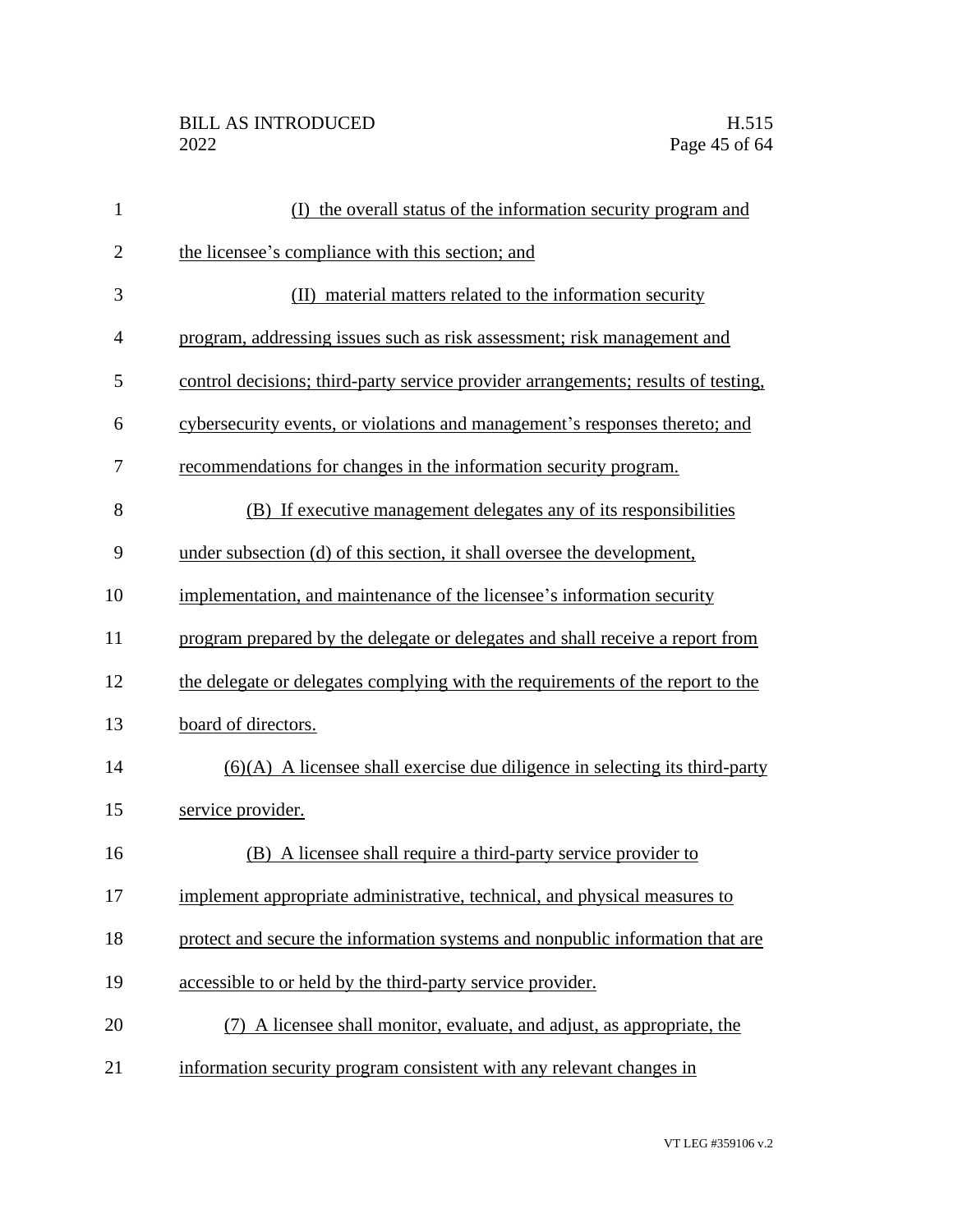| $\mathbf{1}$   | technology, the sensitivity of its nonpublic information, internal or external   |
|----------------|----------------------------------------------------------------------------------|
| $\overline{2}$ | threats to information, and the licensee's own changing business arrangements,   |
| 3              | such as mergers and acquisitions, alliances and joint ventures, outsourcing      |
| $\overline{4}$ | arrangements, and changes to information systems.                                |
| 5              | $(8)(A)$ As part of its information security program, a licensee shall           |
| 6              | establish a written incident response plan designed to promptly respond to and   |
| 7              | recover from any cybersecurity event that compromises the confidentiality,       |
| 8              | integrity, or availability of nonpublic information in its possession; the       |
| 9              | licensee's information systems; or the continuing functionality of any aspect of |
| 10             | the licensee's business or operations.                                           |
| 11             | (B) The incident response plan shall address the following areas:                |
| 12             | (i) the internal process for responding to a cybersecurity event;                |
| 13             | (ii) the goals of the incident response plan;                                    |
| 14             | (iii) the definition of clear roles, responsibilities, and levels of             |
| 15             | decision-making authority;                                                       |
| 16             | (iv) external and internal communications and information                        |
| 17             | sharing;                                                                         |
| 18             | (v) identification of requirements for the remediation of any                    |
| 19             | identified weaknesses in information systems and associated controls;            |
| 20             | (vi) documentation and reporting regarding cybersecurity events                  |
| 21             | and related incident response activities; and                                    |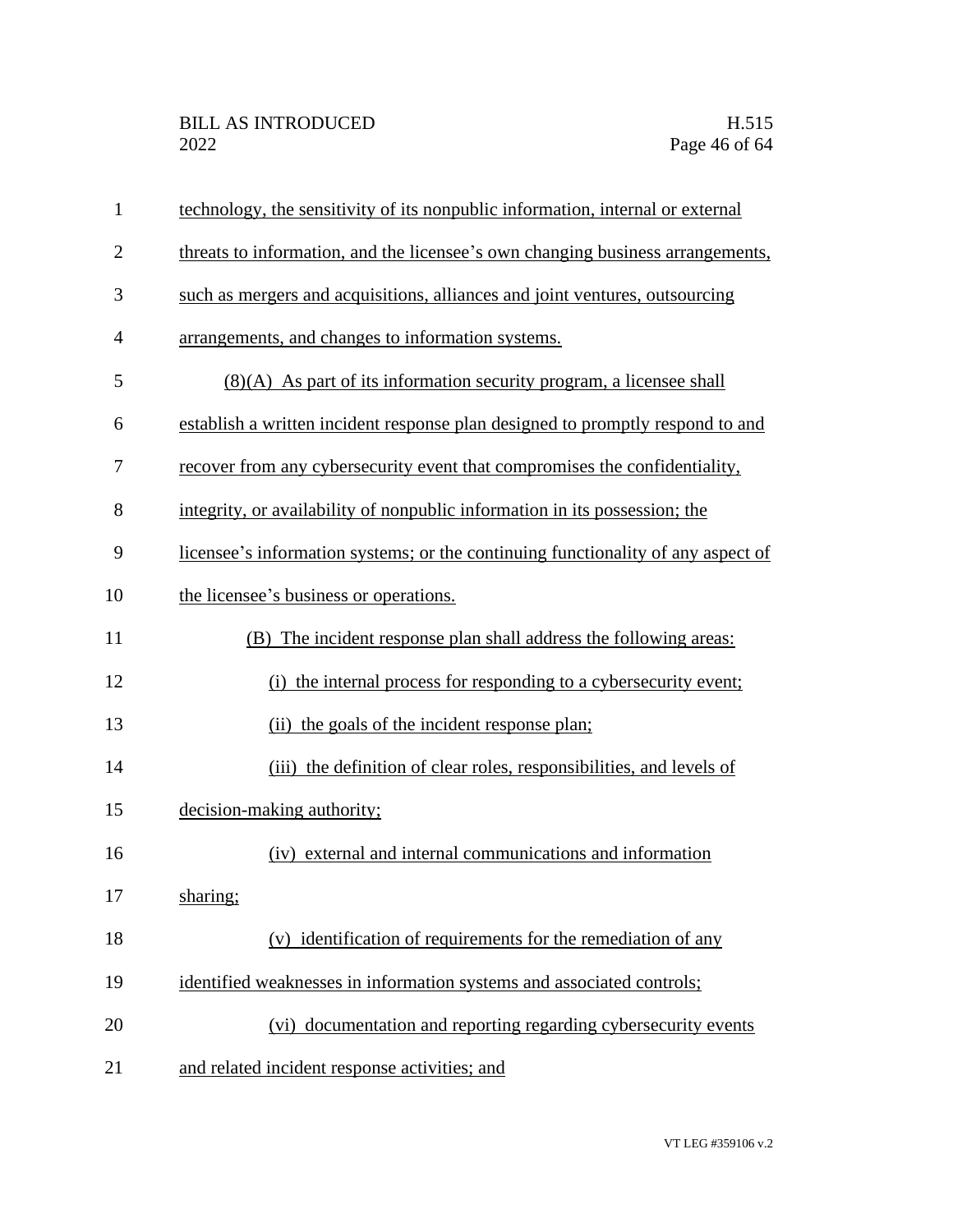| $\mathbf{1}$   | (vii) the evaluation and revision as necessary of the incident                    |
|----------------|-----------------------------------------------------------------------------------|
| $\overline{2}$ | response plan following a cybersecurity event.                                    |
| 3              | (9) Annually, each insurer domiciled in this State shall submit to the            |
| $\overline{4}$ | Commissioner a written statement on or before April 15, certifying that the       |
| 5              | insurer is compliant with the requirements established in subsection (d) of this  |
| 6              | section. Each insurer shall maintain for examination by the Commissioner all      |
| 7              | records, schedules, and data supporting this certificate for a period of five     |
| 8              | years. To the extent an insurer has identified areas, systems, or processes that  |
| 9              | require material improvement, updating, or redesign, the insurer shall            |
| 10             | document the identification and the remedial efforts planned and underway to      |
| 11             | address such areas, systems, or processes. Such documentation shall be            |
| 12             | available for inspection by the Commissioner.                                     |
| 13             | (e) Investigation of a Cybersecurity Event.                                       |
| 14             | (1) If the licensee learns that a cybersecurity event has or may have             |
| 15             | occurred, the licensee or an outside vendor or service provider, or both,         |
| 16             | designated to act on behalf of the licensee shall conduct a prompt investigation. |
| 17             | (2) During the investigation, the licensee or an outside vendor or service        |
| 18             | provider, or both, designated to act on behalf of the licensee shall, at a        |
| 19             | minimum:                                                                          |
| 20             | (A) determine whether a cybersecurity event has occurred;                         |
| 21             | (B) assess the nature and scope of the cybersecurity event;                       |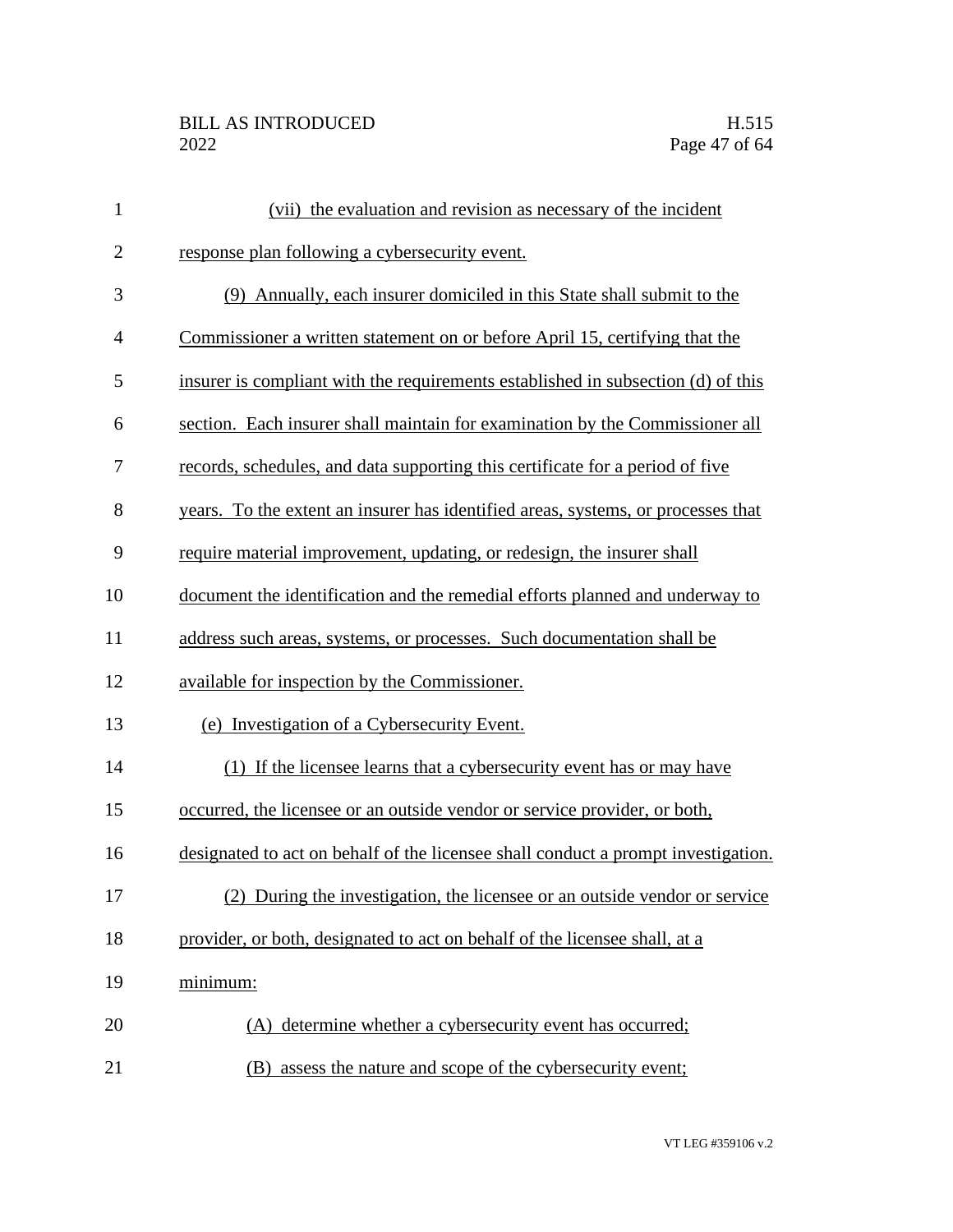| $\mathbf{1}$   | (C) identify any nonpublic information that may have been involved              |
|----------------|---------------------------------------------------------------------------------|
| $\overline{2}$ | in the cybersecurity event; and                                                 |
| 3              | (D) perform or oversee reasonable measures to restore the security of           |
| 4              | the information systems compromised in the cybersecurity event in order to      |
| 5              | prevent further unauthorized acquisition, release, or use of nonpublic          |
| 6              | information in the licensee's possession, custody, or control.                  |
| 7              | (3) The licensee shall maintain records concerning all cybersecurity            |
| 8              | events for a period of at least five years from the date of the cybersecurity   |
| 9              | event and shall produce those records upon demand of the Commissioner.          |
| 10             | Power of Commissioner.<br>(f)                                                   |
| 11             | (1) The Commissioner shall have power to examine and investigate into           |
| 12             | the affairs of any licensee to determine whether the licensee has been or is    |
| 13             | engaged in any conduct in violation of this section. This power is in addition  |
| 14             | to the powers the Commissioner has under section 4726 of this title and         |
| 15             | 9 V.S.A. § 2435(h)(2). Any such investigation or examination shall be           |
| 16             | conducted pursuant to section 4726 of this title.                               |
| 17             | (2) Whenever the Commissioner has reason to believe that a licensee             |
| 18             | has been or is engaged in conduct in this State that violates this section, the |
| 19             | Commissioner may take action that is necessary or appropriate to enforce the    |
| 20             | provisions of this section.                                                     |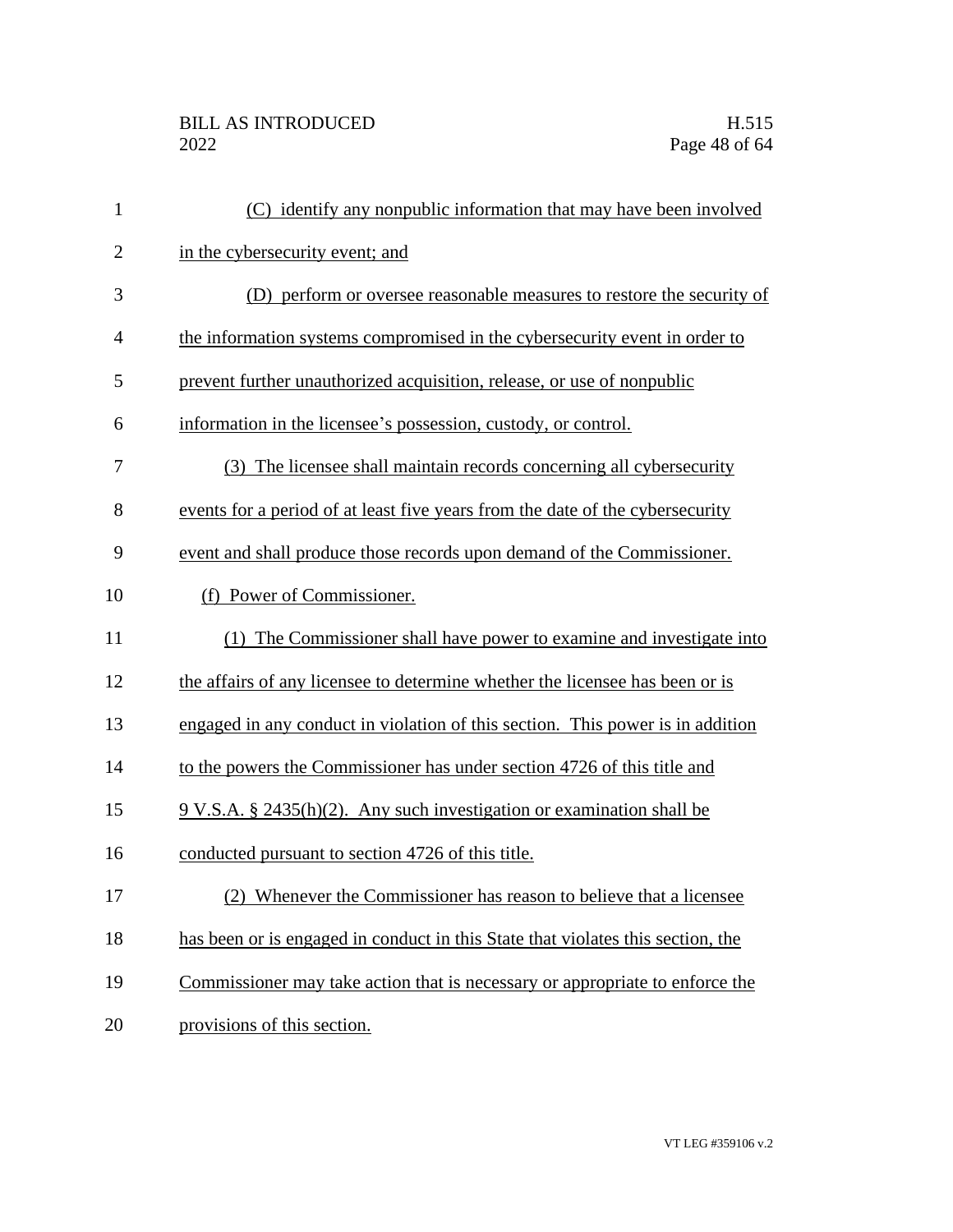| $\mathbf{1}$   | (g) Confidentiality.                                                              |
|----------------|-----------------------------------------------------------------------------------|
| $\overline{2}$ | (1) Any documents, materials or other information in the control or               |
| 3              | possession of the Commissioner that are furnished by a licensee or an             |
| 4              | employee or agent thereof acting on behalf of the licensee pursuant to            |
| 5              | subdivision $(d)(8)$ of this section, or that are obtained by the Commissioner in |
| 6              | an investigation or examination pursuant to subsection (f) of this section, shall |
| 7              | be confidential by law and privileged, shall not be subject to 1 V.S.A. §§ 315–   |
| 8              | 320, shall not be subject to subpoena, and shall not be subject to discovery or   |
| 9              | admissible in evidence in any private civil action. However, the Commissioner     |
| 10             | is authorized to use the documents, materials, or other information in the        |
| 11             | furtherance of any regulatory or legal action brought as a part of the            |
| 12             | Commissioner's duties.                                                            |
| 13             | (2) Neither the Commissioner nor any person who received documents,               |
| 14             | materials, or other information while acting under the authority of the           |
| 15             | Commissioner shall be permitted or required to testify in any private civil       |
| 16             | action concerning any confidential documents, materials, or information           |
| 17             | subject to subdivision $(g)(1)$ of this section.                                  |
| 18             | (3) To assist in the performance of the Commissioner's duties under this          |
| 19             | section, the Commissioner may:                                                    |
| 20             | (A) share documents, materials, or other information, including                   |
| 21             | confidential and privileged documents, materials, or information subject to       |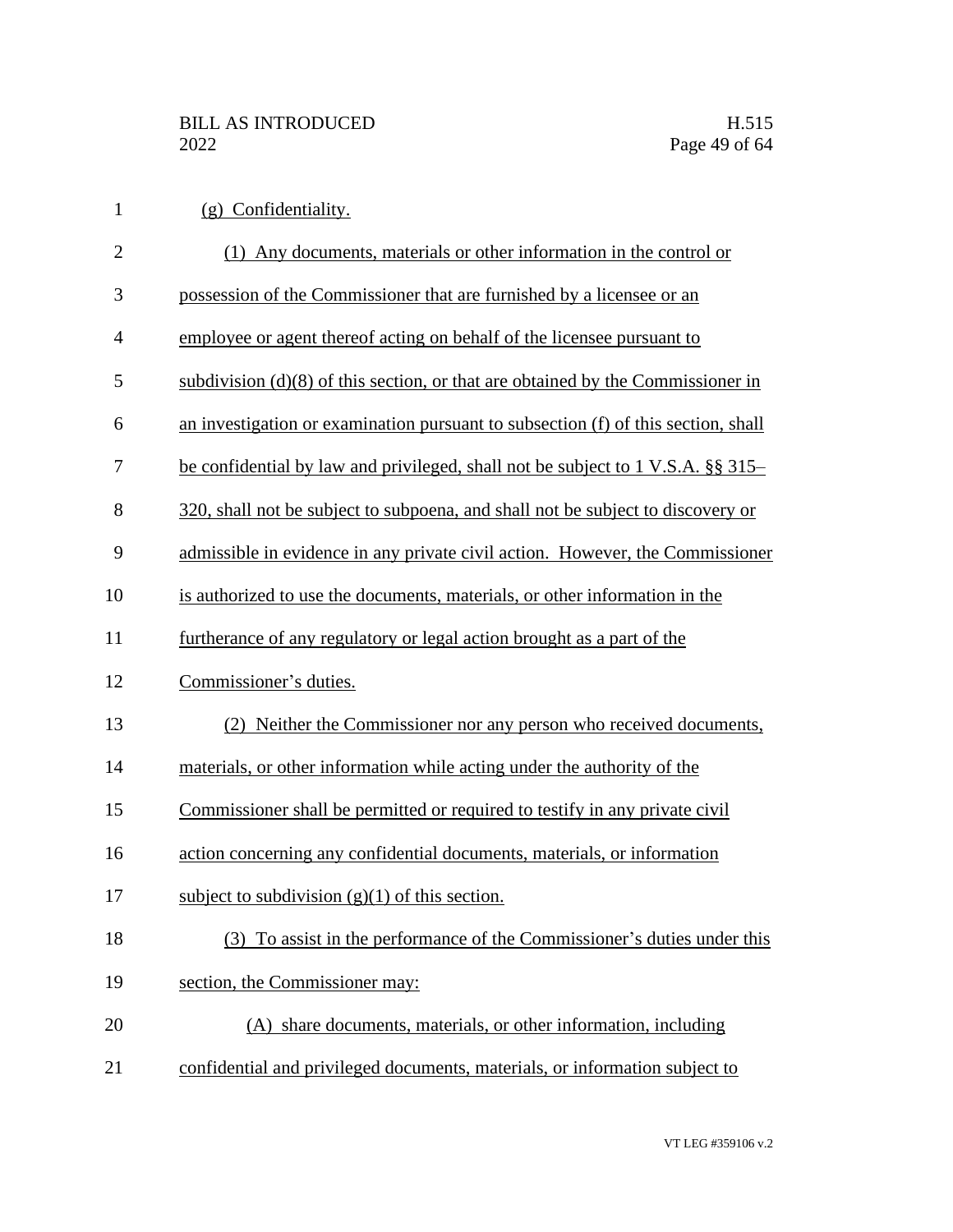| $\mathbf{1}$   | subdivision $(g)(1)$ of this section, with other state, federal, and international  |
|----------------|-------------------------------------------------------------------------------------|
| $\mathbf{2}$   | regulatory agencies, the National Association of Insurance Commissioners, its       |
| 3              | affiliates or subsidiaries, and state, federal, and international law enforcement   |
| $\overline{4}$ | authorities, provided that the recipient agrees in writing to maintain the          |
| 5              | confidentiality and privileged status of the document, material, or other           |
| 6              | information shared;                                                                 |
| 7              | (B) receive documents, materials, or information, including otherwise               |
| 8              | confidential and privileged documents, materials, or information, from the          |
| 9              | National Association of Insurance Commissioners, its affiliates or subsidiaries,    |
| 10             | and from regulatory and law enforcement officials of other foreign or domestic      |
| 11             | jurisdictions, and shall maintain as confidential or privileged any document,       |
| 12             | material, or information received with notice or the understanding that it is       |
| 13             | confidential or privileged under the laws of the jurisdiction that is the source of |
| 14             | the document, material, or information;                                             |
| 15             | (C) share documents, materials, or other information subject to                     |
| 16             | subdivision $(g)(1)$ of this section with a third-party consultant or vendor,       |
| 17             | provided that the consultant agrees in writing to maintain the confidentiality      |
| 18             | and privileged status of the document, material, or other information shared;       |
| 19             | and                                                                                 |
| 20             | (D) enter into agreements governing the sharing and use of                          |
| 21             | information consistent with this subsection.                                        |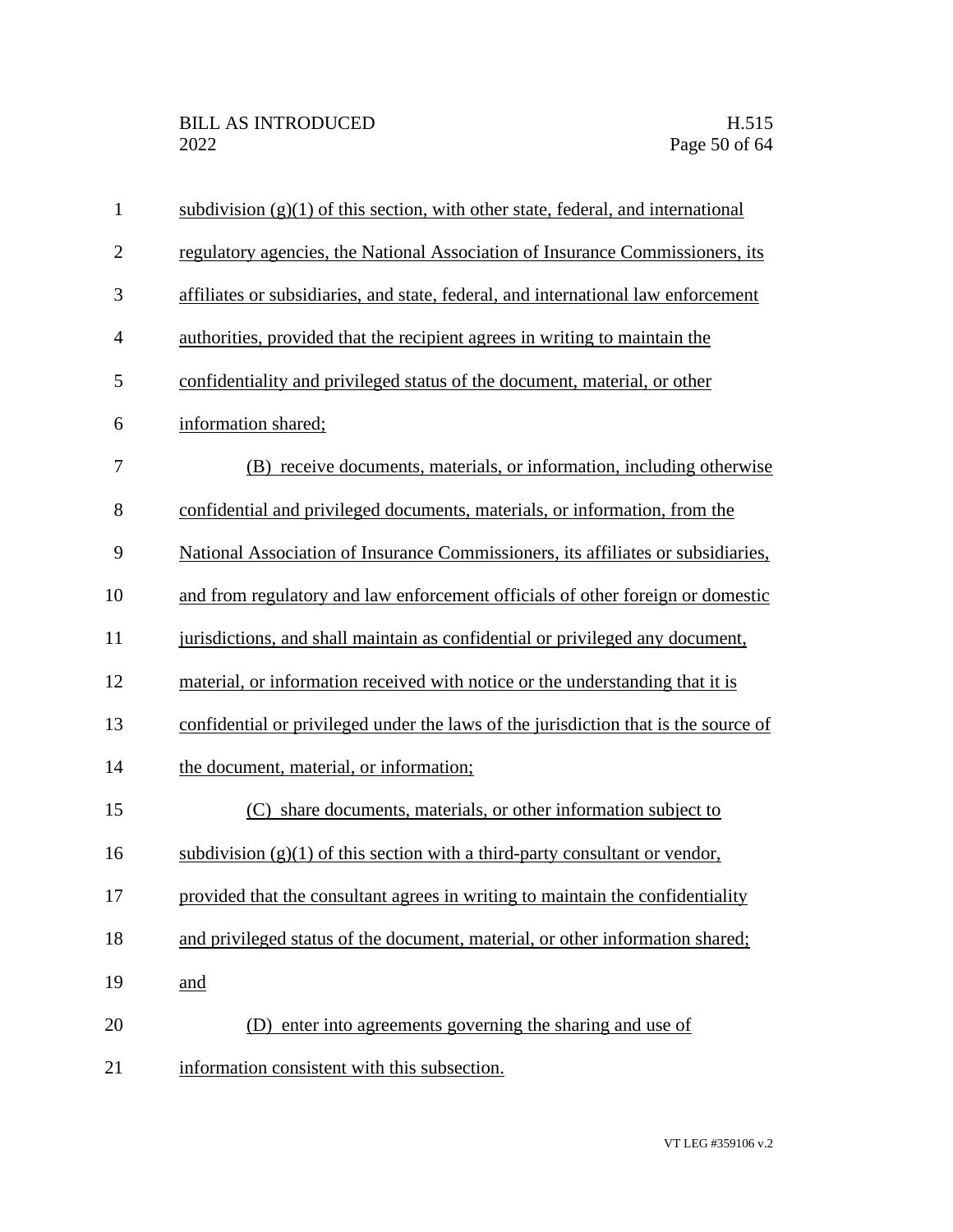| $\mathbf{1}$   | (4) No waiver of any applicable privilege or claim of confidentiality in         |
|----------------|----------------------------------------------------------------------------------|
| $\overline{2}$ | any document, material, or information shall occur as a result of its disclosure |
| 3              | to the Commissioner under this section or as a result of sharing as authorized   |
| $\overline{4}$ | in subdivision $(g)(3)$ of this section.                                         |
| 5              | (5) Nothing in this section shall prohibit the Commissioner from                 |
| 6              | releasing final adjudicated actions that are open to public inspection pursuant  |
| 7              | to 1 V.S.A. §§ 315–320 to a database or other clearinghouse service              |
| 8              | maintained by the National Association of Insurance Commissioners or its         |
| 9              | affiliates or subsidiaries.                                                      |
| 10             | (h) Exceptions.                                                                  |
| 11             | The following exceptions apply to this section:<br>(1)                           |
| 12             | (A) A licensee with fewer than 20 employees, including any                       |
| 13             | independent contractors, is exempt from subsection (d) of this section.          |
| 14             | (B) A licensee that is in possession of protected health information             |
| 15             | subject to the Health Insurance Portability and Accountability Act of 1996       |
| 16             | (HIPAA), Pub.L. 104–191, 110 Stat. 1936, that has established and maintains      |
| 17             | an information security program pursuant to such statutes and the rules,         |
| 18             | regulations, procedures, or guidelines established thereunder, is considered to  |
| 19             | meet the requirements of subsection (d) of this section, provided that the       |
| 20             | licensee is compliant with, and annually submits a written statement to, the     |
| 21             | Commissioner certifying its compliance with such program. As used in this        |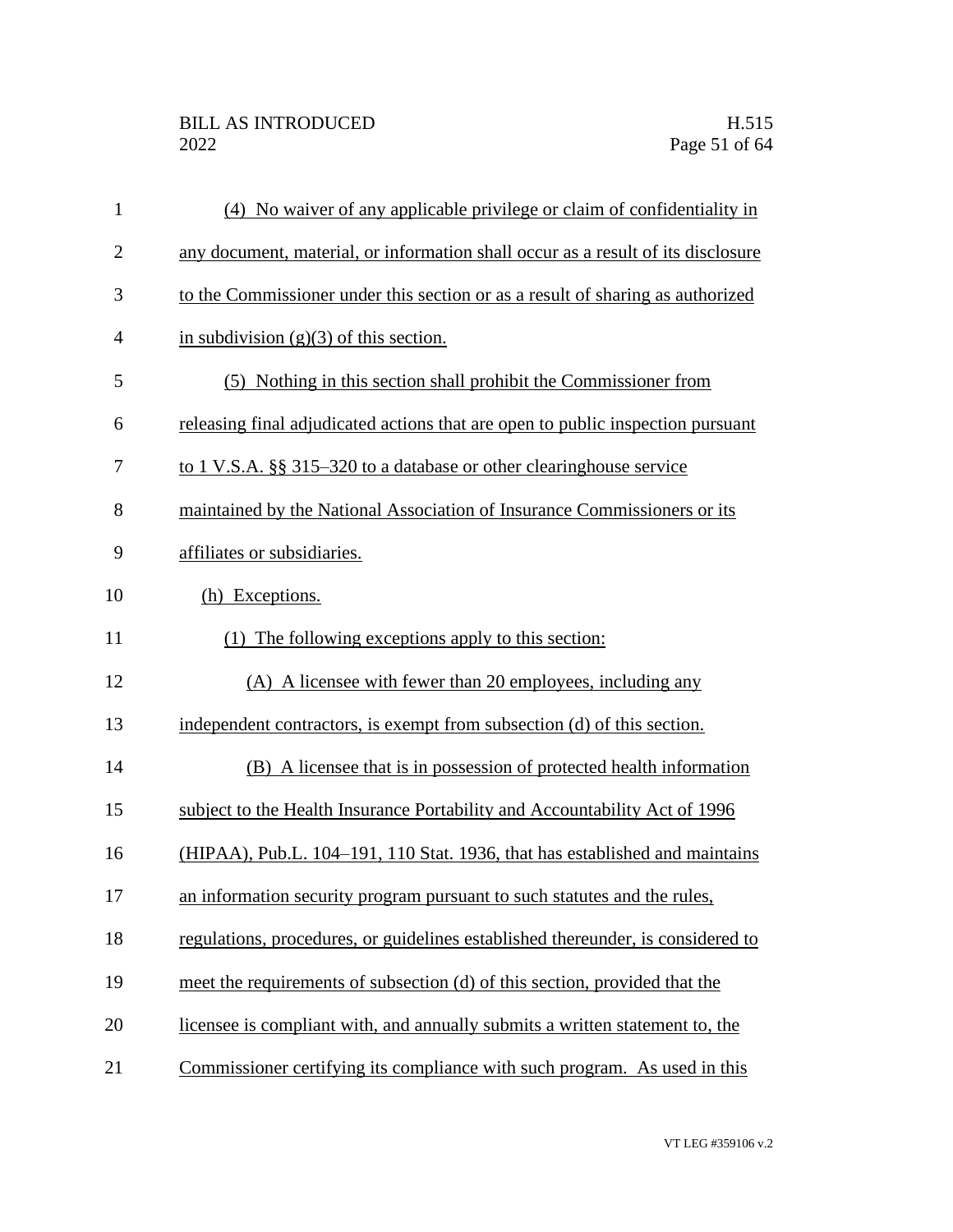| $\mathbf{1}$   | section, the definition of "protected health information" is as set forth in     |
|----------------|----------------------------------------------------------------------------------|
| $\overline{2}$ | HIPAA and the regulations promulgated thereunder and shall be considered to      |
| 3              | be a subset of nonpublic information.                                            |
| $\overline{4}$ | (C) An employee, agent, representative, or designee of a licensee.               |
| 5              | who is also a licensee, is exempt from subsection (d) of this section and need   |
| 6              | not develop its own information security program to the extent that the          |
| 7              | employee, agent, representative, or designee is covered by the information       |
| 8              | security program of the other licensee.                                          |
| 9              | (D) A licensee that is affiliated with a financial institution, as defined       |
| 10             | in subdivision $11101(32)$ of this title, or a credit union, as defined in       |
| 11             | subdivision 30101(5) of this title, that has established and maintains an        |
| 12             | information security program in compliance with the interagency guidelines       |
| 13             | establishing standards for safeguarding customer information as set forth in     |
| 14             | section 501(b) of the Gramm-Leach-Bliley Act, 15 U.S.C. section 6801 et seq.,    |
| 15             | is considered to meet the requirements of subsection (d) of this section,        |
| 16             | provided that the licensee produces, upon request, documentation satisfactory    |
| 17             | to the Commissioner that independently validates the affiliated financial        |
| 18             | institution's or credit union's adoption of an information security program that |
| 19             | satisfies the interagency guidelines.                                            |
| 20             | (2) In the event that a licensee ceases to qualify for an exception, such        |
| 21             | licensee shall have 180 days to comply with this section.                        |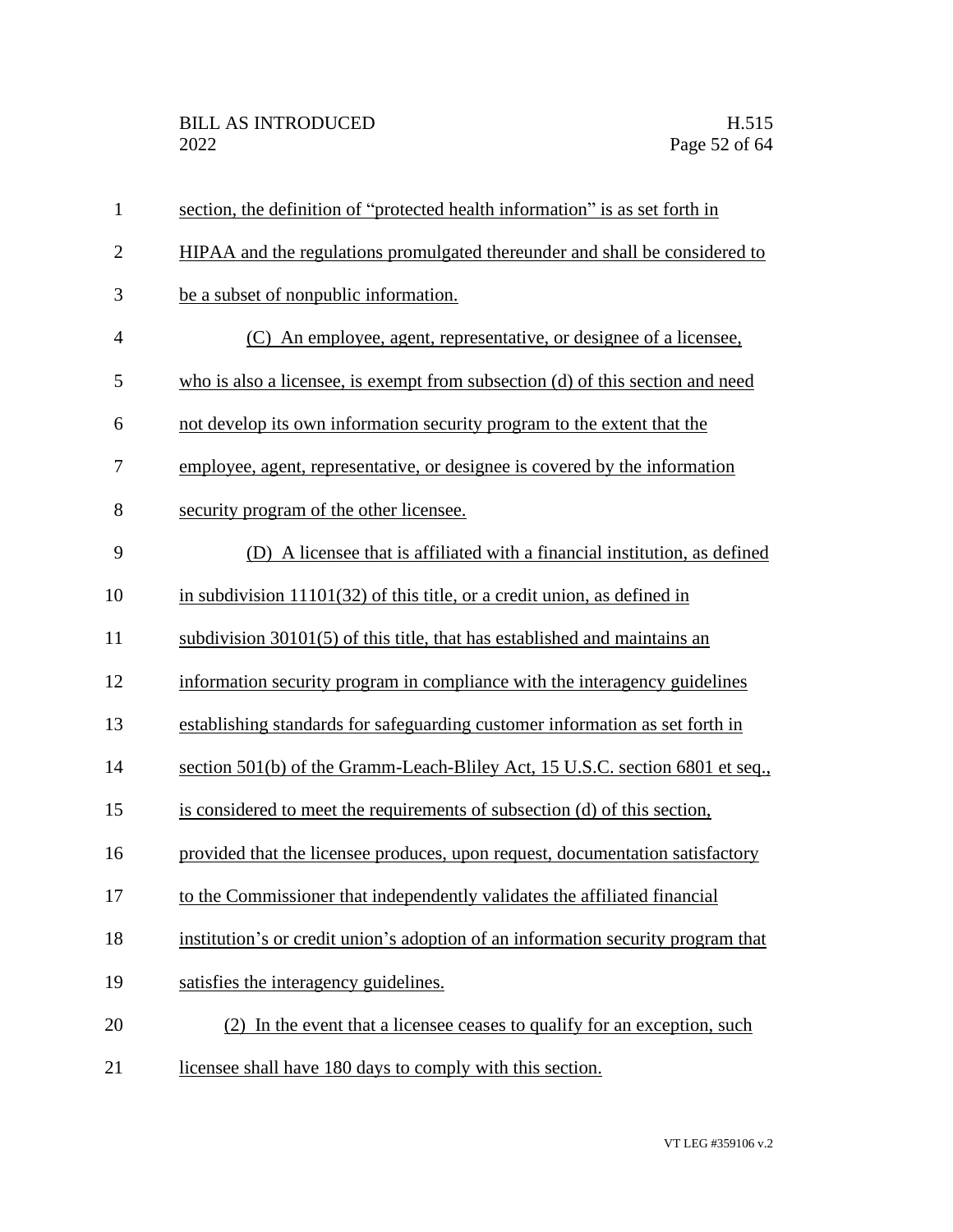| $\mathbf{1}$   | (i) Penalties. In the case of a violation of this section, a licensee may be      |
|----------------|-----------------------------------------------------------------------------------|
| $\overline{2}$ | penalized in accordance with section 3661 or 4726 of this title, as appropriate.  |
| 3              | (j) Effective date. This section shall take effect on January 1, 2023. A          |
| $\overline{4}$ | licensee shall have one year from the effective date of this section to           |
| 5              | implement subsection (d) of this section, other than subdivision $(d)(6)$ of this |
| 6              | section. A licensee shall have two years from the effective date of this section  |
| 7              | to implement subdivision $(d)(6)$ of this section.                                |
| 8              | *** Vermont Whistleblower Award and Protection Act ***                            |
| 9              | Sec. 22. $9$ V.S.A. $\S$ 5616 is amended to read:                                 |
| 10             | § 5616. VERMONT FINANCIAL SERVICES EDUCATION AND VICTIM                           |
| 11             | RESTITUTION SPECIAL FUND                                                          |
| 12             | (a) Purpose. The purpose of this section is to provide:                           |
| 13             | (1) funds for the purposes specified in subsection $5601(d)$ of this title;       |
| 14             | and                                                                               |
| 15             | (2) restitution assistance to victims of securities violations who:               |
| 16             | (A) were awarded restitution in a final order issued by the                       |
| 17             | Commissioner or were awarded restitution in the final order in a legal action     |
| 18             | initiated by the Commissioner;                                                    |
| 19             | (B) have not received the full amount of restitution ordered before               |
| 20             | the application for restitution assistance is due; and                            |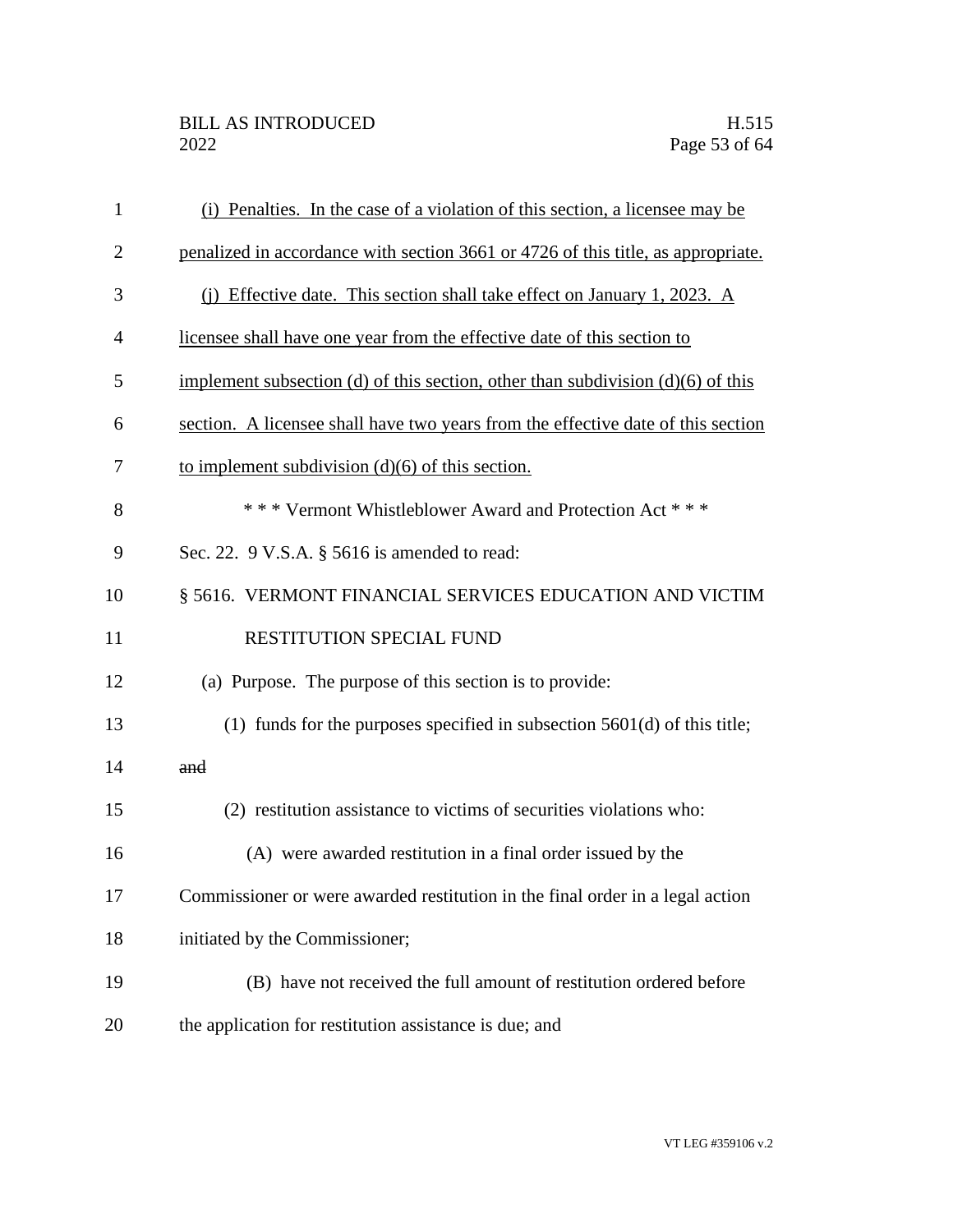## BILL AS INTRODUCED H.515<br>2022 Page 54 of 64

| $\mathbf{1}$   | (C) demonstrate to the Commissioner's satisfaction that there is no                |
|----------------|------------------------------------------------------------------------------------|
| $\overline{2}$ | reasonable likelihood that they will receive the full amount of restitution in the |
| 3              | future; and                                                                        |
| 4              | (3) funds for the purposes specified in section 5617 of this title.                |
| 5              | * * *                                                                              |
| 6              | (f) Vermont Financial Services Education, and Victim Restitution, and              |
| 7              | Whistleblower Award Special Fund. The Vermont Financial Services                   |
| 8              | Education, and Victim Restitution, and Whistleblower Award Special Fund,           |
| 9              | pursuant to 32 V.S.A. chapter 7, subchapter 5, is created to provide funds for     |
| 10             | the purposes specified in this section, and in subsection $5601(d)$ of this title, |
| 11             | and in section 5617 of this title. All monies received by the State for use in     |
| 12             | financial services education initiatives pursuant to subsection $5601(d)$ of this  |
| 13             | title, or in providing uncompensated victims restitution pursuant to this section, |
| 14             | or in providing whistleblower awards pursuant to section 5617 of this title shall  |
| 15             | be deposited into the Fund. The Commissioner may direct a party to deposit a       |
| 16             | sum not to exceed 15 percent of the total settlement amount into the Fund in       |
| 17             | conjunction with settling a State securities law enforcement matter. Interest      |
| 18             | earned on the Fund shall be retained in the Fund.                                  |
| 19             | * * *                                                                              |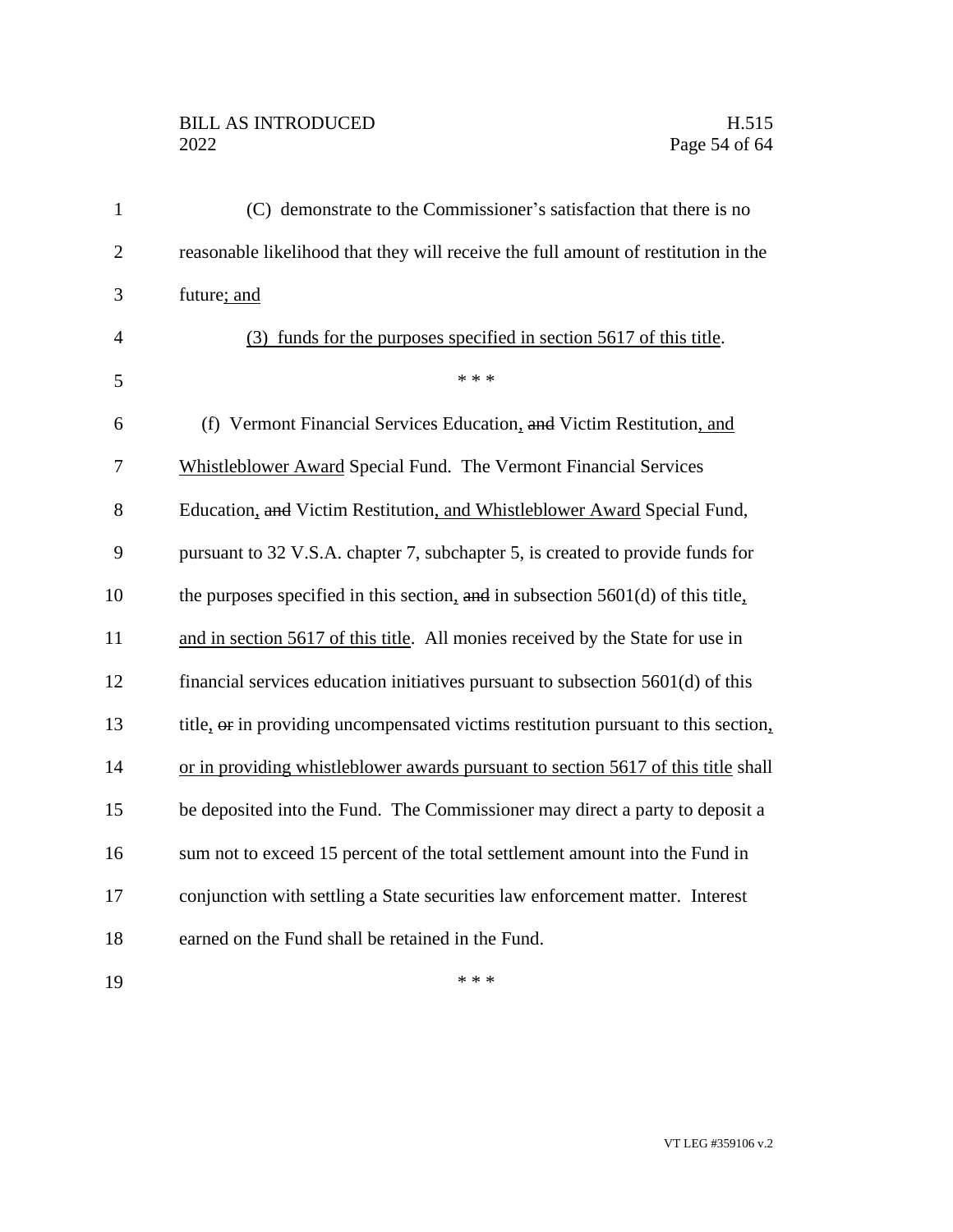| $\mathbf{1}$   | Sec. 23. 9 V.S.A. § 5617 is added to read:                                        |
|----------------|-----------------------------------------------------------------------------------|
| $\overline{2}$ | § 5617. VERMONT WHISTLEBLOWER AWARD AND PROTECTION                                |
| 3              | <b>ACT</b>                                                                        |
| 4              | (a) Purpose. The purpose of this section is to provide:                           |
| 5              | (1) protection from retaliation for whistleblowers and internal reporters         |
| 6              | who comply with the requirements in this section; and                             |
| 7              | (2) monetary awards to whistleblowers who voluntarily provide original            |
| 8              | information that leads to the successful enforcement of an administrative or      |
| 9              | judicial action under chapter 150 of this title.                                  |
| 10             | (b) Definitions. As used in this section,                                         |
| 11             | (1) "Monetary sanction" means any monies, including penalties,                    |
| 12             | disgorgement, and interest ordered to be paid as a result of an administrative or |
| 13             | judicial action.                                                                  |
| 14             | (2) "Original information" means information that is:                             |
| 15             | (A) derived from the independent knowledge or analysis of a                       |
| 16             | whistleblower;                                                                    |
| 17             | (B) not already known to the Commissioner from any other source,                  |
| 18             | unless the whistleblower is the original source of the information;               |
| 19             | (C) not exclusively derived from an allegation made in an                         |
| 20             | administrative or judicial hearing; in a governmental report, hearing, audit, or  |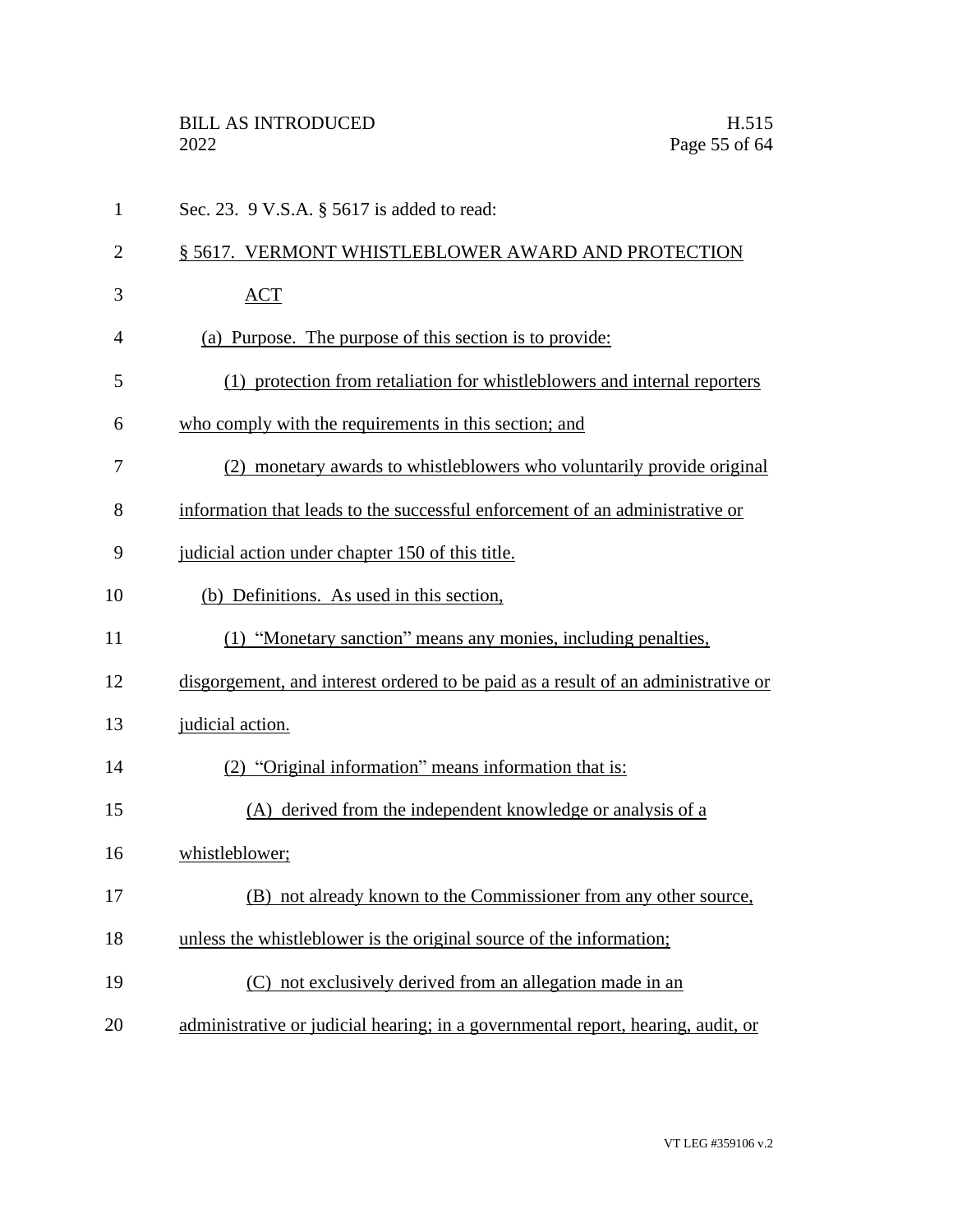| $\mathbf{1}$   | investigation; or from the news media, unless the whistleblower is the source       |
|----------------|-------------------------------------------------------------------------------------|
| $\overline{2}$ | of the information; and                                                             |
| 3              | (D) provided to the Commissioner for the first time after the date of               |
| $\overline{4}$ | the enactment of this section.                                                      |
| 5              | (3) "Whistleblower" means an individual who, alone or jointly with                  |
| 6              | others, provides the State or other law enforcement agency with information         |
| 7              | pursuant to the provisions set forth in this section, and the information relates   |
| 8              | to a possible violation of state or federal securities laws, including any rules or |
| 9              | regulations thereunder, that has occurred, is ongoing, or is about to occur.        |
| 10             | (c) Authority to make a whistleblower award. Subject to the provisions of           |
| 11             | this section, the Commissioner may award an amount to one or more                   |
| 12             | whistleblowers who voluntarily provide, in writing, in the form and manner          |
| 13             | required by the Commissioner, original information that leads to the successful     |
| 14             | enforcement of an administrative or judicial action under chapter 150 of this       |
| 15             | title.                                                                              |
| 16             | Anonymous whistleblower complaints. Any individual who<br>(d)                       |
| 17             | anonymously makes a claim for a whistleblower award shall be represented by         |
| 18             | counsel if the individual anonymously submits the information upon which the        |
| 19             | claim is based. Prior to the payment of an award, a previously anonymous            |
| 20             | whistleblower shall disclose the whistleblower's identity and provide such          |
| 21             | other information as the Commissioner may require, directly or through              |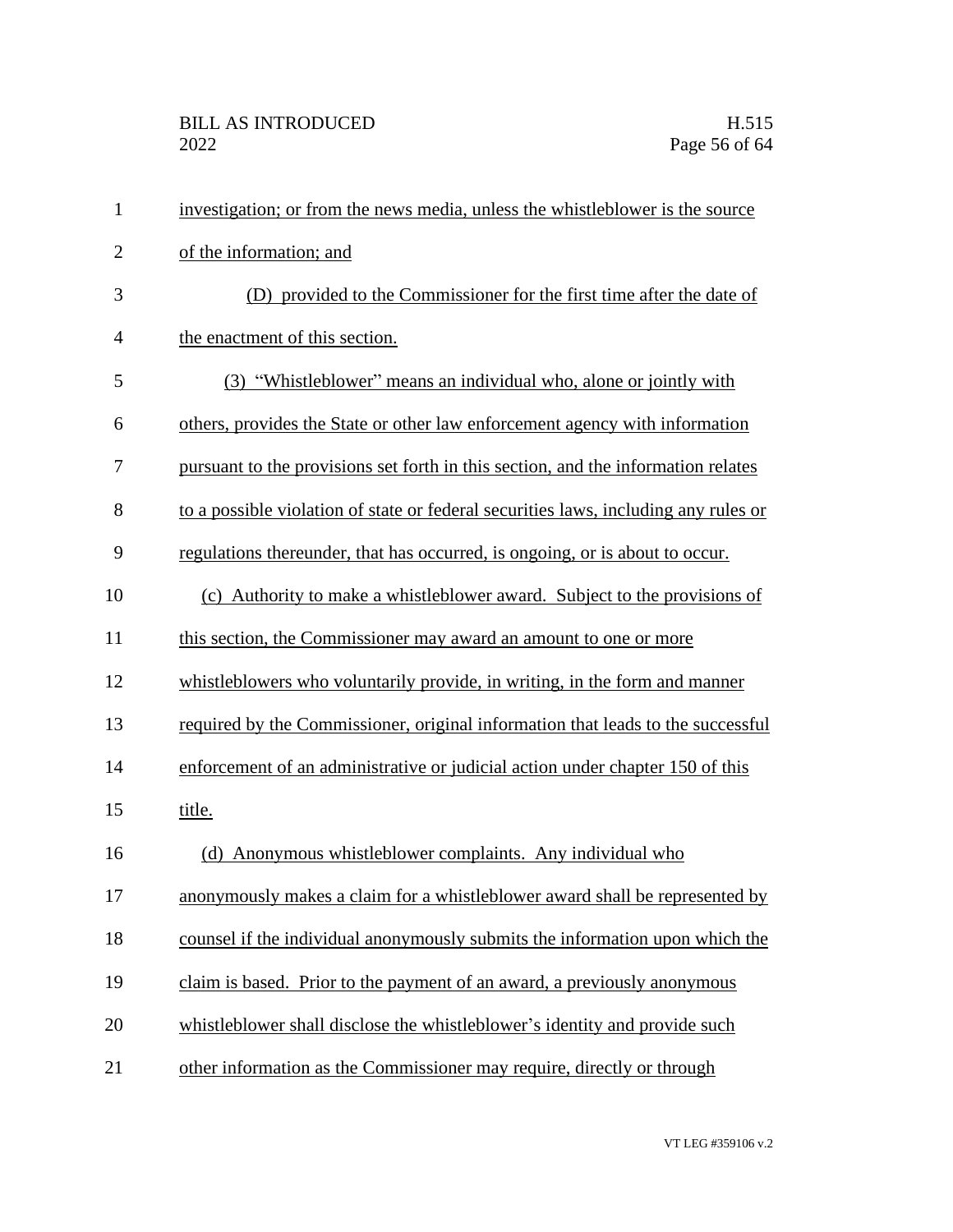| $\mathbf{1}$   | counsel for the whistleblower. Failure to provide such information shall be a     |
|----------------|-----------------------------------------------------------------------------------|
| $\overline{2}$ | basis to deny compensation under this section.                                    |
| 3              | (e) Amount of a whistleblower award. If the Commissioner determines to            |
| $\overline{4}$ | make one or more awards under this section, the aggregate amount of awards        |
| 5              | that may be awarded in connection with an administrative or judicial action       |
| 6              | may not be less than 10 percent nor more than 30 percent of the monetary          |
| 7              | sanctions imposed and collected in the related administrative or judicial action. |
| 8              | (f) Discretion to determine the amount of a whistleblower award. The              |
| 9              | determination of the amount of an award made under this section shall be in       |
| 10             | the discretion of the Commissioner consistent with subsections (e) and (h) of     |
| 11             | this section.                                                                     |
| 12             | (g) Source of payment of whistleblower award. Any whistleblower awards            |
| 13             | paid under this section shall be paid from the fund established in section 5616   |
| 14             | of this title.                                                                    |
| 15             | (h) Factors used to determine the amount of a whistleblower award. In             |
| 16             | determining the amount of an award under this section, the Commissioner shall     |
| 17             | consider:                                                                         |
| 18             | (1) the significance of the original information provided by the                  |
| 19             | whistleblower to the success of the administrative or judicial action;            |
| 20             | (2) the degree of assistance provided by the whistleblower in connection          |
| 21             | with the administrative or judicial action;                                       |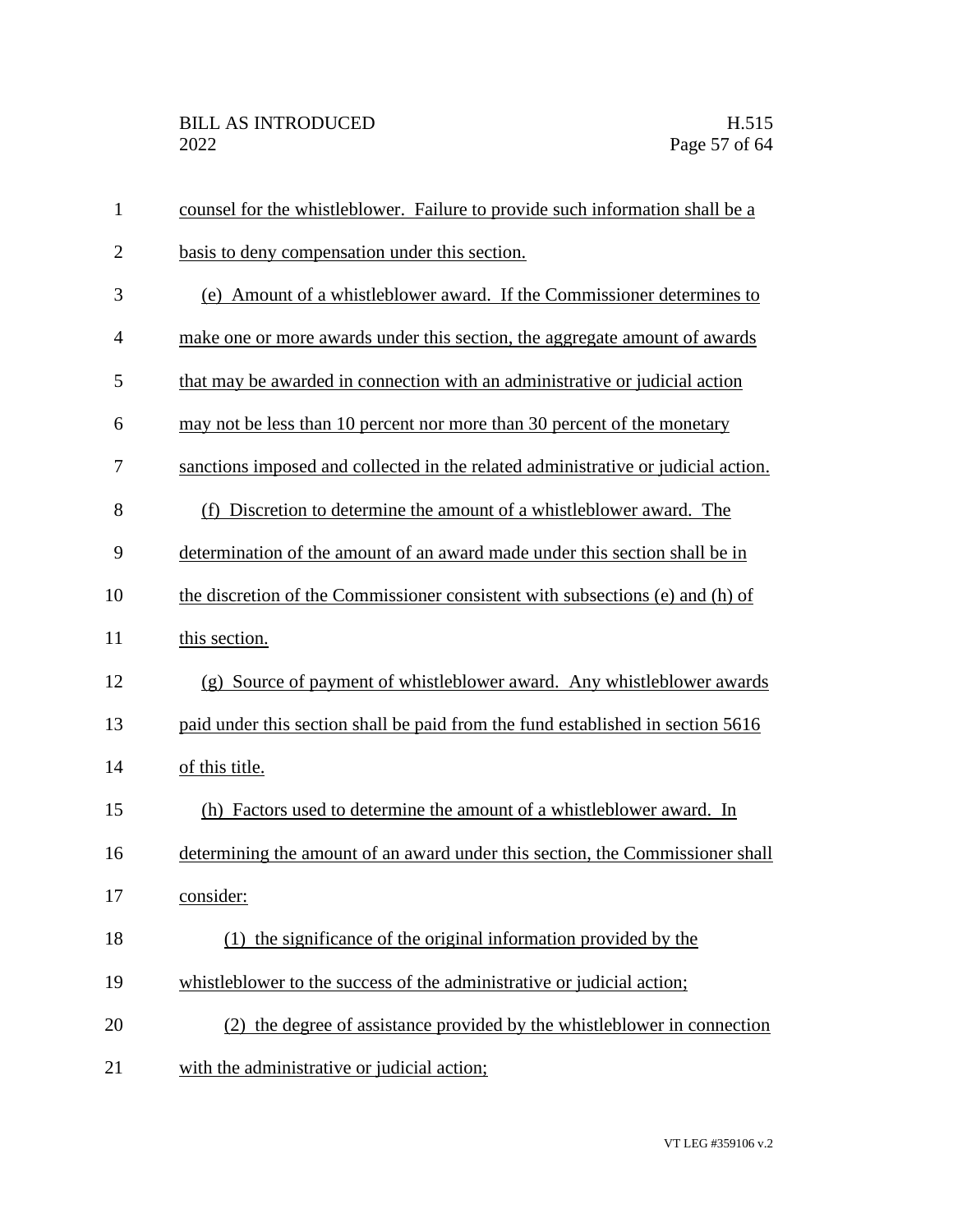# BILL AS INTRODUCED H.515<br>2022 Page 58 of 64

| $\mathbf{1}$   | (3) the programmatic interest of the Commissioner in deterring                  |
|----------------|---------------------------------------------------------------------------------|
| $\overline{2}$ | violations of the securities laws by making awards to whistleblowers who        |
| 3              | provide original information that leads to the successful enforcement of such   |
| $\overline{4}$ | laws; and                                                                       |
| 5              | (4) any other factors the Commissioner considers relevant.                      |
| 6              | (i) Disqualification from award. The Commissioner shall not provide an          |
| 7              | award to a whistleblower under this section if the whistleblower:               |
| 8              | (1) is convicted of a crime in connection with the administrative or            |
| 9              | judicial action for which the whistleblower otherwise could receive an award;   |
| 10             | acquires the original information through the performance of an<br>(2)          |
| 11             | audit of financial statements required under the securities laws and for whom   |
| 12             | providing the original information violates 15 U.S.C. 78-1;                     |
| 13             | (3) fails to timely submit information to the Commissioner in such form         |
| 14             | as the Commissioner may prescribe;                                              |
| 15             | (4) knowingly or recklessly makes a false, fictitious, or fraudulent            |
| 16             | statement or representation as part of, or in connection with, the original     |
| 17             | information provided or the administrative or judicial proceeding for which the |
| 18             | original information was provided;                                              |
| 19             | (5) in the whistleblower's submission, its other dealings with the              |
| 20             | Commissioner, or in its dealings with another authority in connection with a    |
| 21             | possible violation or related action, knowingly or recklessly makes any false,  |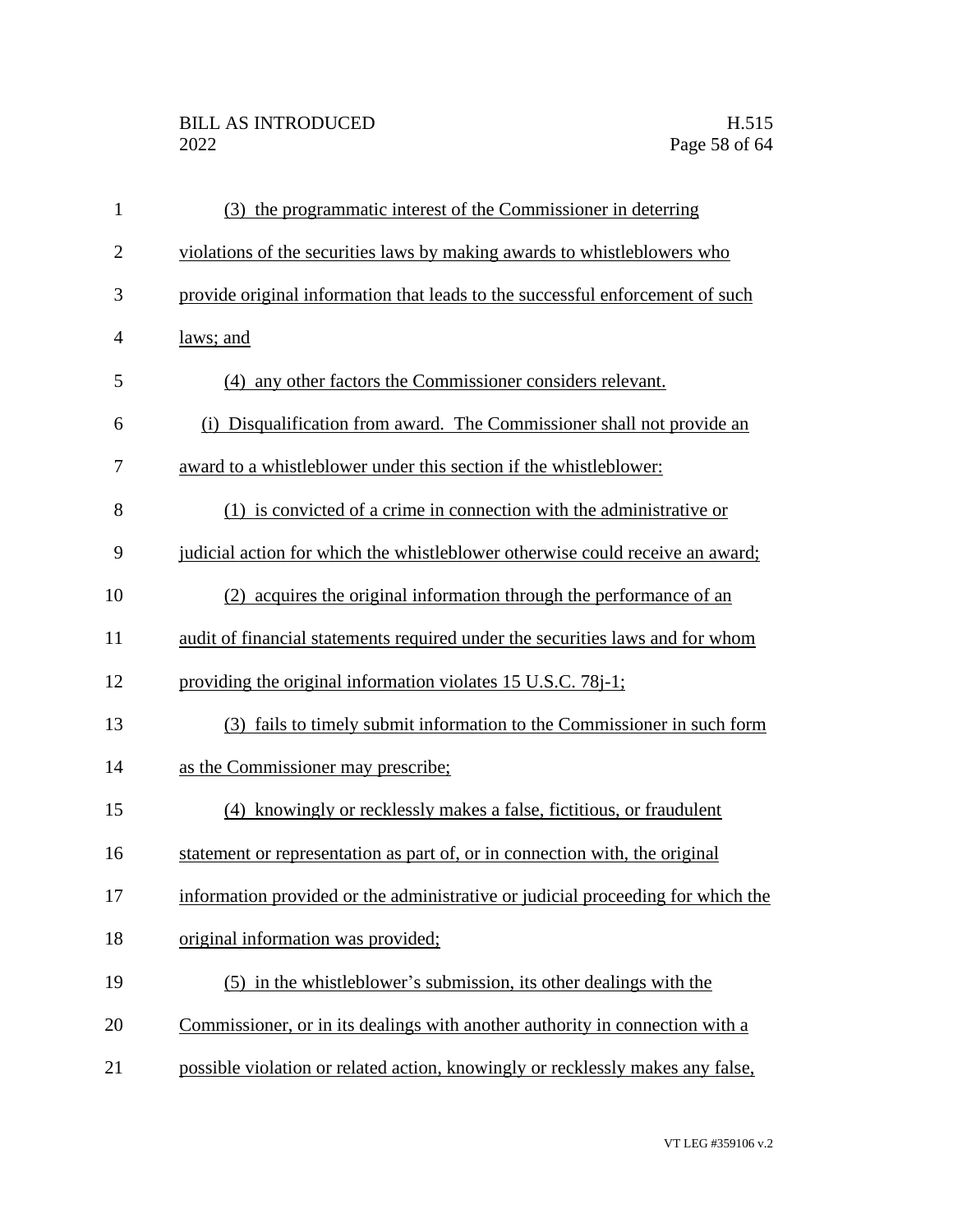| $\mathbf{1}$   | fictitious, or fraudulent statement or representation or uses or provides any  |
|----------------|--------------------------------------------------------------------------------|
| $\overline{2}$ | false writing or document knowing that or having a reckless disregard as to    |
| 3              | whether it contains any false, fictitious, or fraudulent statement or entry;   |
| $\overline{4}$ | (6) has a legal duty to report the original information to the                 |
| 5              | Commissioner;                                                                  |
| 6              | (7) is, or was at the time the whistleblower acquired the original             |
| 7              | information submitted to the Commissioner, a member, officer, or employee of   |
| 8              | the Department of Financial Regulation, the Securities and Exchange            |
| 9              | Commission, any other state securities regulatory authority, a self-regulatory |
| 10             | organization, the Public Company Accounting Oversight Board, or any law        |
| 11             | enforcement organization;                                                      |
| 12             | (8) is, or was at the time the whistleblower acquired the original             |
| 13             | information submitted to the Commissioner, a member, officer, or employee of   |
| 14             | a foreign government, any political subdivision, department, agency, or        |
| 15             | instrumentality of a foreign government, or any other foreign financial        |
| 16             | regulatory authority as that term is defined in 15 U.S.C. 78 $c(a)(52)$ ;      |
| 17             | (9) is the spouse, parent, child, or sibling of, or resides in the same        |
| 18             | household as, the Commissioner or an employee of the Department of             |
| 19             | Financial Regulation; or                                                       |
| 20             | (10) directly or indirectly acquires the original information provided to      |
| 21             | the Commissioner from a person:                                                |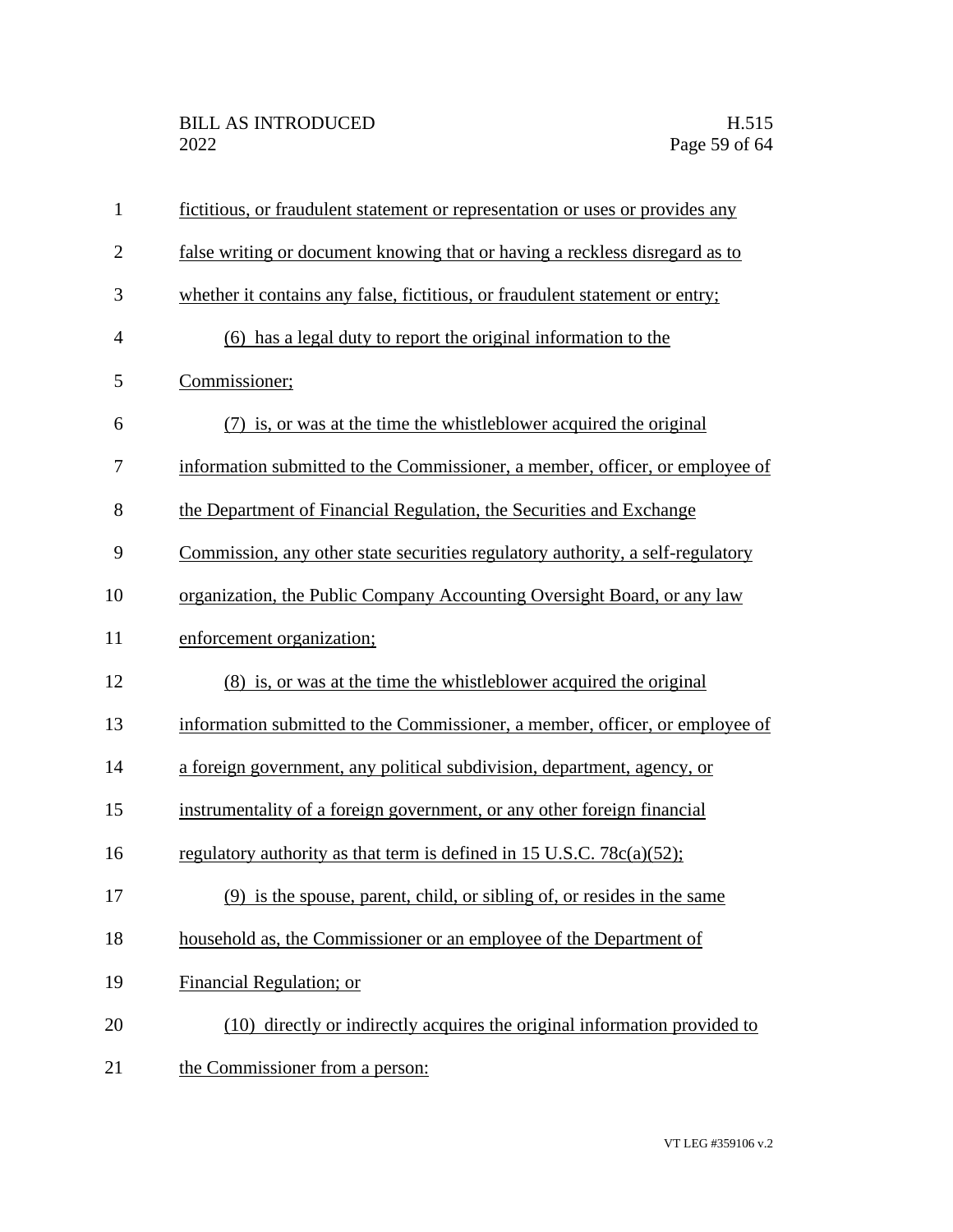# BILL AS INTRODUCED H.515<br>2022 Page 60 of 64

| $\mathbf{1}$   | $(A)$ who is subject to subdivision $(i)(2)$ of this section, unless the         |
|----------------|----------------------------------------------------------------------------------|
| $\overline{2}$ | information is not excluded from that person's use, or provides the              |
| 3              | Commissioner with information about possible violations involving that           |
| $\overline{4}$ | person;                                                                          |
| 5              | (B) who is a person described in subdivision $(i)(7)$ , $(8)$ , or $(9)$ of this |
| 6              | section; or                                                                      |
| 7              | (C) with the intent to evade any provision of this section.                      |
| 8              | (i) Protection of whistleblowers and internal reporters.                         |
| 9              | (1) No employer may terminate, discharge, demote, suspend, threaten,             |
| 10             | harass, directly or indirectly, or in any other manner retaliate against, an     |
| 11             | individual because of any lawful act done by the individual:                     |
| 12             | (A) in providing information to the State or other law enforcement               |
| 13             | agency concerning a possible violation of state or federal securities laws,      |
| 14             | including any rules or regulations thereunder, that has occurred, is ongoing, or |
| 15             | is about to occur;                                                               |
| 16             | (B) in initiating, testifying in, or assisting in any investigation or           |
| 17             | administrative or judicial action of the Commissioner or other law enforcement   |
| 18             | agency based upon or related to such information;                                |
| 19             | (C) in making disclosures that are required or protected under the               |
| 20             | Sarbanes-Oxley Act of 2002 (15 U.S.C. 7201 et seq.), the Securities Act of       |
| 21             | 1933 (15 U.S.C. 77a et seq.), the Securities Exchange Act of 1934 (15 U.S.C.     |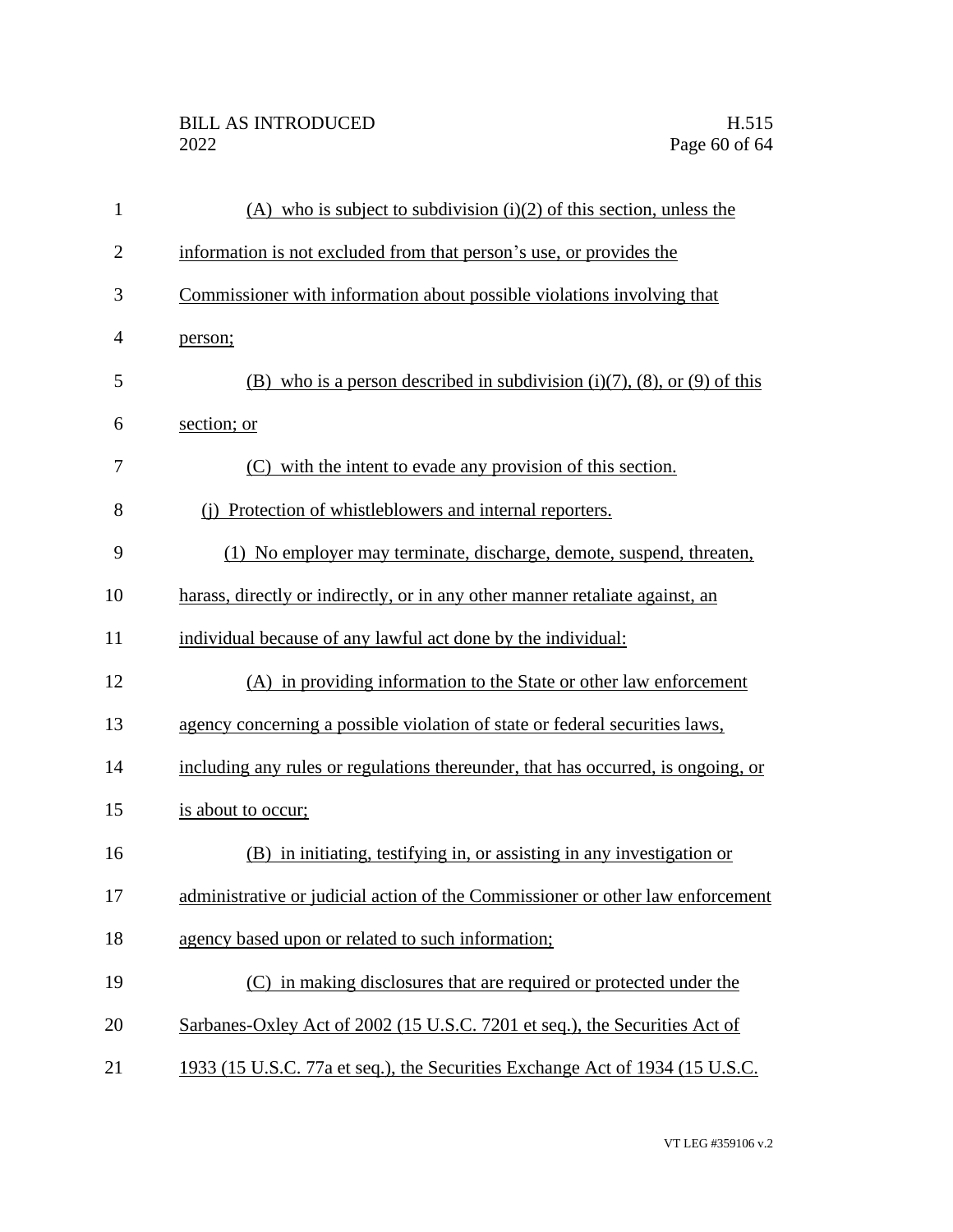| $\mathbf{1}$   | 78a et seq.), 18 U.S.C. 1513(e), any other law, rule, or regulation subject to the |
|----------------|------------------------------------------------------------------------------------|
| $\overline{2}$ | jurisdiction of the Securities and Exchange Commission, or chapter 150 of this     |
| 3              | title or a rule adopted thereunder; or                                             |
| $\overline{4}$ | (D) in making disclosures to a person with supervisory authority over              |
| 5              | the employee or to such other person working for the employer who has the          |
| 6              | authority to investigate, discover, or terminate misconduct regarding matters      |
| 7              | subject to the jurisdiction of the Commissioner or the Securities and Exchange     |
| 8              | Commission.                                                                        |
| 9              | (2) Notwithstanding subdivision $(j)(1)$ of this section, an individual is         |
| 10             | not protected under this section if:                                               |
| 11             | (A) the individual knowingly or recklessly makes a false, fictitious,              |
| 12             | or fraudulent statement or representation as part of, or in connection with, the   |
| 13             | original information provided or the administrative or judicial proceeding for     |
| 14             | which the original information was provided; or                                    |
| 15             | (B) the individual, in its dealings with its supervisor, the State, law            |
| 16             | enforcement, or any other authority in connection with a possible violation or     |
| 17             | related action, knowingly or recklessly makes any false, fictitious, or            |
| 18             | fraudulent statement or representation or uses or provides any false writing or    |
| 19             | document knowing that or having a reckless disregard as to whether it contains     |
| 20             | any false, fictitious, or fraudulent statement or entry.                           |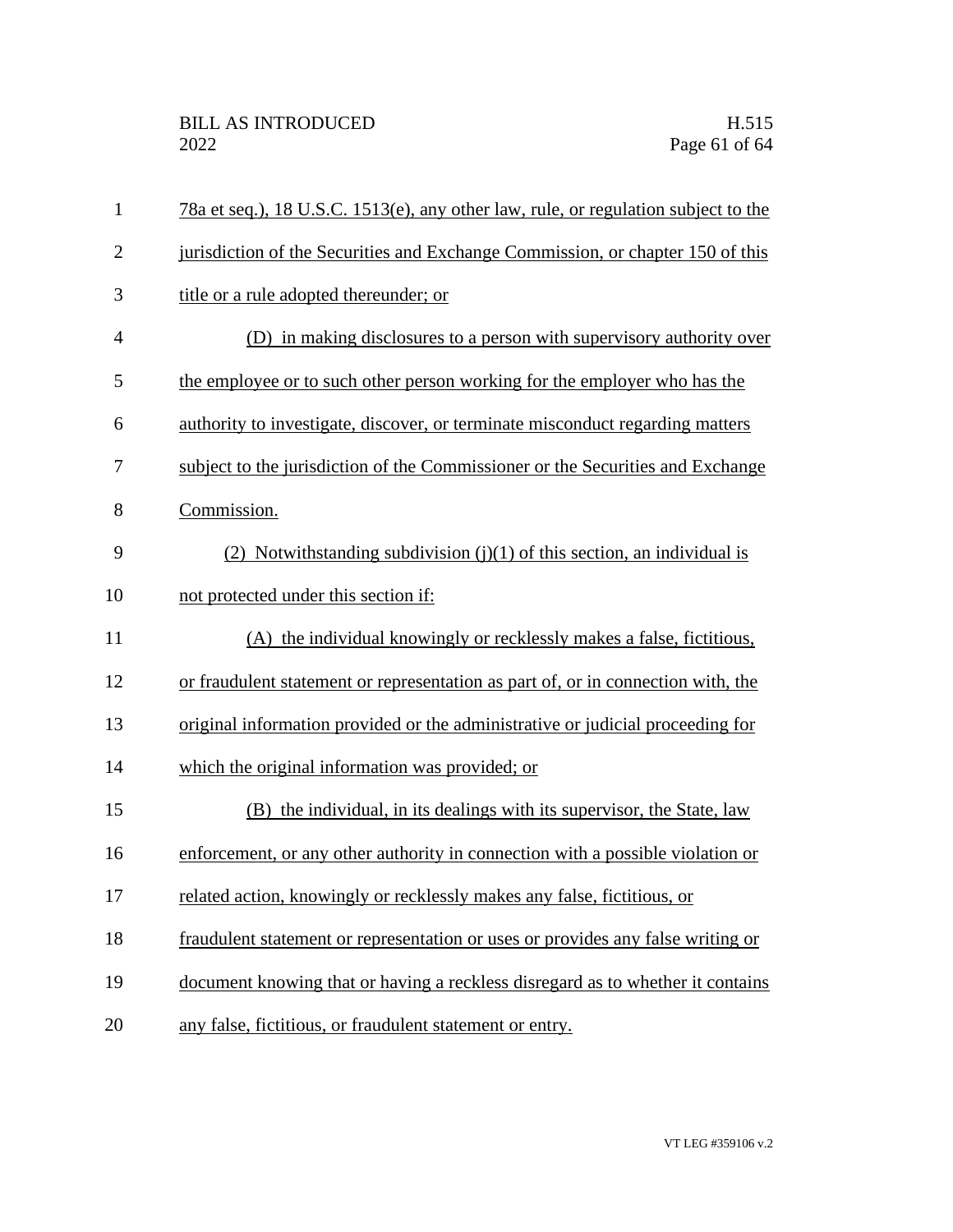| $\mathbf{1}$   | (3) An individual who alleges any act of retaliation in violation of                |
|----------------|-------------------------------------------------------------------------------------|
| $\overline{2}$ | subdivision $(j)(1)$ of this section may bring an action for the relief provided in |
| 3              | subdivision $(j)(6)$ of this section in the court of original jurisdiction for the  |
| 4              | county or state where the alleged violation occurs, the individual resides, or the  |
| 5              | person against whom the action is filed resides or has a principal place of         |
| 6              | business.                                                                           |
| 7              | (4) A subpoena requiring the attendance of a witness at a trial or hearing          |
| 8              | conducted under subdivision $(i)(3)$ of this section may be served at any place in  |
| 9              | the United States.                                                                  |
| 10             | (5) An action under subdivision $(j)(3)$ of this section may not be brought         |
| 11             | more than the latest of:                                                            |
| 12             | (A) six years after the date on which the violation of subdivision                  |
| 13             | $(j)(1)$ of this section occurred;                                                  |
| 14             | (B) three years after the date when facts material to the right of action           |
| 15             | are known or reasonably should have been known by the employee alleging a           |
| 16             | violation of subdivision $(j)(1)$ of this section;                                  |
| 17             | (C) but in no event more than 10 years after the date on which the                  |
| 18             | violation occurs.                                                                   |
| 19             | (6) A court may award as relief for an individual prevailing in an action           |
| 20             | brought under this subsection:                                                      |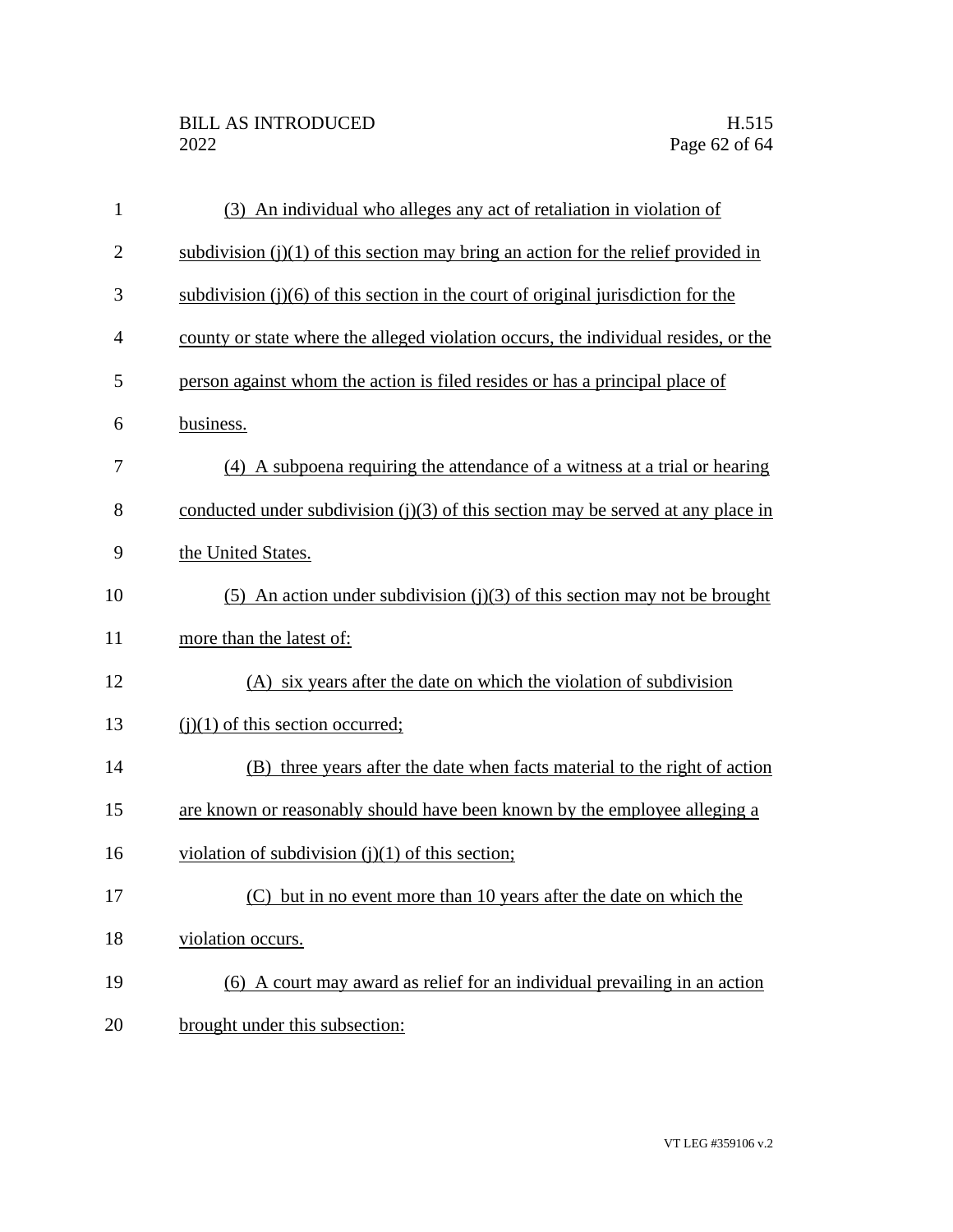# BILL AS INTRODUCED H.515<br>2022 Page 63 of 64

| $\mathbf{1}$   | (A) reinstatement with the same compensation, fringe benefits, and                |
|----------------|-----------------------------------------------------------------------------------|
| $\mathbf{2}$   | seniority status that the individual would have had, but for the retaliation;     |
| 3              | (B) two times the amount of back pay otherwise owed to the                        |
| $\overline{4}$ | individual, with interest;                                                        |
| 5              | (C) compensation for litigation costs, expert witness fees, and                   |
| 6              | reasonable attorneys' fees;                                                       |
| 7              | (D) actual damages;                                                               |
| 8              | (E) an injunction to restrain a violation; or                                     |
| 9              | any combination of these remedies.<br>(F)                                         |
| 10             | Information that could reasonably be expected to reveal the identity<br>(7)       |
| 11             | of a whistleblower is exempt from public disclosure under 1 V.S.A. § 316.         |
| 12             | This subsection does not limit the ability of any person to present evidence to a |
| 13             | grand jury or to share evidence with potential witnesses or defendants in the     |
| 14             | course of an ongoing criminal investigation.                                      |
| 15             | (8) No person may take any action to impede an individual from                    |
| 16             | communicating directly with the Commissioner or the Commissioner's staff          |
| 17             | about a possible securities law violation, including enforcing, or threatening to |
| 18             | enforce, a confidentiality agreement with respect to such communications,         |
| 19             | except with respect to:                                                           |
| 20             | (A) agreements concerning communications covered by the attorney-                 |
| 21             | client privilege, unless disclosure of that information would otherwise be        |